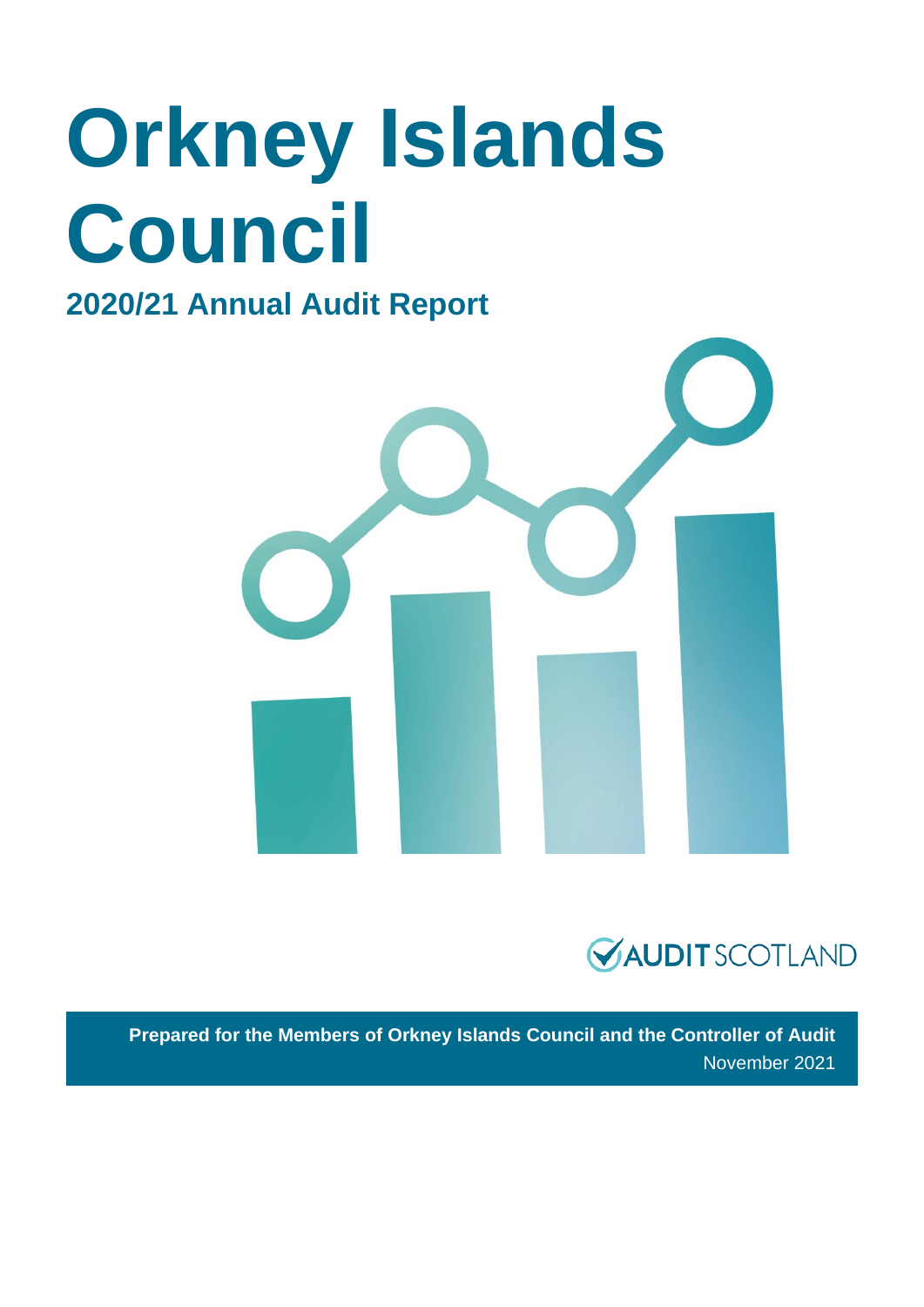## **Contents**

| Key messages                        | 3  |
|-------------------------------------|----|
| <b>Introduction</b>                 | 5  |
| 1. Audit of 2020/21 annual accounts | 8  |
| 2. Financial management             | 15 |
| 3. Financial sustainability         | 24 |
| 4. Governance and transparency      | 30 |
| 5. Best Value                       | 34 |
| <b>Appendix 1</b>                   | 39 |
| <b>Appendix 2</b>                   | 46 |
| <b>Appendix 3</b>                   | 53 |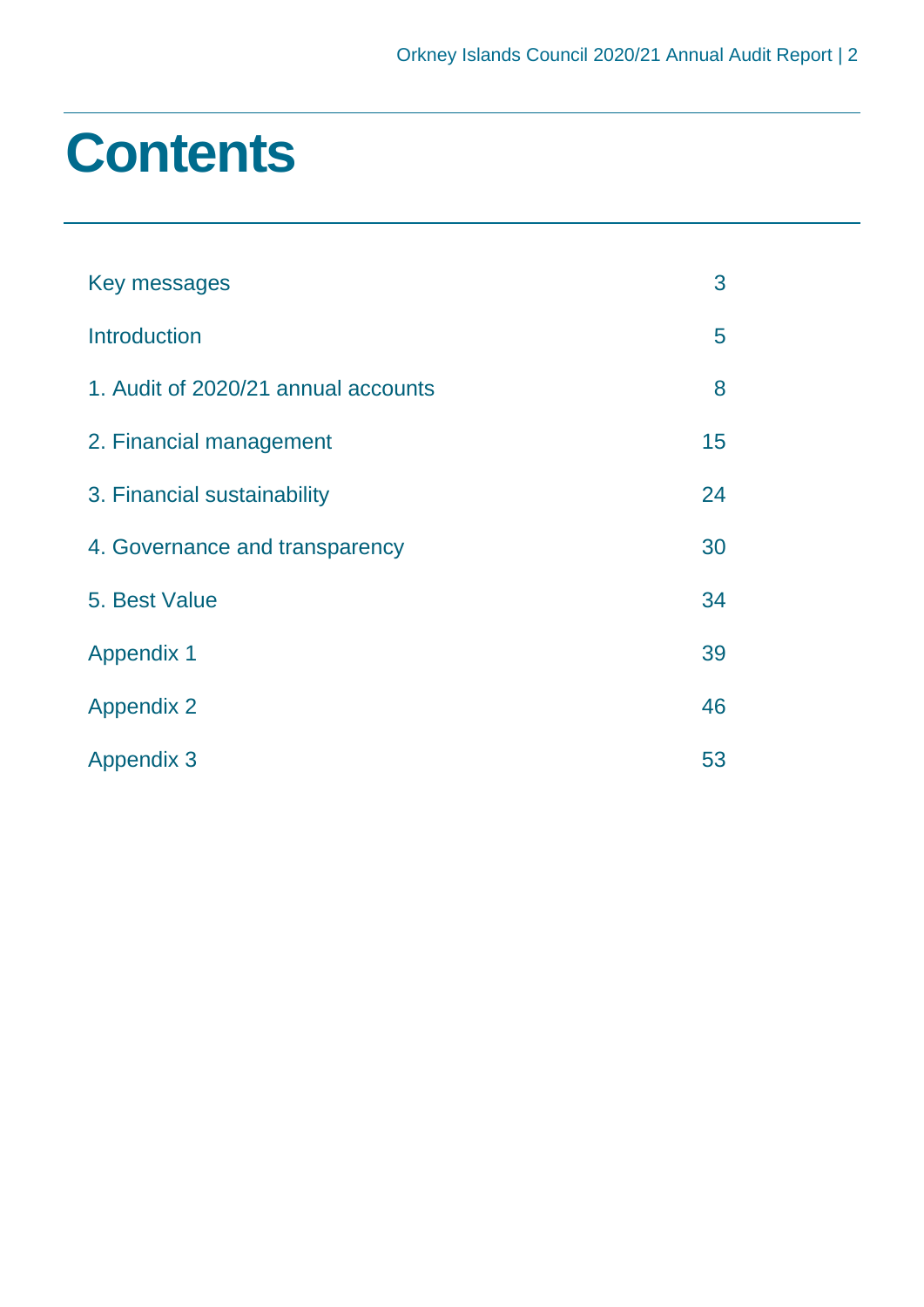## <span id="page-2-0"></span>**Key messages**

### **2020/21 annual accounts**

- **1** Our audit opinions on the annual accounts of the council, its group and the section 106 charities administered by the council are unmodified.
- **2** The continuing impact of Covid-19 led to delays in the auditing timetable for 2020/21 annual accounts. The audited annual accounts have been certified in line with revised government timescales.

### **Financial management**

- **3** Financial management is effective with a budget process focussed on the council's priorities.
- **4** The council delivered services within budget in 2020/21 and utilised uncommitted general fund reserves for accelerated payment of loan debt and contributions to the repairs and renewals fund.
- **5** The council continues to have significant levels of slippage against capital programmes and planned work to address the issue has been delayed due to Covid-19.
- **6** The council has maintained significant useable reserves with the Strategic Reserve Fund increasing by £40.2 million in year resulting in a year-end balance of £239.5 million.
- **7** Systems of internal control operated effectively in 2020/21. There were a small number of areas where controls could be strengthened.

### **Financial sustainability**

- **8** The council approved a balanced general fund budget of £91.2 million for 2021/22. This is based on contributions from reserves of £7.5 million and assumes efficiency savings of £0.6 million.
- **9** The council plans to use reserves to support services over the medium term to long term in line with its approved strategy.
- **10** The council is facing significant workforce issues which increases the risk that service delivery will not be maintained at required levels.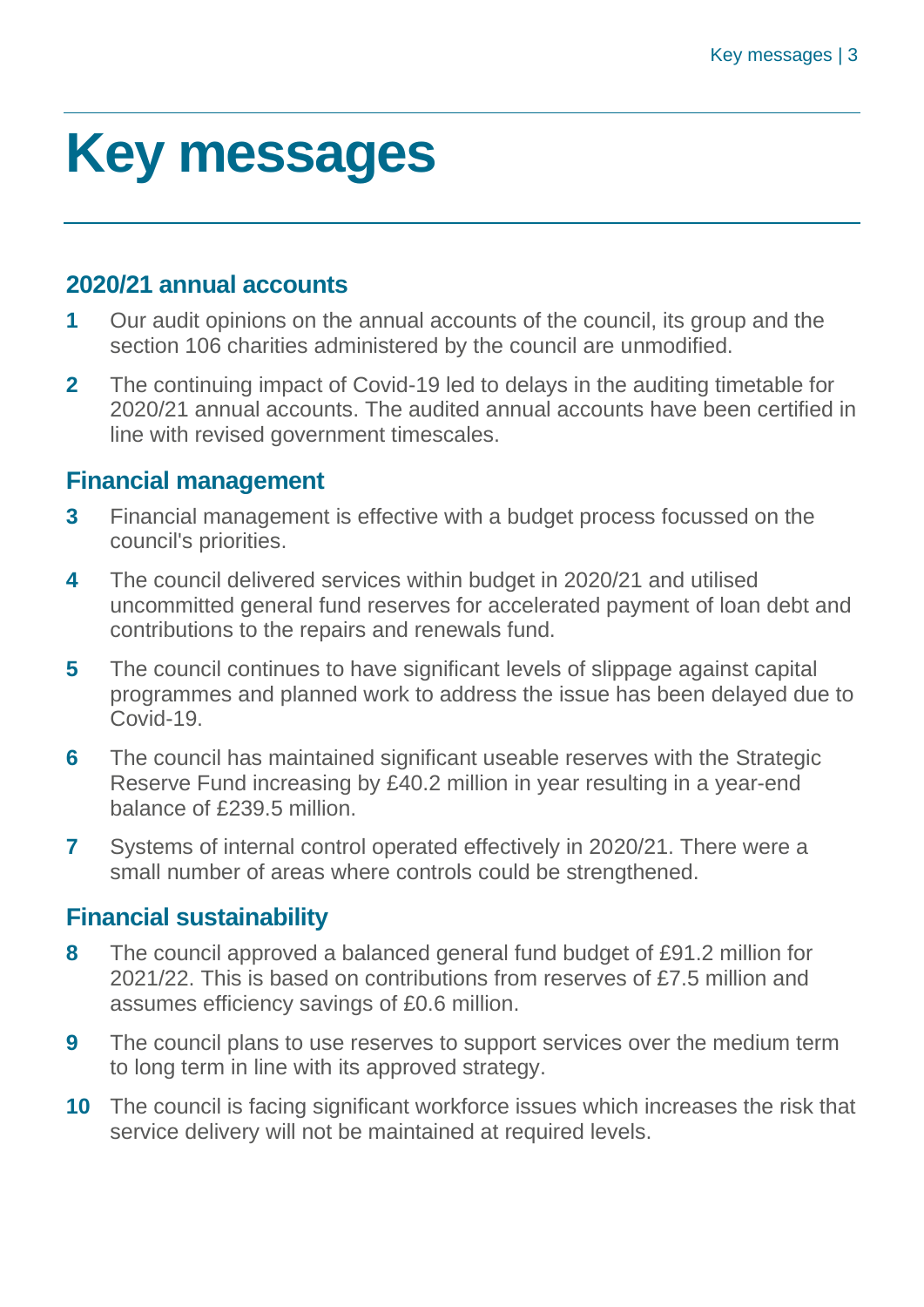### **Governance and transparency**

- **11** The governance arrangements introduced in response to the pandemic are appropriate and operated effectively.
- **12** The council is developing a revised structure for the senior management team. This is likely to be fully implemented by 31 March 2022.

### **Best Value**

- **13** The council reported in 2020/21 that all actions agreed as part of the Best Value Assurance Report published in 2017 have been completed. There are emerging issues in relation to workforce strategy, management of capital projects and long term financial planning which need to be addressed.
- **14** The council reported performance in line with the 2018 SPI Direction. Progress in delivering corporate priorities continues to be monitored and appropriate action taken as necessary.
- **15** The council has made progress in addressing the issues highlighted in the Care Inspectorate report on children's services.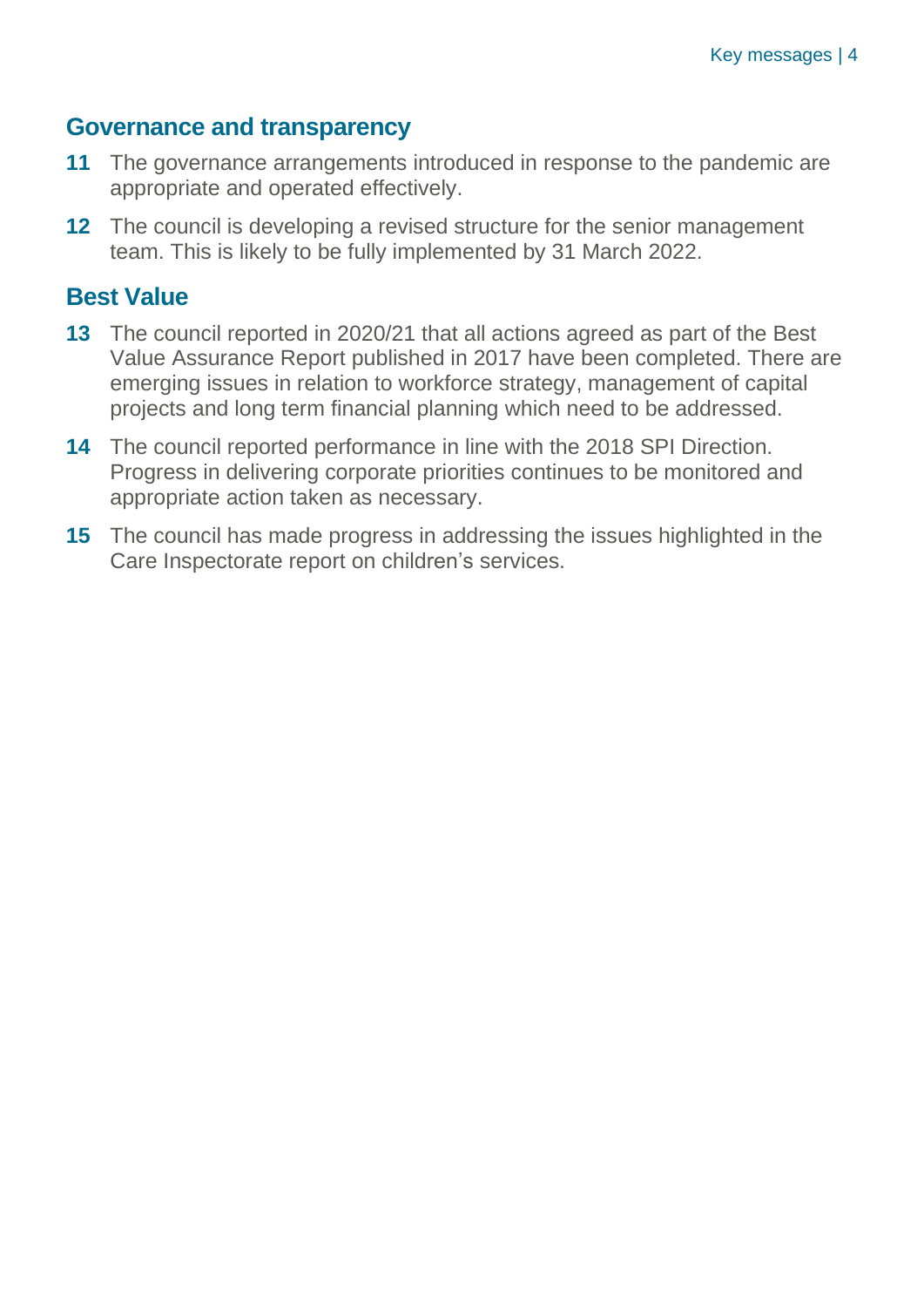## <span id="page-4-0"></span>**Introduction**

**1.** This report summarises the findings arising from the 2020/21 audit of Orkney Islands Council (the council) and its group.

**2.** The scope of the audit was set out in our 2020/21 Annual Audit Plan presented to the April 2021 meeting of the Monitoring and Audit Committee. This report comprises the findings from:

- an audit of the annual accounts
- consideration of the four audit dimensions that frame the wider scope of public audit set out in the [Code of Audit Practice 2016](http://www.audit-scotland.gov.uk/report/code-of-audit-practice-2016) namely, financial management, financial sustainability, governance and transparency and value for money.
- **3.** The main elements of our audit work in 2020/21 have been:
	- an audit of the annual accounts of the council and its group including the statement of accounts of the section 106 charity administered by the council and the issue of independent auditor's reports setting out our opinions
	- a review of the council's key financial systems
	- audit work covering the council's arrangements for securing best value relating to the use of resources
	- consideration of the four audit dimensions

**4.** The global coronavirus pandemic has had a considerable impact on Orkney Islands Council during 2020/21. This has had significant implications for the services it delivers and the suspension of non-essential projects and activities, such as capital construction. Risks related to the pandemic were included in our Annual Audit Plan.

### **Adding value through the audit**

**5.** We add value to the council through the audit by:

- identifying and providing insight on significant risks, and making clear and relevant recommendations
- sharing intelligence and good practice through our national reports [\(Appendix 3\)](#page-52-0) and good practice guides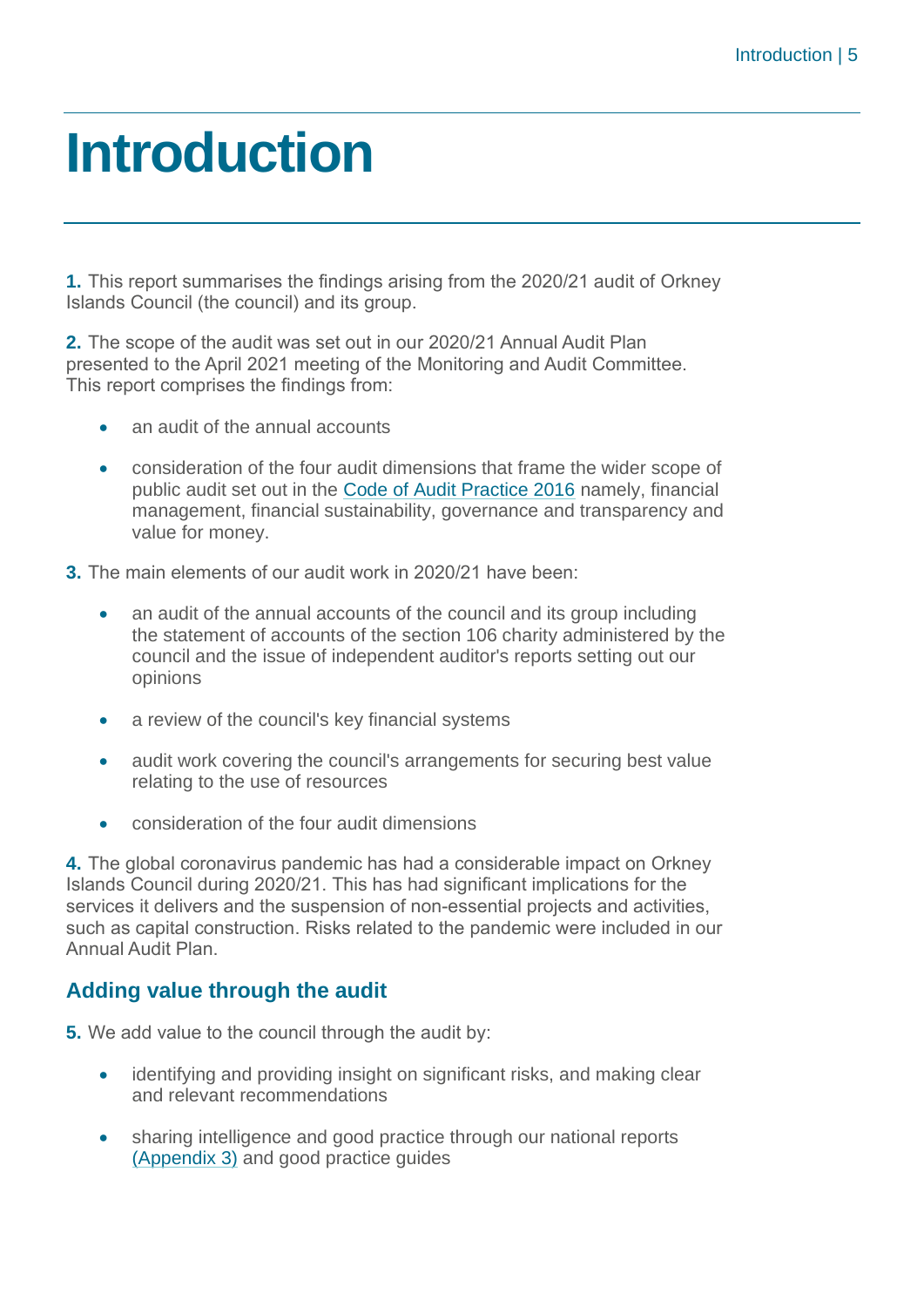• providing clear and focused conclusions on the appropriateness, effectiveness and impact of corporate governance, performance management arrangements and financial sustainability

### **Responsibilities and reporting**

**6.** The council has primary responsibility for ensuring the proper financial stewardship of public funds. This includes preparing annual accounts that are in accordance with proper accounting practices.

**7.** The council is also responsible for compliance with legislation, and putting arrangements in place for governance, propriety and regularity that enable it to successfully deliver its objectives.

**8.** Our responsibilities as independent auditor appointed by the Accounts Commission are established by the Local Government in Scotland Act 1973, the [Code of Audit Practice 2016](http://www.audit-scotland.gov.uk/report/code-of-audit-practice-2016) and supplementary guidance, and International Standards on Auditing in the UK.

**9.** As public sector auditors we give independent opinions on the annual accounts. Additionally, we conclude on:

- the effectiveness of the council's performance management arrangements,
- the suitability and effectiveness of corporate governance arrangements, and financial position
- the arrangements for securing financial sustainability and,
- Best Value arrangements.

**10.** Further details of the respective responsibilities of management and the auditor can be found in the [Code of Audit Practice 2016.](http://www.audit-scotland.gov.uk/report/code-of-audit-practice-2016) and supplementary guidance.

**11.** This report raises matters from our audit. Weaknesses or risks identified are only those which have come to our attention during our normal audit work and may not be all that exist. Communicating these does not absolve management from its responsibility to address the issues we raise and to maintain adequate systems of control.

**12.** Our annual audit report contains an agreed action plan at [Appendix 1](#page-37-0) setting out specific recommendations, responsible officers and dates for implementation. It also includes outstanding actions from last year and the steps being taken to implement them.

### **Auditor Independence**

**13.** Auditors appointed by the Accounts Commission or Auditor General must comply with the Code of Audit Practice and relevant supporting guidance. When auditing the financial statements auditors must comply with professional standards issued by the Financial Reporting Council and those of the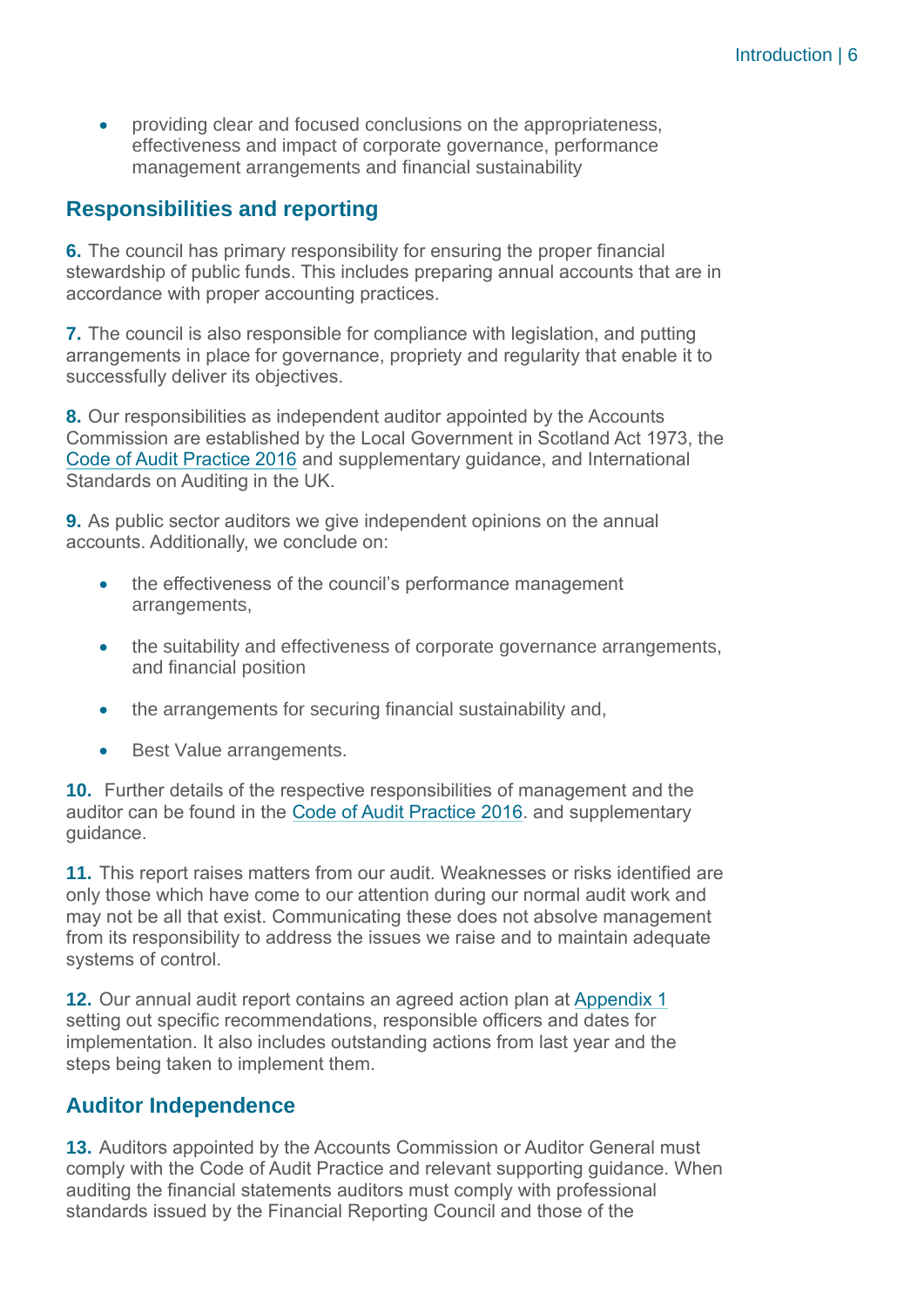professional accountancy bodies. We can confirm that we comply with the Financial Reporting Council's Ethical Standard. We can also confirm that we have not undertaken any non-audit related services and therefore the 2020/21 audit fee of £196,350 as set out in our Annual Audit Plan remains unchanged. We are not aware of any relationships that could compromise our objectivity and independence.

**14.** This report is addressed to both the council and the Controller of Audit and will be published on Audit Scotland's website [www.audit-scotland.gov.uk](http://www.audit-scotland.gov.uk/) in due course. We would like to thank the management and staff who have been involved in our work for their cooperation and assistance during the audit.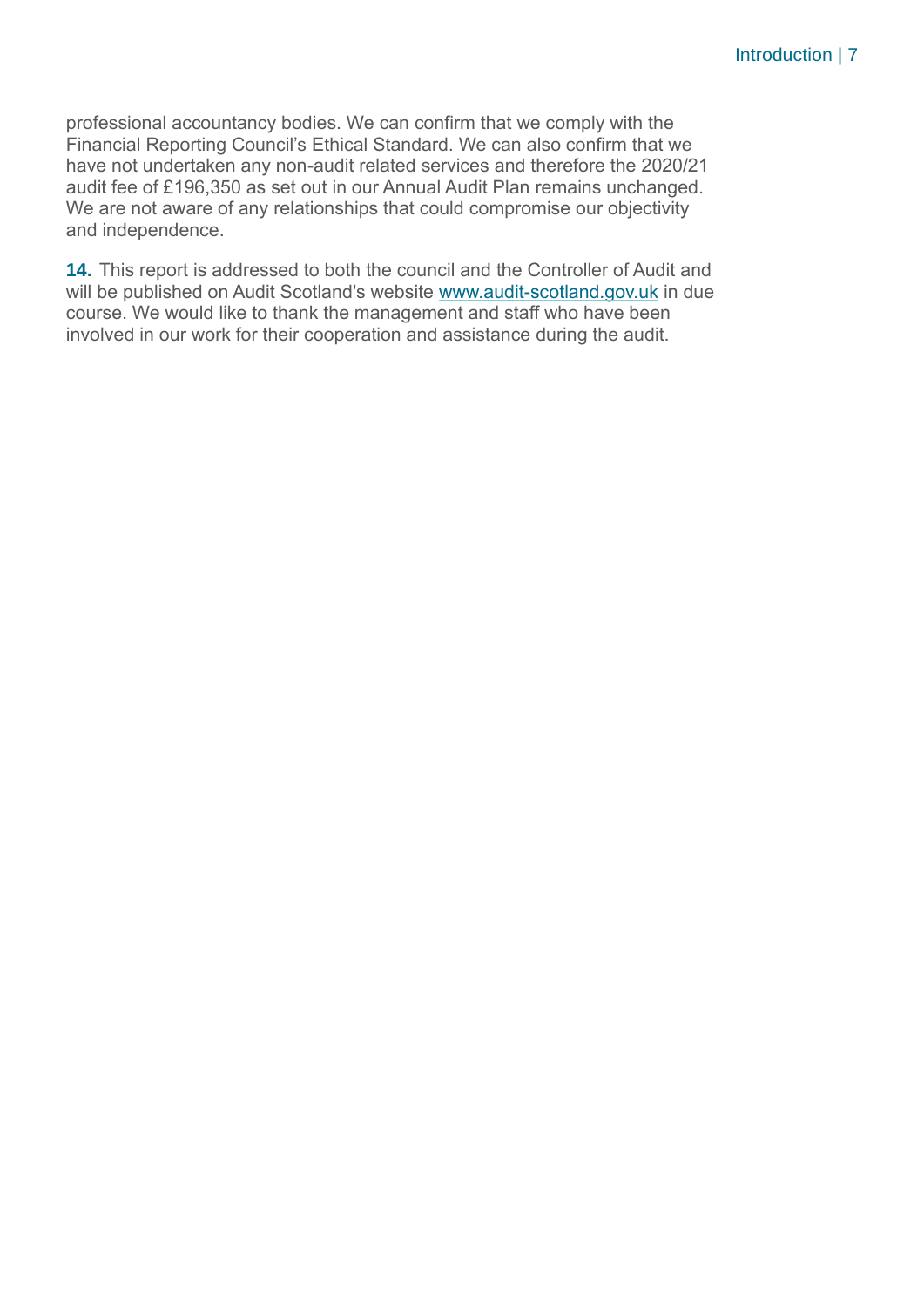## <span id="page-7-0"></span>**1. Audit of 2020/21 annual accounts**

The principal means of accounting for the stewardship of resources and performance

### **Main judgements**

Our audit opinions on the annual accounts of the council, its group and the section 106 charities administered by the council are unmodified.

The continuing impact of Covid-19 led to delays in the auditing timetable for 2020/21 annual accounts. The audited annual accounts have been certified in line with revised government timescales.

### **Our audit opinions on the annual accounts are unmodified**

**15.** The accounts for the council and its group for the year ended 31 March 2021 were approved by the Monitoring and Audit Committee on 11 November 2021. As reported in the independent auditor's report:

- the financial statements give a true and fair view and were properly prepared in accordance with the financial reporting framework
- the audited part of the remuneration report, management commentary and the annual governance statement were all consistent with the financial statements and properly prepared in accordance with the relevant regulations and guidance

### **The annual accounts were signed off in line with the timescales permitted to reflect Covid-19**

**16.** As a result of the continuing impact of Covid19 the submission deadlines for Local Government audited annual accounts and annual audit reports were revised to 30 November 2021.

**17.** The unaudited annual accounts were received on 29 June 2021 in line with our agreed audit timetable. Remote working meant that audit tasks took longer than usual as the audit team were unable to access staff, records, and systems as readily as when we could be on site. In addition, there were additional accounting issues associated with Covid-19 funding which resulted in adjustments to the unaudited annual accounts and additional work for the finance team.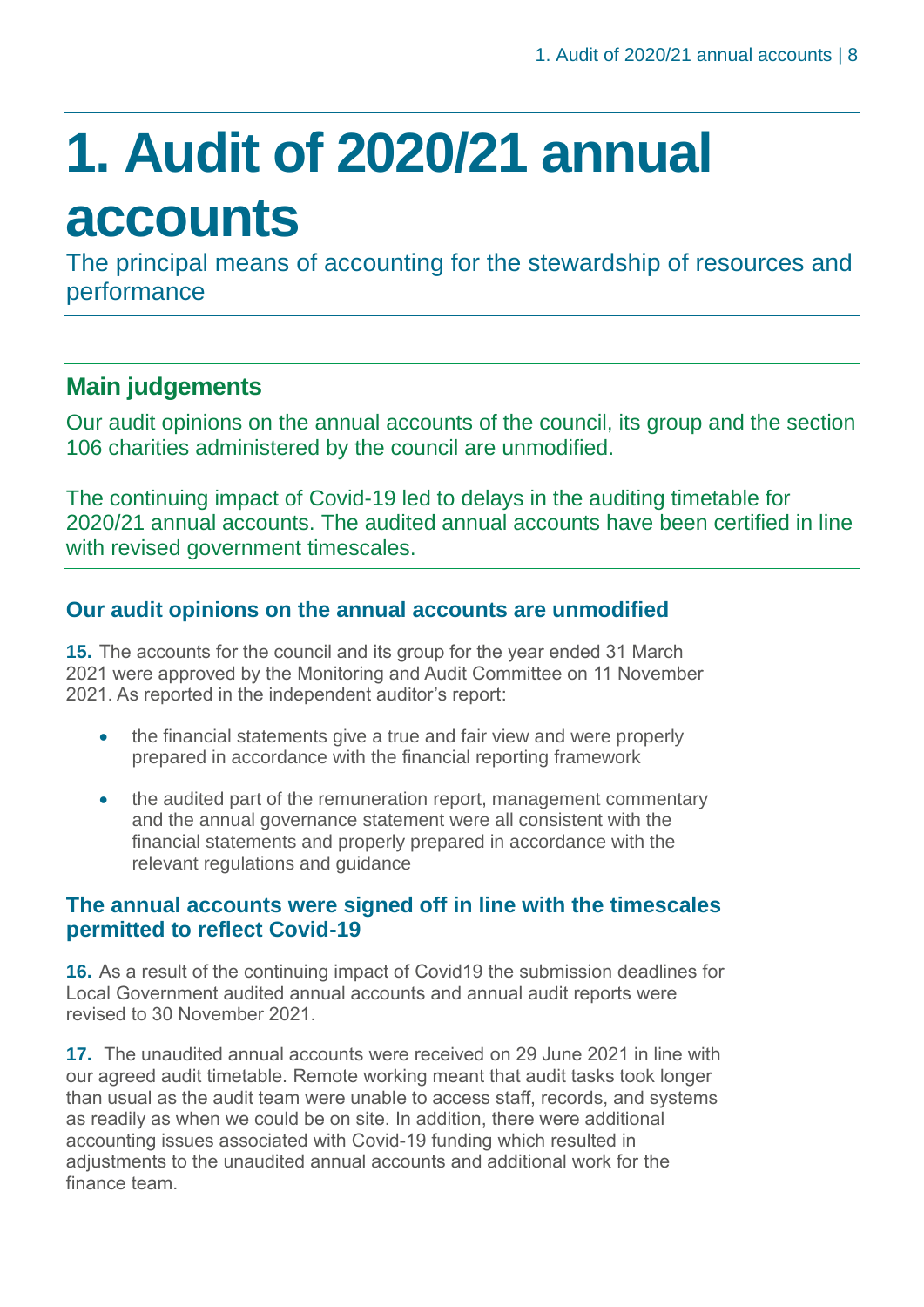**18.** Throughout the audit process there has been ongoing discussion with the finance team around issues arising and audit timescales. The working papers provided with the unaudited accounts were satisfactory and finance staff provided good support to the audit team during the audit.

**19.** Although later than first planned, the annual accounts were signed off in line with the revised timetable permitted to reflect the impact of Covid-19.

### **Our audit opinions on Section 106 charities were unmodified**

**20.** Due to the interaction of section 106 of the Local Government in Scotland Act 1973 with the charities legislation, a separate independent auditor's report is required for the statement of accounts of each registered charity where members of Orkney Islands Council are sole trustees, irrespective of the size of the charity.

**21.** We received the Orkney General Charitable Trust accounts in line with the agreed timetable and after completing our audit we reported in the independent auditor's report that:

- the financial statements properly present the section 106 charities' financial position and are properly prepared in accordance with charities **legislation**
- the trustees' annual report is consistent with the financial statements and prepared in accordance with proper accounting practices
- there were no matters on which we are required to report by exception.

**22.** Our audit opinions on the Section 106 charity is unmodified.

### **There were no objections raised to the annual accounts**

**23.** The Local Authority Accounts (Scotland) Regulations 2014 require local government bodies to publish a public notice on its website that includes details of the period for inspecting and objecting to the accounts. This must remain on the website throughout the inspection period. As part of our audit we confirmed that the inspection notice complied with the regulations.

**24.** The regulations also require a local authority to give the right of interested persons to object to its accounts, as provided by section 101 (11) (rights of interested persons to inspect and copy documents and to object to the accounts) of the 1974 Act. No objections were raised to the 2020/21 Annual Accounts.

### **Overall materiality remained unchanged on receipt of the draft accounts**

**25.** We apply the concept of materiality in both planning and performing the audit and in evaluating the effect of identified misstatement on the audit and of uncorrected misstatements, if any, on the financial statements and in forming the opinion in the auditor's report. We identify a benchmark on which to base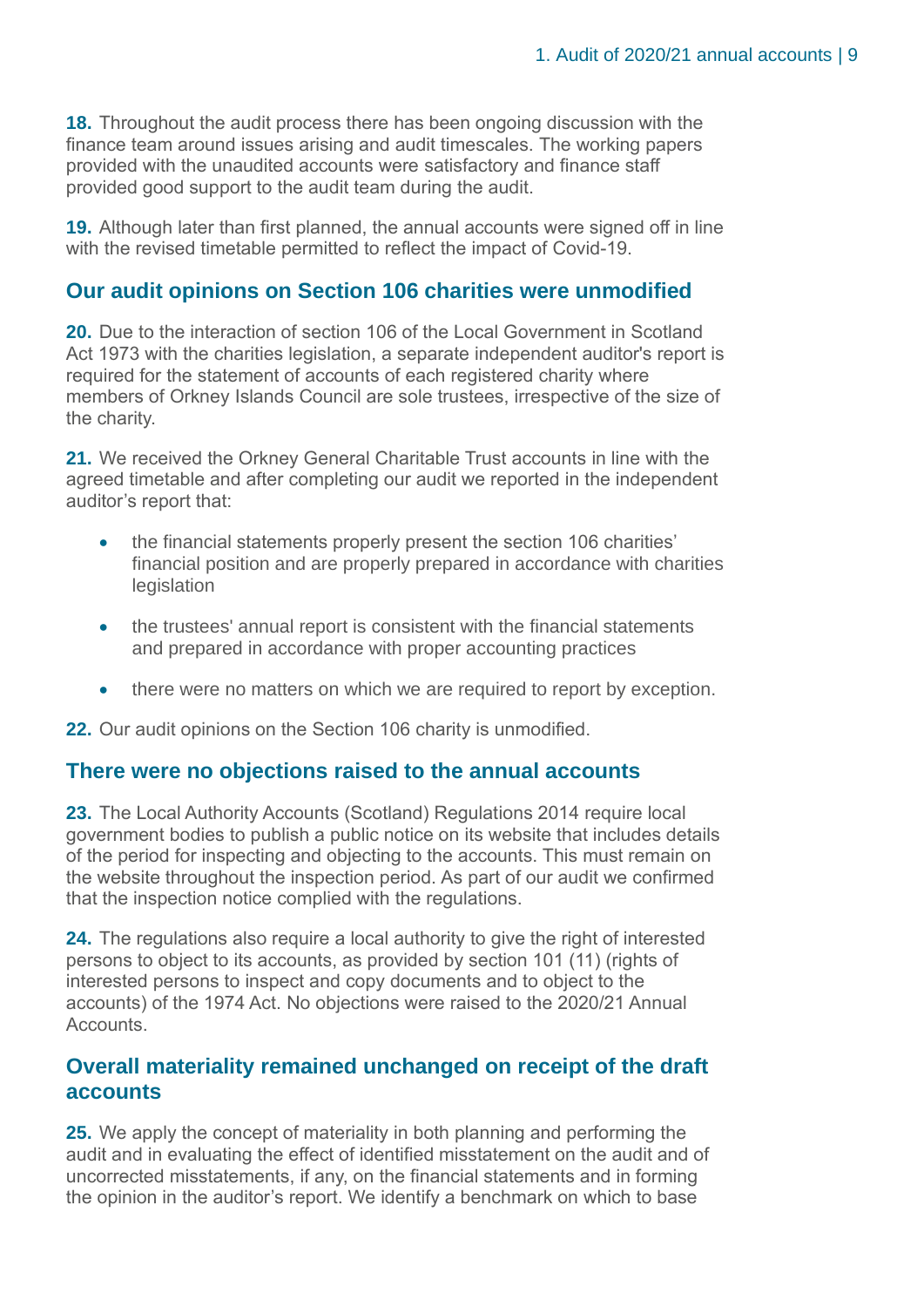overall materiality, such as gross expenditure, and apply what we judge to be the most appropriate percentage level for calculating materiality values.

**26.** The determination of materiality is based on professional judgement and is informed by our understanding of the entity and what users are likely to be most concerned about in the annual accounts. In assessing performance materiality, we have considered factors such as our findings from previous audits, any changes in business processes and the entity's control environment including fraud risks.

**27.** Our initial assessment of materiality for the annual accounts was carried out during the planning phase of the audit. This was reviewed on receipt of the unaudited annual accounts and is summarised in [Exhibit 1.](#page-9-0) Our planning materiality was unchanged and there was no impact on our audit approach.

### <span id="page-9-0"></span>**Exhibit 1 Materiality values**

| <b>Materiality level</b> | <b>Council</b> | <b>Group</b>  |
|--------------------------|----------------|---------------|
| Overall materiality      | £1.66 million  | £1.72 million |
| Performance materiality  | £0.83 million  | £0.86 million |
| Reporting threshold      | £50 thousand   | £50 thousand  |
|                          |                |               |

Source: Audit Scotland

### **Conclusions on audit work to address risks of material misstatement**

**28.** Our assessment of risks of material misstatement in the annual report and accounts and any wider audit dimension risks identified in our Annual Audit Plan are included at [Appendix 2. These risks influence our overall audit strategy, the](#page-45-0)  [allocation of staff resources to the audit and indicate how the efforts of the team](#page-45-0)  were directed. Appendix 2 also [identifies the work we undertook to address](#page-45-0)  [these risks and our conclusions from this work.](#page-45-0) 

### **Significant findings from the audit of the annual accounts**

**29.** International Standard on Auditing (UK) 260 requires us to communicate significant findings from the audit to those charged with governance, including our view about the qualitative aspects of the council's accounting practices. We have included significant findings to report on the qualitative aspects covering accounting policies, accounting estimates and financial statements disclosures.

<span id="page-9-1"></span>**30.** The significant findings are summarised in [Exhibit 2.](#page-10-0) Where a finding has resulted in a recommendation to management, a cross reference to the action plan i[n Appendix 1](#page-37-0) has been included.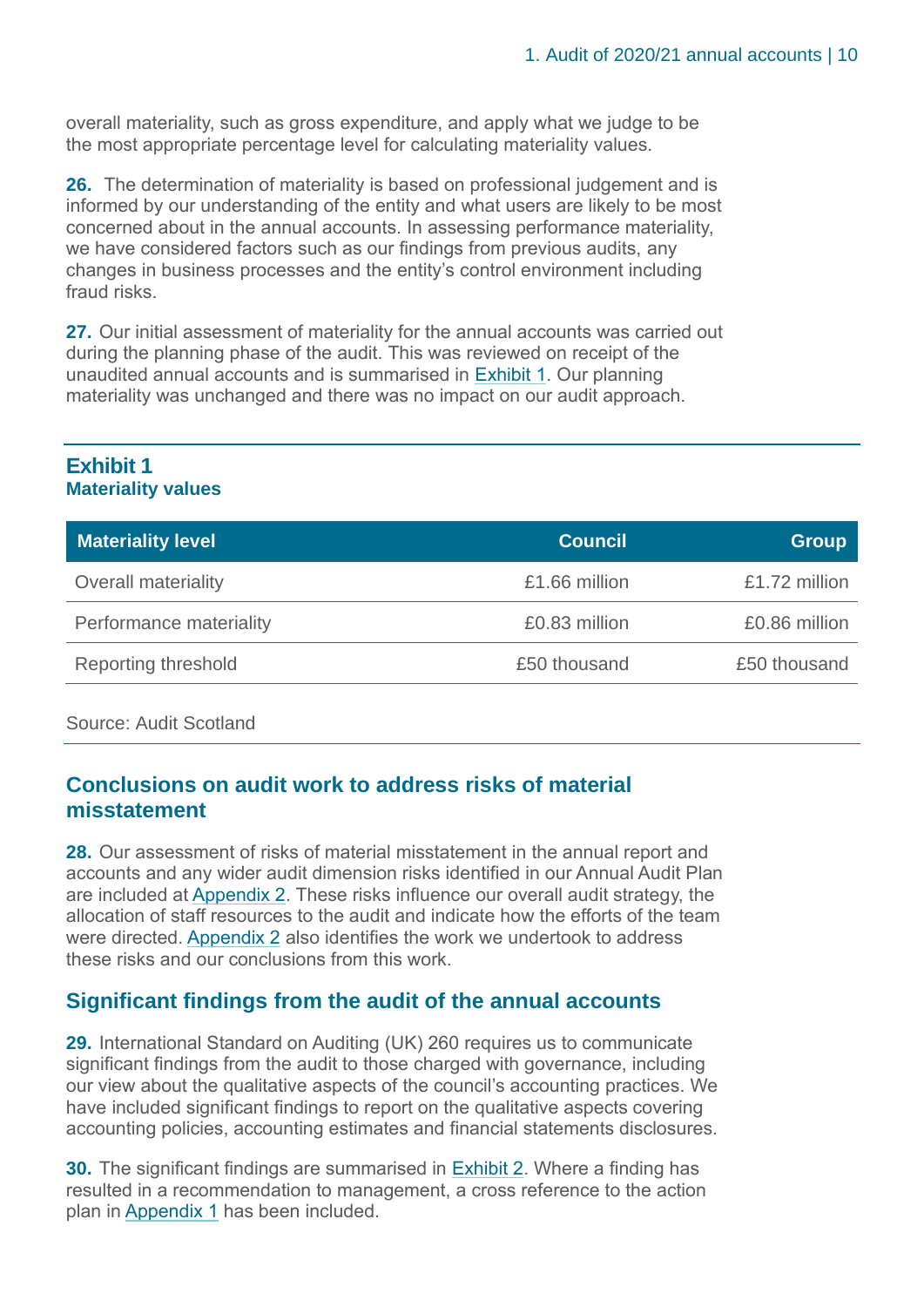### <span id="page-10-0"></span>**Exhibit 2 Significant findings from the audit of the financial statements**

| <b>Issue</b>                                                                                                                                                                                                                         | <b>Resolution</b>                                                                                                                                                                                                                                                                 |  |
|--------------------------------------------------------------------------------------------------------------------------------------------------------------------------------------------------------------------------------------|-----------------------------------------------------------------------------------------------------------------------------------------------------------------------------------------------------------------------------------------------------------------------------------|--|
| 1. Covid-19 grant funding<br>The Council received additional funding in<br>2020/21 relating to Covid-19 grants payable<br>to businesses and individuals.                                                                             | The council identified it was acting as an<br>agent for grants totalling £11.8 million and an<br>adjustment to remove this from income and<br>expenditure was processed.                                                                                                          |  |
| The nature of the funding required the council<br>to consider if it should be classified as<br>agency, those where the council is acting as<br>an intermediary, or principal, those where the<br>council is acting on its on behalf. | There was a debtor and matching creditor of<br>£0.3 million. This related to the £500 bonus<br>for social care workers announced by the<br>Scottish Government. This was accrued prior<br>to the guidance on Covid-19 grants being<br>issued in May 2021. The guidance noted that |  |
| Where the council is acting as an agent, the<br>income and expenditure should not be<br>recognised in the Comprehensive Income                                                                                                       | the social care payment should be regarded<br>as agency and consequently this required<br>adjustment in the accounts.                                                                                                                                                             |  |
| and Expenditure Statement.                                                                                                                                                                                                           | We are satisfied that the Covid-19 funds have<br>been appropriately accounted for in the<br>revised accounts                                                                                                                                                                      |  |
| 2. Payroll reconciliations                                                                                                                                                                                                           | Our year end testing procedures found that                                                                                                                                                                                                                                        |  |
| Employee expenses in the accounts are<br>driven by the costs from the payroll system.<br>The payroll costs are input into the general<br>ledger by way of a monthly journal.                                                         | some of the differences were as a result of<br>manual journals posted to the payroll<br>accounting codes and we could reconcile the<br>costs on the ledger to the underlying payroll<br>records. We are therefore satisfied that the                                              |  |
| As part of our review of the payroll controls<br>system we found that there were differences                                                                                                                                         | staff costs recorded in the ledger are<br>appropriate and complete.                                                                                                                                                                                                               |  |
| between the payroll costs on the general<br>ledger and the payroll system. The council<br>does not carry out regular reconciliations<br>between the systems and therefore there was<br>not a clear explanation for the reconciling   | We would recommend that the council<br>conducts a reconciliation between the payroll<br>system and the general ledger on a regular<br>basis.                                                                                                                                      |  |
| items.                                                                                                                                                                                                                               | <b>Recommendation 1</b>                                                                                                                                                                                                                                                           |  |
| <b>3. Stock valuation</b>                                                                                                                                                                                                            | We placed reliance on the work of internal                                                                                                                                                                                                                                        |  |
| The level of stock held by the council was<br>above our levels of materiality for the first<br>time in 2020/21.                                                                                                                      | audit when considering the stock count<br>information in 2020/21. Due to the issues with<br>internal audit work on quarries and pricing we<br>conducted analytical procedures and sample                                                                                          |  |
| Stock counts are undertaken at various sites                                                                                                                                                                                         | testing of pricing information. This testing                                                                                                                                                                                                                                      |  |

Stock counts are undertaken at various sites and are attended by internal audit who reperform the counts on a sample basis. We considered the work of internal audit in year to provide assurance on the stock value held at the year end.

When considering the work of internal audit, we found that they had not considered

We would recommend the council puts in place appropriate procedures to provide them with assurance that the stock held at the year

provided appropriate audit assurance over

the stock figures in the accounts.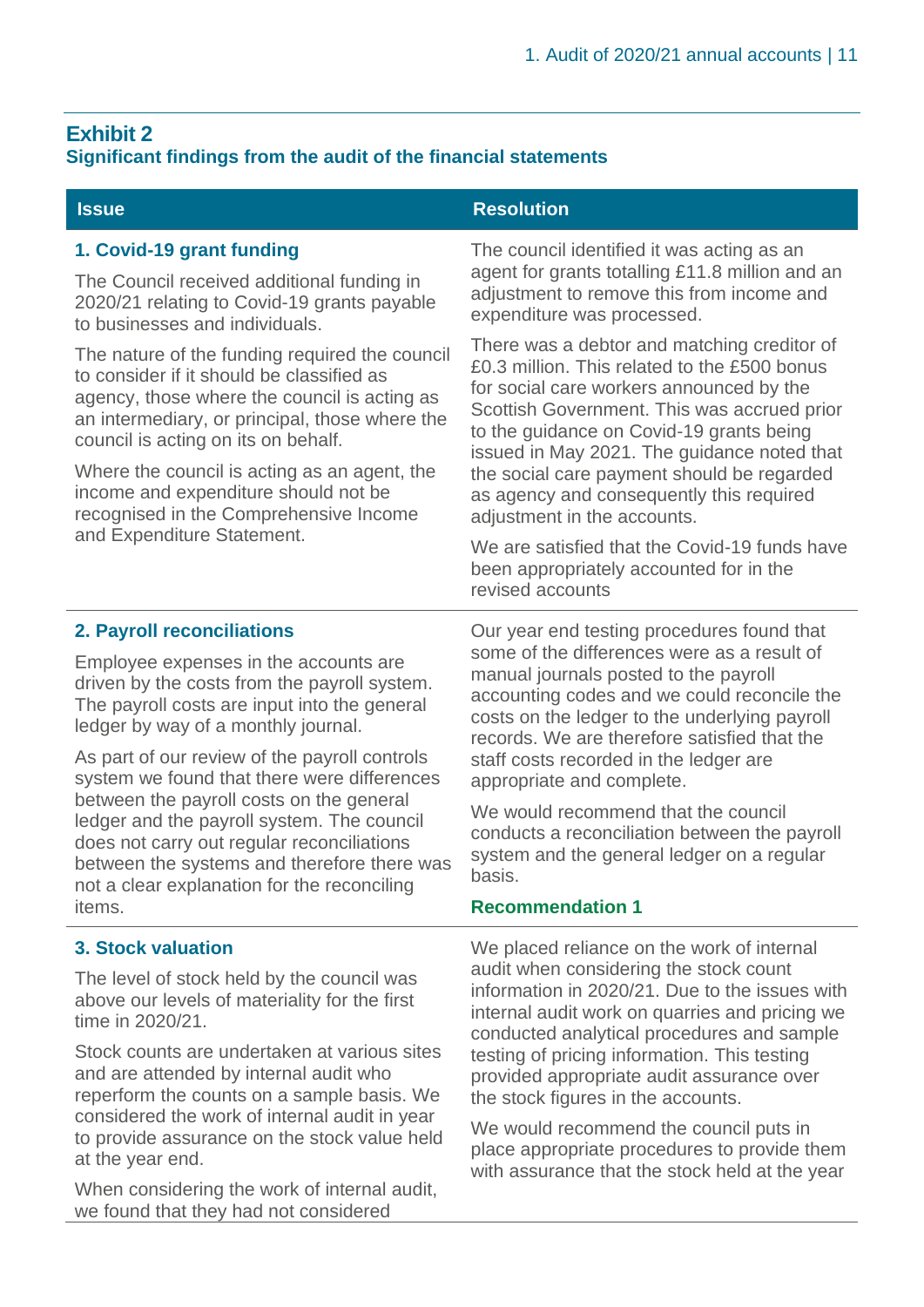| <b>Issue</b>                                                                                                                                                                                                                                                      | <b>Resolution</b>                                                                                                                                                                                                                                                                                                    |  |
|-------------------------------------------------------------------------------------------------------------------------------------------------------------------------------------------------------------------------------------------------------------------|----------------------------------------------------------------------------------------------------------------------------------------------------------------------------------------------------------------------------------------------------------------------------------------------------------------------|--|
| significant movements in stock when directing<br>their testing and consequently quarries stock                                                                                                                                                                    | end is appropriately valued for the financial<br>statements.                                                                                                                                                                                                                                                         |  |
| which had doubled in value in 2020/21 had<br>not been subject to physical verification by<br>internal audit. In addition, internal audit do not<br>test the pricing of stock to purchase invoices<br>and there is a risk that the value of stock is<br>incorrect. | <b>Recommendation 2</b>                                                                                                                                                                                                                                                                                              |  |
| 4. Registers of interest                                                                                                                                                                                                                                          | The council procedures state that any                                                                                                                                                                                                                                                                                |  |
| The council conduct an annual refresh of the<br>registers of interests in September. This<br>never took place in September 2020 and in                                                                                                                            | changes to interests should be reported to<br>the council straight away and officers should<br>not wait for the annual exercise.                                                                                                                                                                                     |  |
| some cases the registers of interest held date<br>back to September 2019.                                                                                                                                                                                         | In order to provide assurance of<br>completeness in year we have reviewed                                                                                                                                                                                                                                            |  |
| There is a risk that the information used to<br>identify related parties for the accounts is out<br>of date and disclosures in the accounts are<br>incomplete.                                                                                                    | Companies House to identify any potential<br>undisclosed related parties. This testing did<br>not identify any gaps in the registers of<br>interests, but we did note that some of the<br>information was obsolete.                                                                                                  |  |
|                                                                                                                                                                                                                                                                   | We are satisfied we have sufficient assurance<br>that related party disclosures are complete.<br>We recommend that the council aligns<br>register of interests requests with the year<br>end and they ensure up to date information is<br>passed to the finance team as part of the<br>accounts preparation process. |  |
|                                                                                                                                                                                                                                                                   | <b>Recommendation 3</b>                                                                                                                                                                                                                                                                                              |  |

Source: Audit Scotland

### **Identified misstatements of £13.4 million were adjusted in the annual accounts**

**31.** Total misstatements identified in the council accounts were £12.2 million. The adjustments did not however impact on the total comprehensive income and expenditure surplus which was reported in year.

**32.** There was a further adjustment of £1.2 million to the group accounts to recognise the council's share of the IJB reserves and this brings the total adjustments made in 2020/21 to £13.4 million.

**33.** The largest element of the council adjustment related to the reclassification of Covid-19 grants from principal to agency and income and expenditure decreased by £12.1 million in the revised accounts.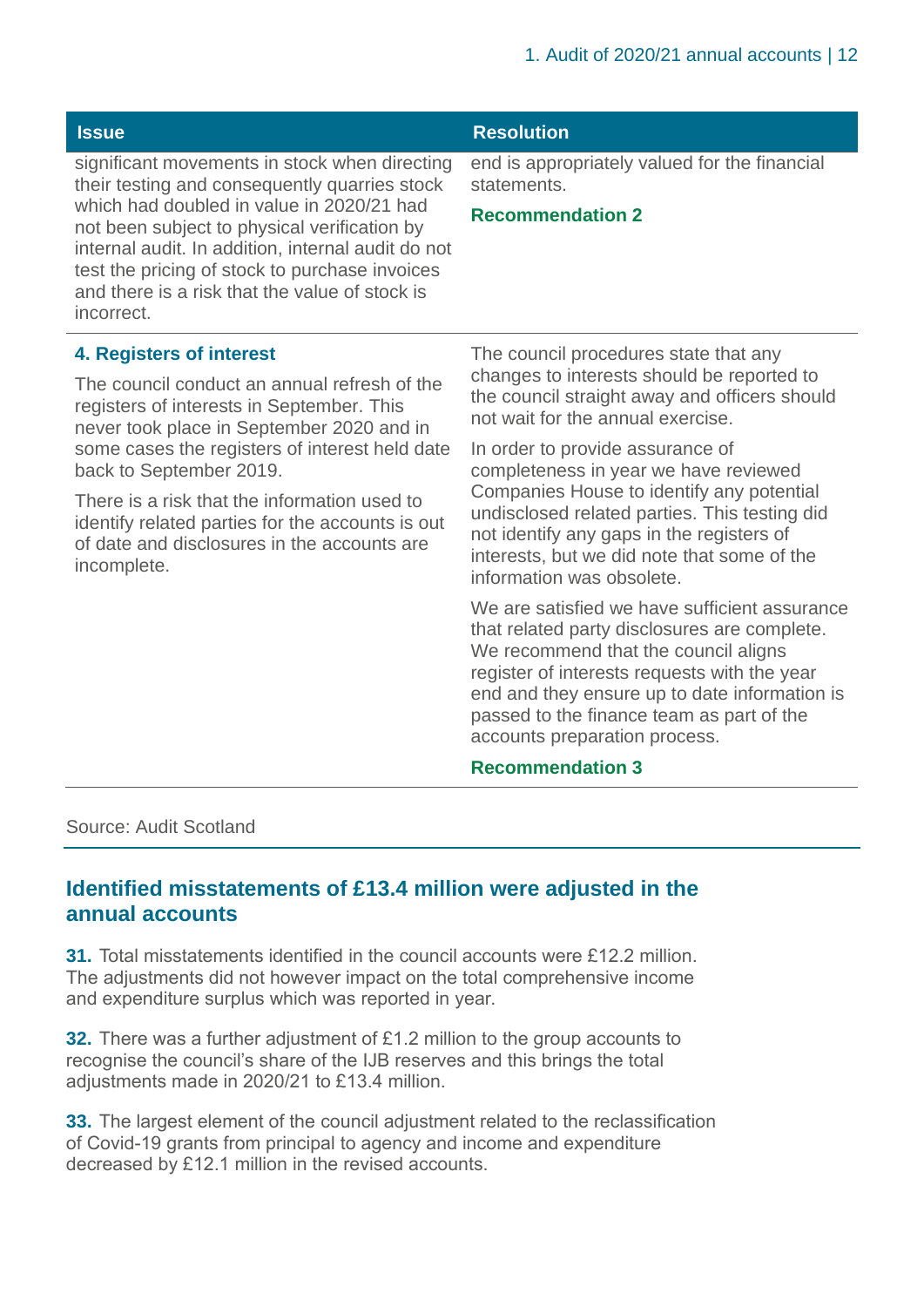**34.** The council also processed a £0.1 million adjustment in relation to the council's share of Personal Protective Equipment. NHS NSS was centrally responsible for ordering appropriate PPE and community testing kits and issuing them to councils through the NHS Board for use within their local area. This was done at no additional cost to the council. This arrangement was reviewed centrally, and it was concluded that the provision of PPE and testing kits should be treated as non-monetary grants and as such the expenditure should be included in the council's accounts.

**35.** We have concluded that the misstatements identified arose from issues that have been isolated and identified in their entirety and do not indicate further systemic error.

**36.** We identified some disclosure and presentational amendments during our audit which have been reflected in the final set of accounts. The adjustments included disclosures relating to financial instruments, inventories and our audit fee.

**37.** It is our responsibility to request that all misstatements, other than those below the reporting threshold are corrected, although the final decision on making the correction lies with those charged with governance considering advice from senior officers and materiality. There were no unadjusted misstatements above our reporting threshold identified from our audit

### **Financial and performance reporting in the Management Commentary has improved in 2020/21**

**38.** Management Commentaries included in the annual accounts should provide information on a body, its main objectives and the principal risks faced. It should provide a fair, balanced, and understandable analysis of a body's performance as well as helping stakeholders understand the financial **statements** 

**39.** The Management Commentary should also clearly explain how the council has performed against its budget and how this is reconciled to the financial statements.

**40.** In 2019/20 we highlighted that there was scope to improve the management commentary included in the annual accounts. The council reviewed the narrative elements of the annual accounts to improve clarity and assist users in their understanding of the financial statements.

**41.** We are satisfied that the action taken by the council has enhanced the quality of its management commentary and that the council meets the reporting requirements of Local Government Finance Circular 10/2020.

### **The deadline for whole of government accounts has been extended**

**42.** The whole of government accounts (WGA) are the consolidated financial statements for all branches of government in the UK. The council is required to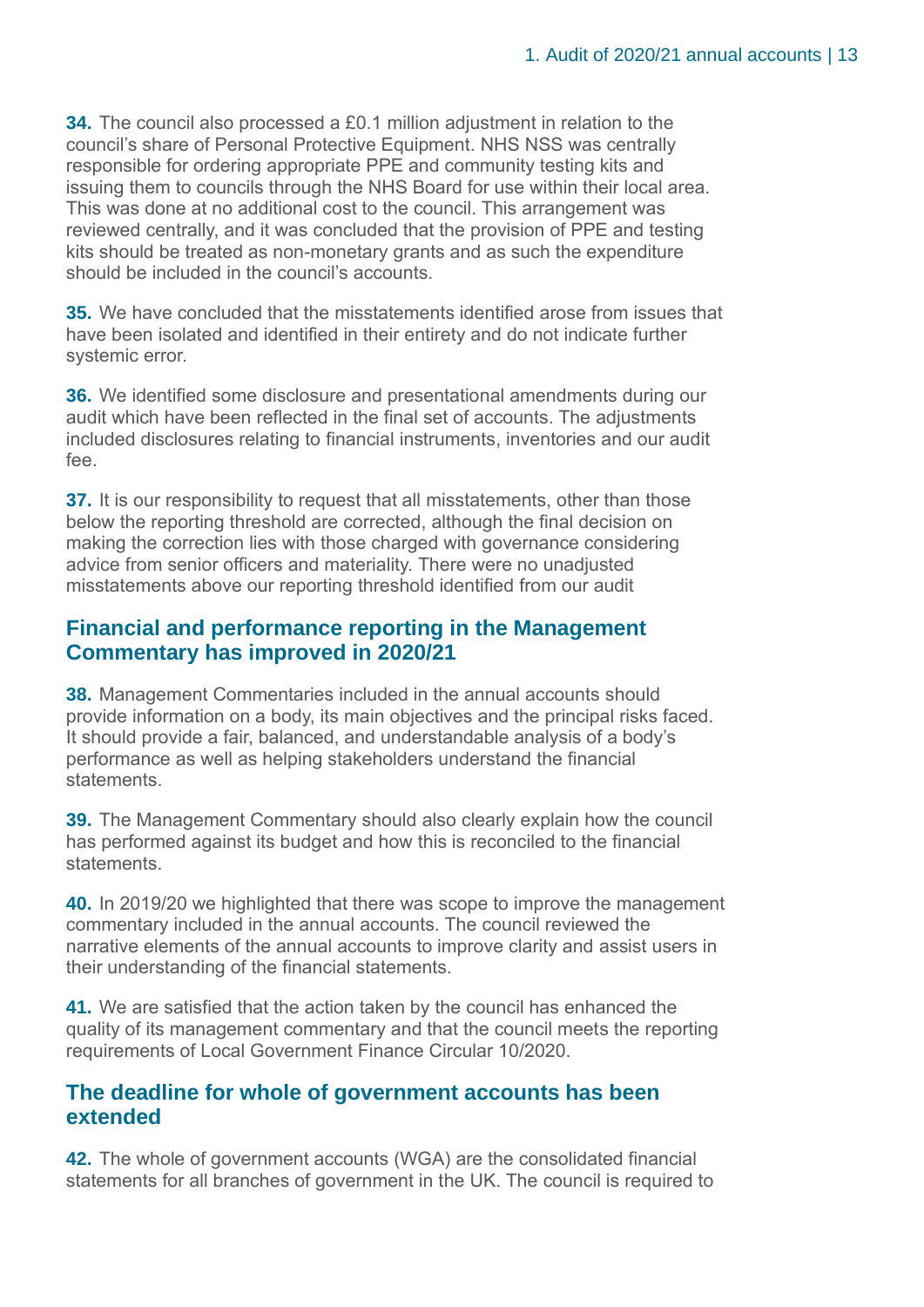provide information in a WGA return and external auditors are required to review and provide assurance on the WGA return.

**43.** HM Treasury have informed local government bodies in Scotland that the WGA data collection tool will not be available until December 2021 at the earliest and therefore the submission deadline will be extended in to 2022. In accordance with the WGA guidance, we will complete the required assurance statement and submit it to the National Audit Office once the WGA return is completed by the council.

### **Limited progress was made on prior year recommendations**

**44.** The council has made limited progress in implementing our prior year audit recommendations. We recognise that the council has prioritised its response to Covid-19 and this has resulted in some actions being delayed and we are satisfied that work on these areas has now restarted. For actions not yet implemented, revised responses and timescales have been agreed with management, and are set out in [Appendix 1.](#page-37-0)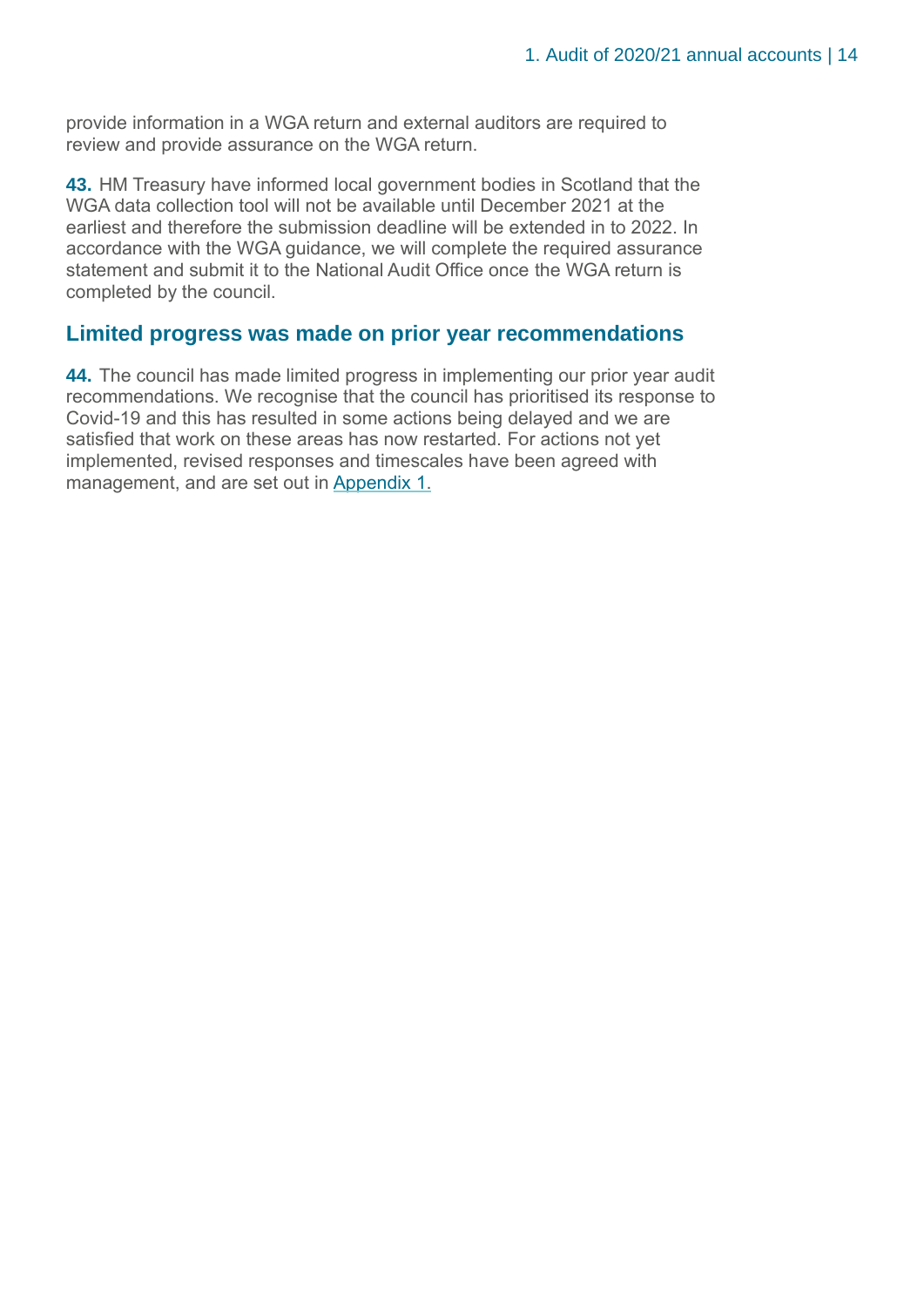## <span id="page-14-0"></span>**2. Financial management**

Financial management is about financial capacity, sound budgetary processes and whether the control environment and internal controls are operating effectively.

### **Main judgements**

Financial management is effective with a budget process focussed on the council's priorities.

The council delivered services within budget in 2020/21 and utilised uncommitted general fund reserves for accelerated payment of loan debt and contributions to the repairs and renewals fund.

The council continues to have significant levels of slippage against capital programmes and planned work to address the issue has been delayed due to Covid-19.

The council has maintained significant useable reserves with the Strategic Reserve Fund increasing by £40.2 million in year resulting in a year-end balance of £239. 5 million.

Systems of internal control operated effectively in 2020/21. There were a small number of areas where controls could be strengthened.

### **The council reported a break even position against the general fund budget**

**45.** The council approved its updated 2020/21 budget in June 2020. The budget was set at £86.5 million with a funding gap of £9.8 million. The achievement of the budget was based on a 3 per cent increase in council tax levels and relied on efficiency savings of £1.0 million split across services. The council planned to draw £6.3 million from the Strategic Reserve Fund.

**46.** The council reported a break even position against the revised general fund services budget. In 2020/21 the council made the decision to utilise an element of the uncommitted general fund reserve for planned expenditure including the accelerated repayment of loan debt and a contribution to the repairs and renewals fund for roads.

**47.** The council conducts a range of activities outside the general fund including the housing revenue account, the harbour authority account and Orkney College. When considering the financial position of the council it is important to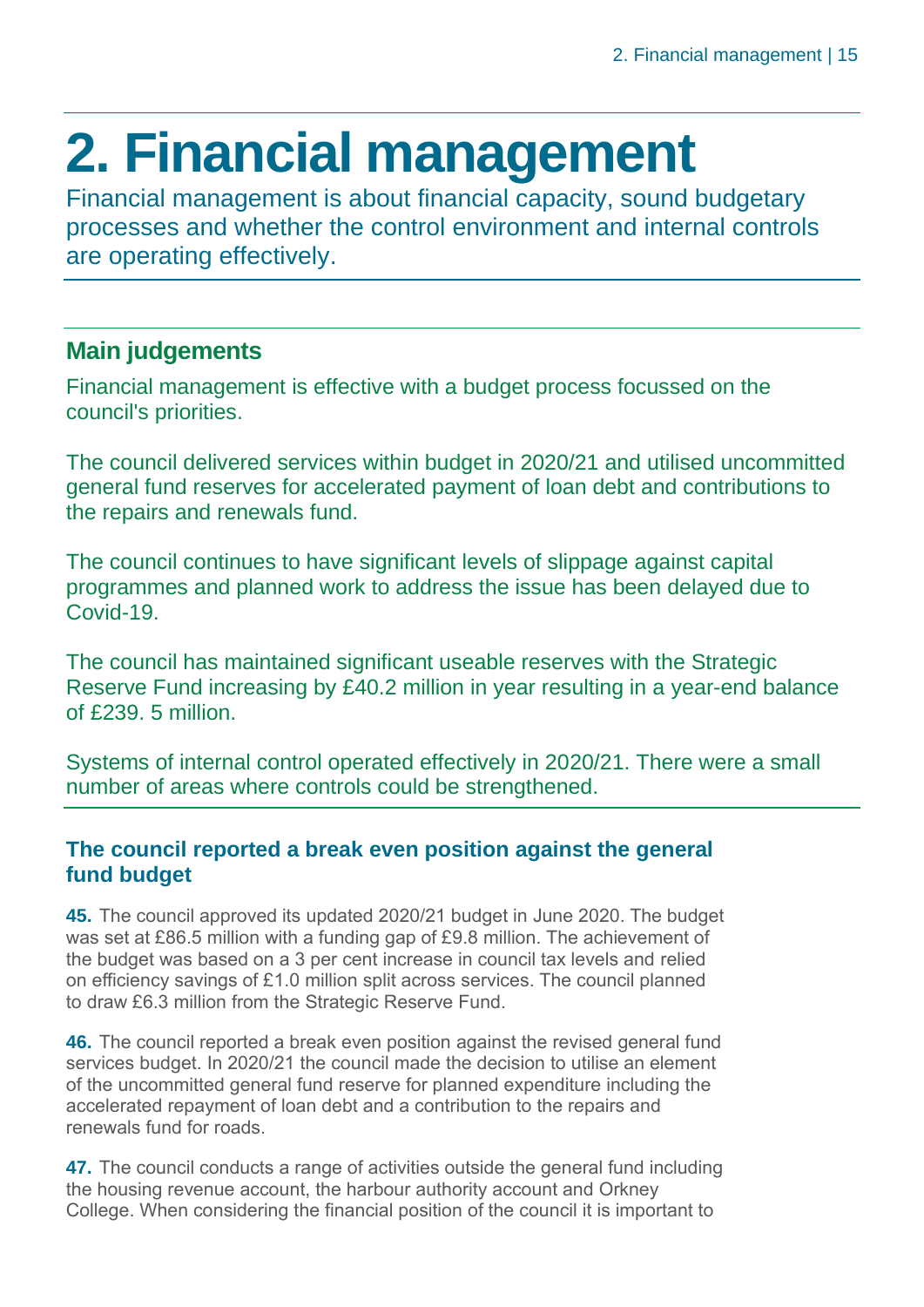reflect on the performance of the trading areas outside the general fund. The underspend on non-general fund areas was £39.1 million. This underspend was primarily attributable to the unrealised gains recognised on Strategic Reserve Fund investments at 31 March 2021.

**48.** The more significant under and overspends are summarised in [Exhibit 3.](#page-15-0)

### <span id="page-15-0"></span>**Exhibit 3**

### **Summary of significant under/overspends against budget**

| <b>Area</b>                               | £m     | <b>Reason for variance</b>                                                                                                                                                                     |
|-------------------------------------------|--------|------------------------------------------------------------------------------------------------------------------------------------------------------------------------------------------------|
| <b>Underspends</b>                        |        |                                                                                                                                                                                                |
| Harbour authority - Scapa Flow Oil Port   | £1.96  | Income was higher than<br>anticipated in year due to an<br>extra tanker at the Flotta Oil<br>Terminal, additional ship to<br>ship operations and overall<br>reduced costs due to Covid-<br>19. |
| Harbour authority- Strategic Reserve Fund | £40.19 | The majority of the<br>underspend relates to<br>unrealised gains on the SRF<br>investment portfolio<br>combined with a lower than<br>anticipated draw on the<br>reserve.                       |
| <b>Overspends</b>                         |        |                                                                                                                                                                                                |
| Harbour authority - Miscellaneous piers   | £2.93  | Income has fallen due to<br>cancelled cruise liner visits<br>and a reduction in<br>passenger numbers due to<br>Covid-19.                                                                       |

Source: Orkney Islands Council Revenue Outturn Reports

### **Housing revenue account operated within budget**

**49.** The council is required by legislation to maintain a separate housing revenue account and to ensure that rents are set a level which will at least cover the costs of its social housing provision.

**50.** The housing revenue account delivered a small underspend against budget in year and reserves increased to £0.6 million (£0.5 million at 31 March 2020).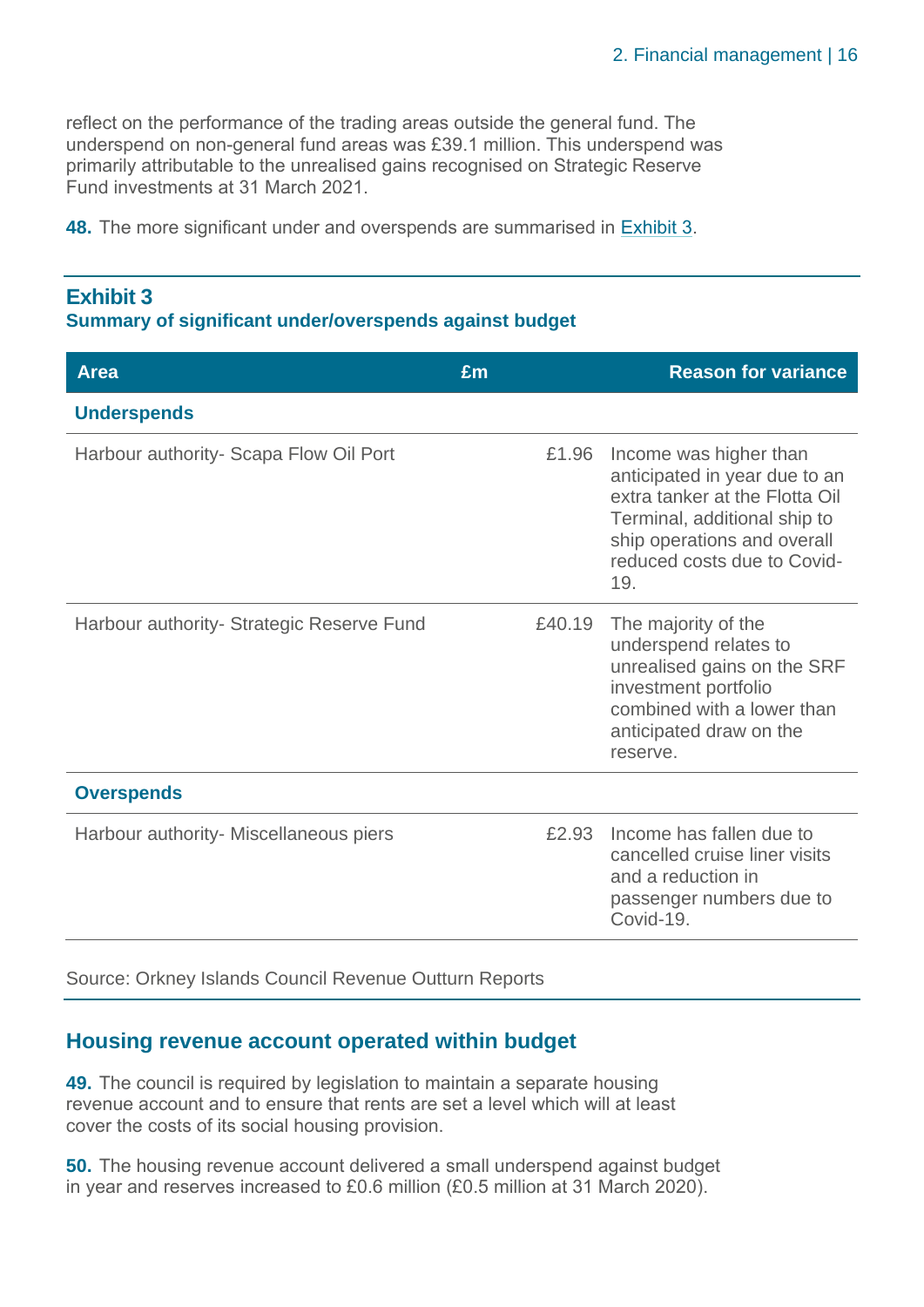**51.** The housing revenue account reported total underspends of £0.1 million in 2020/21 with the majority of this relating to reduced repairs and maintenance costs. The reduction was due to the Covid-19 lockdown which impacted the council's ability to deliver repairs and maintenance.

### **Budget processes were appropriate**

**52.** The council's budget is aligned to the council's priorities as set out in the Council Plan 2018 to 2023. This is consistent with good practice. The council has created a medium term resource strategy 2017-2022 which used scenario planning to calculate the estimated funding gaps. The medium term resource strategy informs the annual budgeting process.

**53.** We reviewed the council's budget monitoring arrangements. From our review of budget monitoring reports, review of committee papers and attendance at committees we confirmed that senior management and those charged with governance receive regular, timely and up to date financial information on the council's financial position.

**54.** The budget monitoring reports presented to service committees clearly show the cost pressures facing the service and the content and format of the reports allow members to perform their scrutiny role.

### **The Covid-19 pandemic had a significant impact on the 2020/21 budget**

**55.** The impact on public finances of the Covid-19 pandemic has been unprecedented, which has necessitated both the Scottish and UK governments providing substantial additional funding for public services as well as support for individuals, businesses and the economy. It is likely that further financial measures will be needed and that the effects will be felt well into the future.

**56.** During 2020/21 the council received around £13.1 million of additional Scottish Government funding towards the additional service costs associated with the Covid-19 pandemic. These schemes covered a range of areas including money for welfare and hardship funds, free school meals and community food funding, vulnerable children and young people, community mental health, and additional teachers and support staff.

**57.** The council was also required to administer around £11.8 million of agency income for 12 separate Covid-19 support schemes. The vast majority of this income was for the business support grant scheme with payments totalling around £8.3 million made by 31 March 2021. The other support schemes where the council acted as an agent included payments to childcare providers, taxi drivers grants and retail and hospitality top-up support.

**58.** While the provision of additional Scottish Government financial support was essential to alleviate the impact of the pandemic, we noted that managing the volume and complexity of the various Covid-19 support schemes placed additional pressure on finance staff during the year.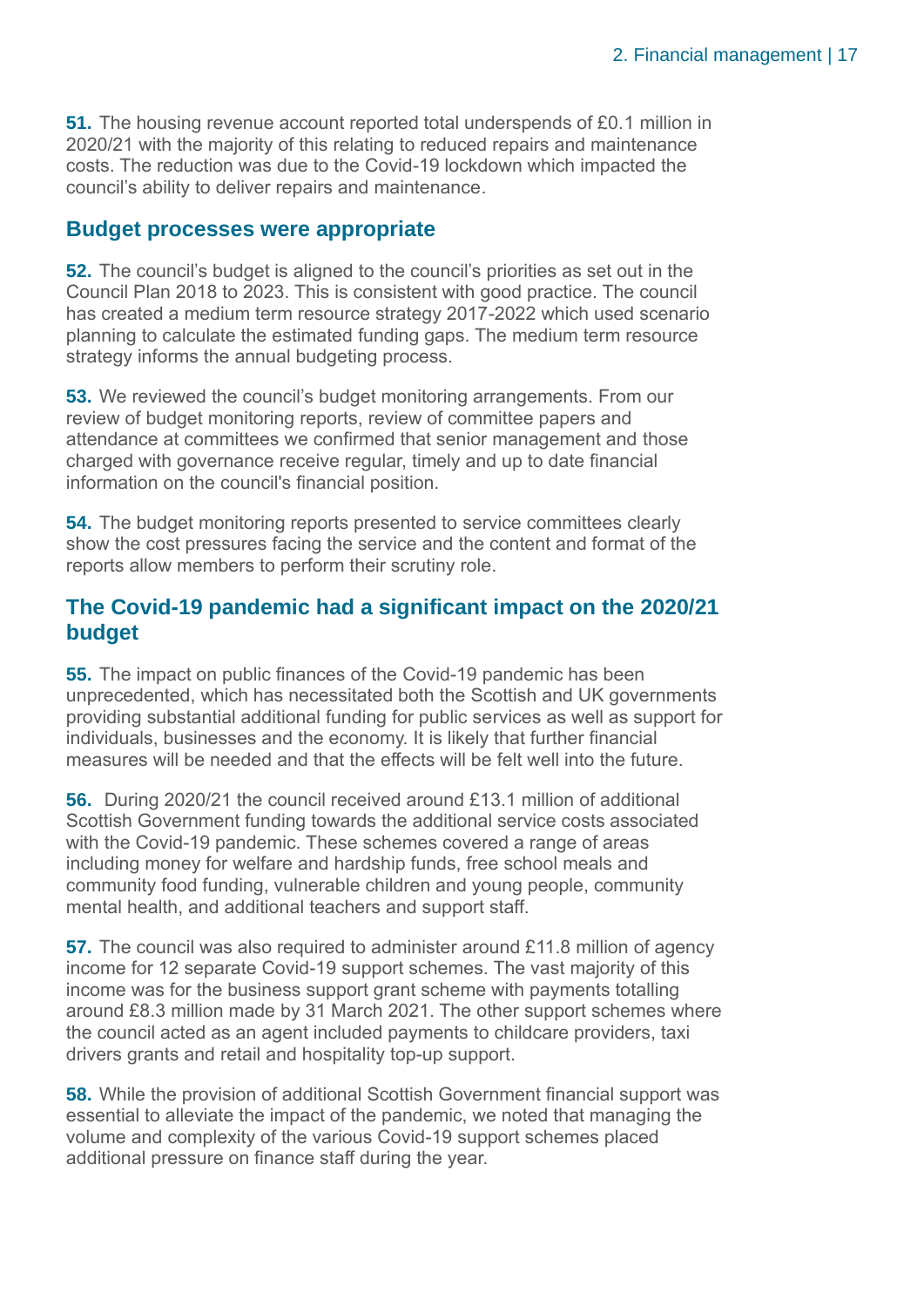### **Capital expenditure reduced in 2020/21 as the council paused its capital investment projects**

**59.** The council approved a capital programme of £27.1 million for 2020/21 in September 2020 which incorporated £5.7 million of slippage from 2019/20.

**60.** Total capital expenditure in 2020/21 was £16.5 million of which £6.5 million related to general services and £10.0 million related to non-general fund areas including the housing revenue account (£2.4 million) and Scapa Flow Oil Port (£6.5 million).

**61.** The year-end position represents slippage against the original plan of 39 percent (2019/20 had slippage of 40 per cent against a budget of £33.3 million).

**62.** We have reported that capital slippage is a significant issue for the council for a number of years. In 2019/20 internal audit conducted a review of major capital projects and capital programme slippage and made recommendations to improve the performance of the council. Work has commenced in addressing the recommendations of internal audit including programme oversight and development of a project management approach however work to improve monitoring and reporting procedures remains to be addressed.

### **Recommendation 10**

The council should ensure appropriate action is taken to minimise capital slippage in line with internal audit recommendations.

### **The General Fund reserve has increased, and the proportion of earmarked reserves has also increased**

**63.** All councils maintain a general fund reserve and an element of the general fund balance is generally held for specific purposes with a small proportion remaining uncommitted. The uncommitted balance is used to provide against unforeseen circumstances and mitigate the financial impact of these. [Exhibit 4](#page-18-0) provides an analysis of the general fund over the last five years split between committed and uncommitted reserves.

**64.** The council approved a revised reserves strategy in February 2020 which was to reduce the uncommitted balance on the general fund. The approved strategy was to leave the uncommitted reserves at 4 per cent of the council's net budgeted expenditure and allow the council to make additional early repayments on capital debt.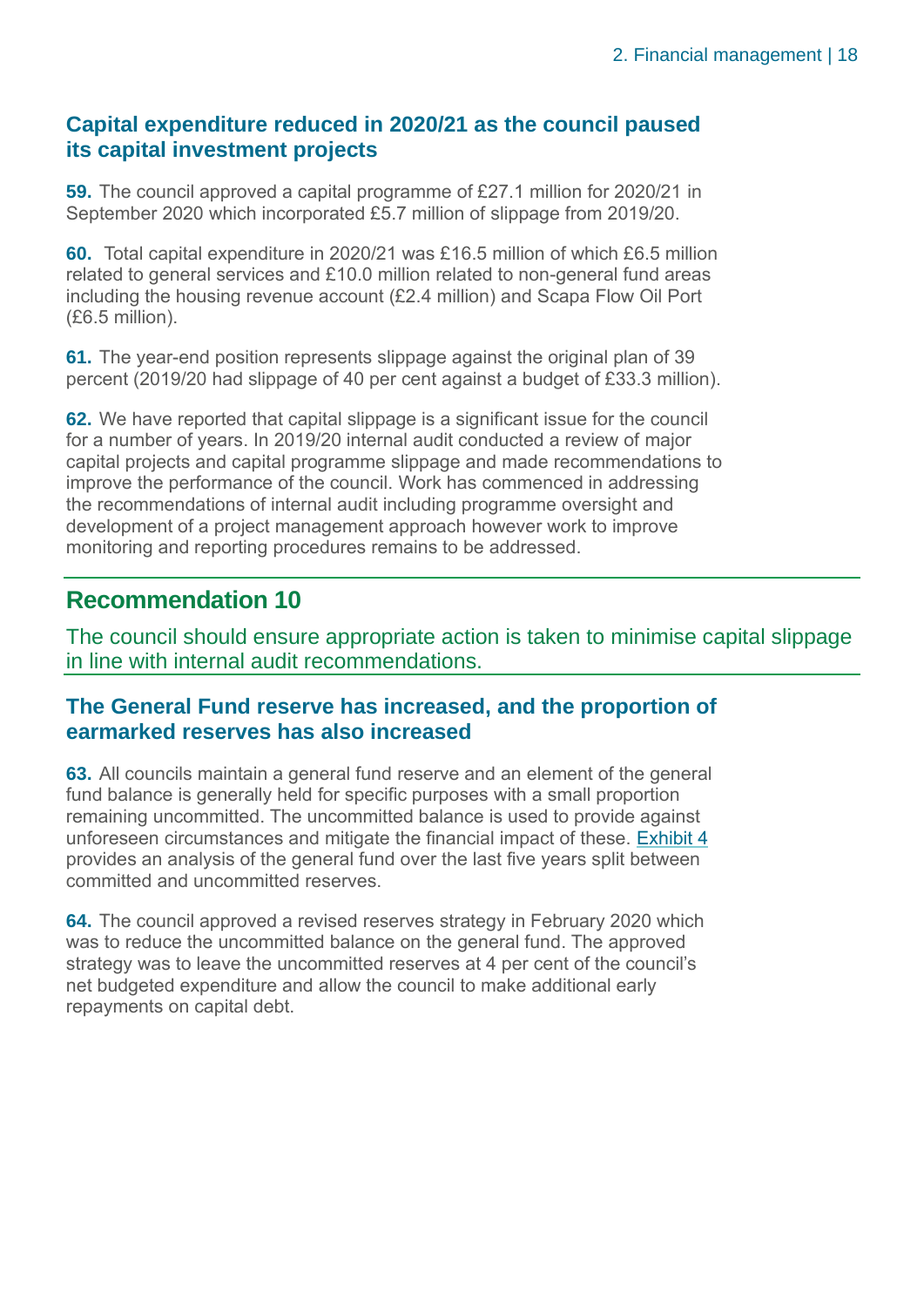

### <span id="page-18-0"></span>**Exhibit 4 Analysis of general fund balance**

Source: Orkney Islands Council Annual Accounts 2016/17 to 2020/21

**65.** Following the emergence of the Covid-19 pandemic the council decided to maintain a higher level of uncommitted reserves in 2019/20 and 2020/21 to allow the council to respond to increased demands on services quickly. In 2019/20 advanced debt repayments were postponed and the uncommitted element of the general fund balance was significantly higher than the policy baseline.

**66.** The level of uncommitted reserves held by the council decreased from £8.8 million in 2019/20 to £6.7 million in 2020/21.

**67.** The council has utilised funds in line with the approved policy, however, it remains higher than the level set out in the reserves strategy in recognition of the ongoing uncertainty relating to Covid-19.

### **There has been a significant movement in the level of other usable reserves**

**68.** One of the key measures of the financial health of a body is the level of usable reserves held. The council is in a very fortunate position of having significant usable reserves in addition to the general fund.

**69.** The level of usable reserves held by the council increased from £229.6 million in 2019/20 to £282.9 million in 2020/21. The increase is mainly attributable to the harbour fund which increased by £40.2 million in 2020/21 bringing the balance at 31 March 2021 to £239.5 million. The upward movement is a result of unrealised gains on investments.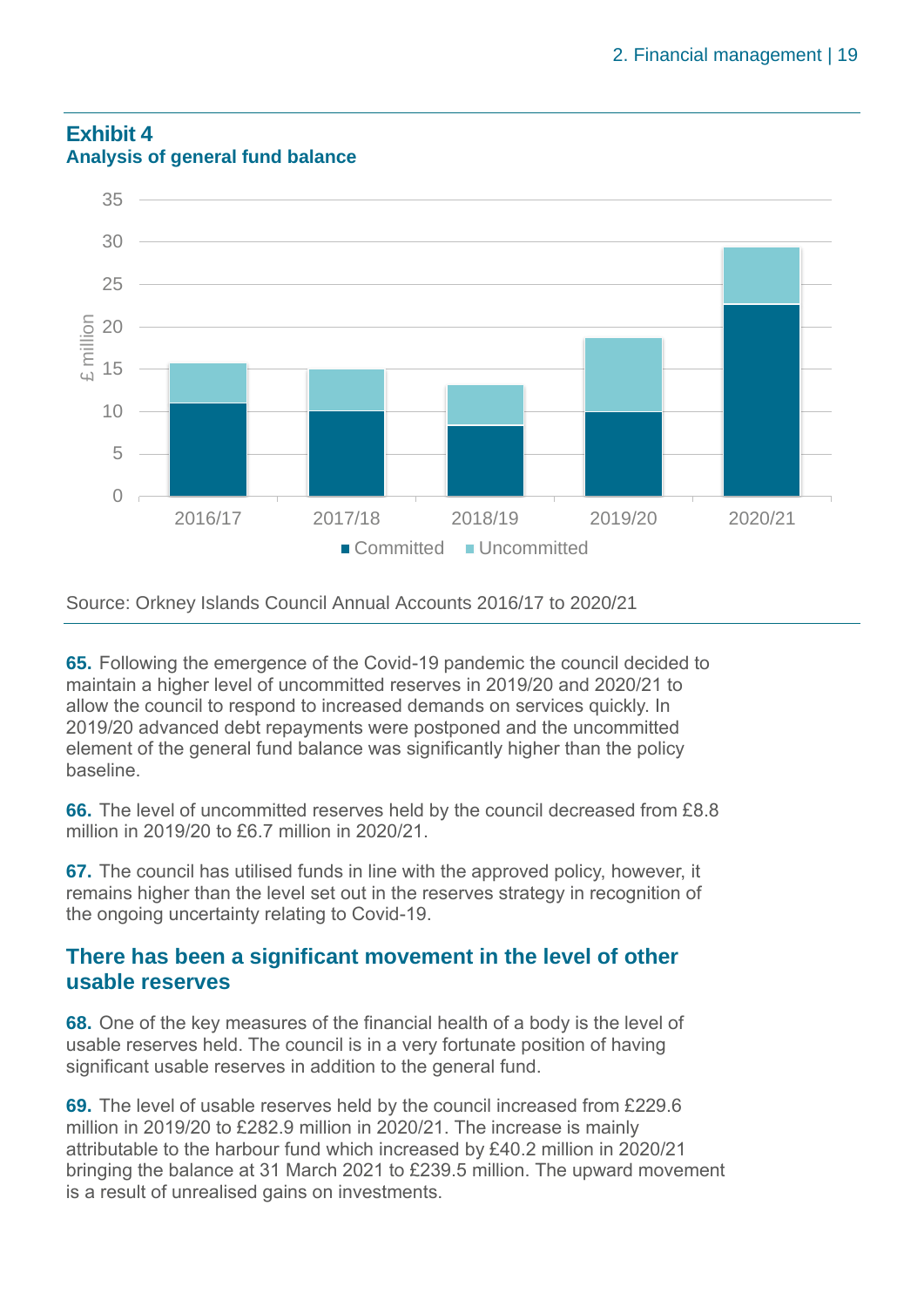**70.** The harbours fund accounts for 85 per cent of overall reserves and the majority of this fund is held in the Strategic Reserve Fund. The purpose of the Strategic Reserve Fund is to provide for the benefit of Orkney and its inhabitants.

**71.** The fund is used for projects and initiatives such as the development of industrial estates, harbour infrastructure, recreational projects, and supporting economic development activity across the council area, whilst having regard to the Fund's long-term commitments in terms of the decline and decommissioning of the Flotta Oil Terminal in the future.

**72.** The council allocated £6.3 million from the Strategic Reserve Fund to the general fund in 2020/21. The council has an established policy on disbursements from the Strategic Reserve Fund which ensures that the value of the fund does not fall in real terms, measured against a minimum floor balance. In recent years Strategic Reserve Fund investments have performed well with an overall increasing trend in value and the year-end balance was £215.9 million which is £2.7 million above the floor level of £212.6 million.

### **Treasury management**

**73.** The council has a significant portfolio of managed funds through the Strategic Reserve Fund. The total value of investments at 31 March 2021 was £258.5 million, an increase of £47.9 million from the prior year.

**74.** The council aims to achieve the optimum return on its investments commensurate with proper levels of security and liquidity. The risk appetite of the council is relatively low in order to give priority to security of its **investments** 

**75.** In line with good practice the council reviews its treasury management strategy on an annual basis and prepare an annual investment strategy in line with the Treasury Management in the Public Services: Code of Practice and Cross-sectoral Guidance Notes'.

**76.** The performance of the Strategic Reserve Fund is measured against a range of indices with a target to outperform the benchmark over a rolling three year period.

**77.** At 31 March 2021 the Strategic Reserve Fund reported a return on investments of 23% against a benchmark of 15%. Over three years the Funds performed marginally above the benchmark of 6.3%, reporting a return on investments of 6.4%.

### **Borrowing levels have remained static**

**78.** At 31 March 2021, total borrowing stood at £35.5 million, split between long term (£35.1 million) and short term (£0.4 million) which is broadly in line with the 2019/20 levels of borrowing.

**79.** Total external debt, which includes the council's long-term liabilities, was within the authorised limit and operational boundary set by the treasury management strategy.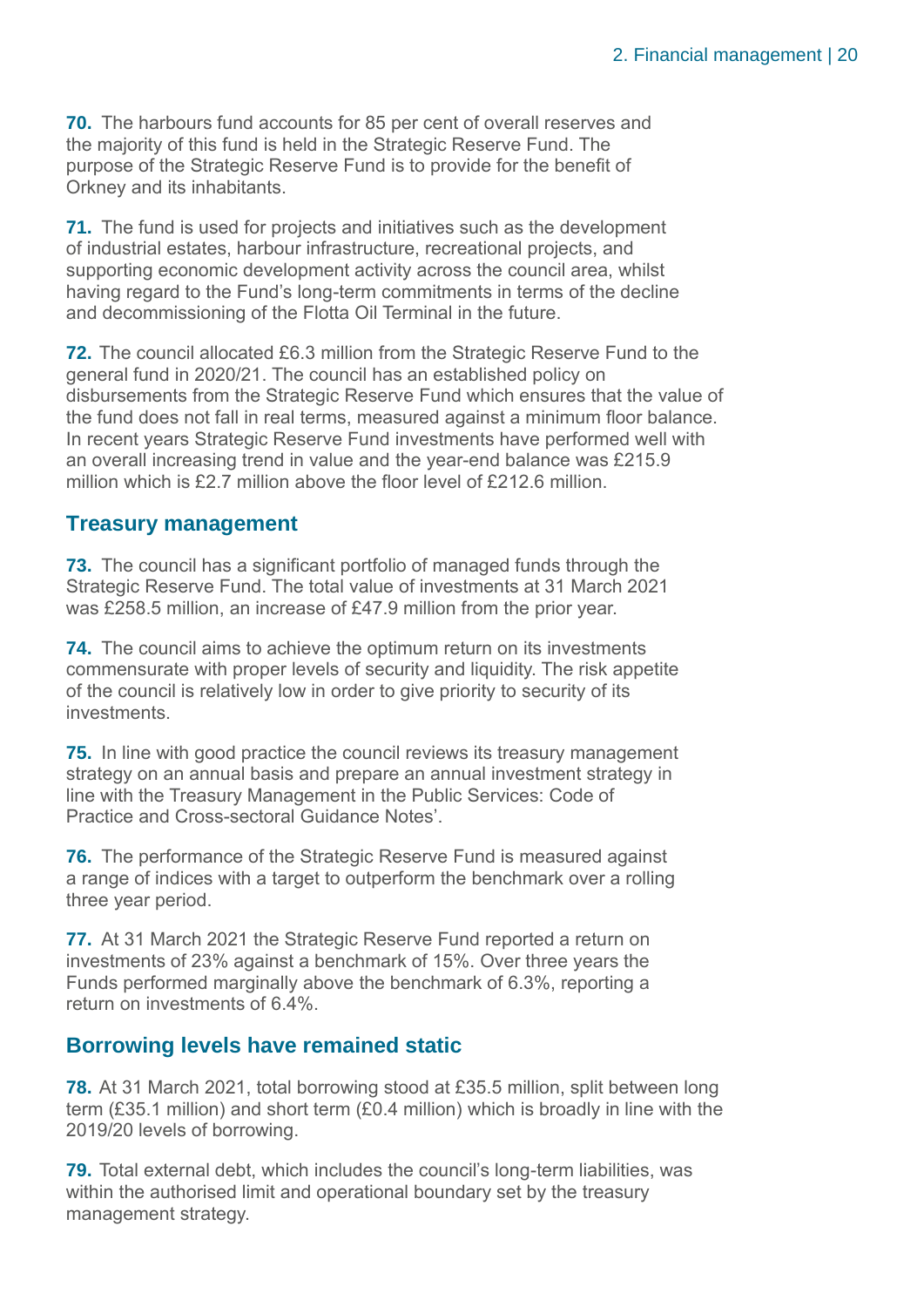### **Financial systems of internal control are operating effectively**

**80.** As part of our audit we identify and inspect key internal controls in those accounting systems which we regard as significant to produce the financial statements. Our objective is to gain assurance that Orkney Islands Council has sound systems of recording and processing transactions which provide a sound basis for the preparation of the financial statements.

<span id="page-20-0"></span>**81.** Although there were no significant weaknesses identified from our review of controls, we identified two areas for improvement:

- In 2020/21 due to Covid-19 and resourcing issues there was no internal review of Council Tax and Non-Domestic Rates discounts and exemptions. In addition, monthly checks of changes to Council Tax and Non-Domestic Rate payers accounts were not undertaken. This impacted our audit approach, and we conducted a higher level of sample testing on both areas. We obtained appropriate assurance that in year the discounts and exemptions were appropriate.
- In 2020/21, for the first time, we used our data analytics system to interrogate the ledger operated by the council. We note that the council makes use of the Integra Finance System to provide book-keeping services for over a dozen entities including the council and its group. Annual reconciliations and accounting are recorded on a large and complex spreadsheet which carries an onerous requirement for manual input from finance system reports. The finance system, if configured correctly, should be able to create reports that are suitable for direct input into the financial statements which could create significant efficiencies in the financial statements preparation and lower the risk of error.

### **Recommendation 4 and 5**

We recommend the council reinstates controls suspended due to Covid-19 as soon as possible.

The council should also consider whether improvements could be made to the structure of the ledger to increase the efficiency of the preparation of the accounts.

**82.** We concluded that with the exceptions above controls put in place by management are satisfactory and are operating effectively.

### **Internal audit**

**83.** The council's internal audit function is provided by the Internal Audit Section of Orkney Islands Council. Each year we consider whether we can rely on internal audit work to avoid duplication of work. When we plan to place reliance on internal audit work, we carry out an assessment of the internal audit function to ensure that it is sufficient in terms of documentation standards, reporting procedures and quality, and is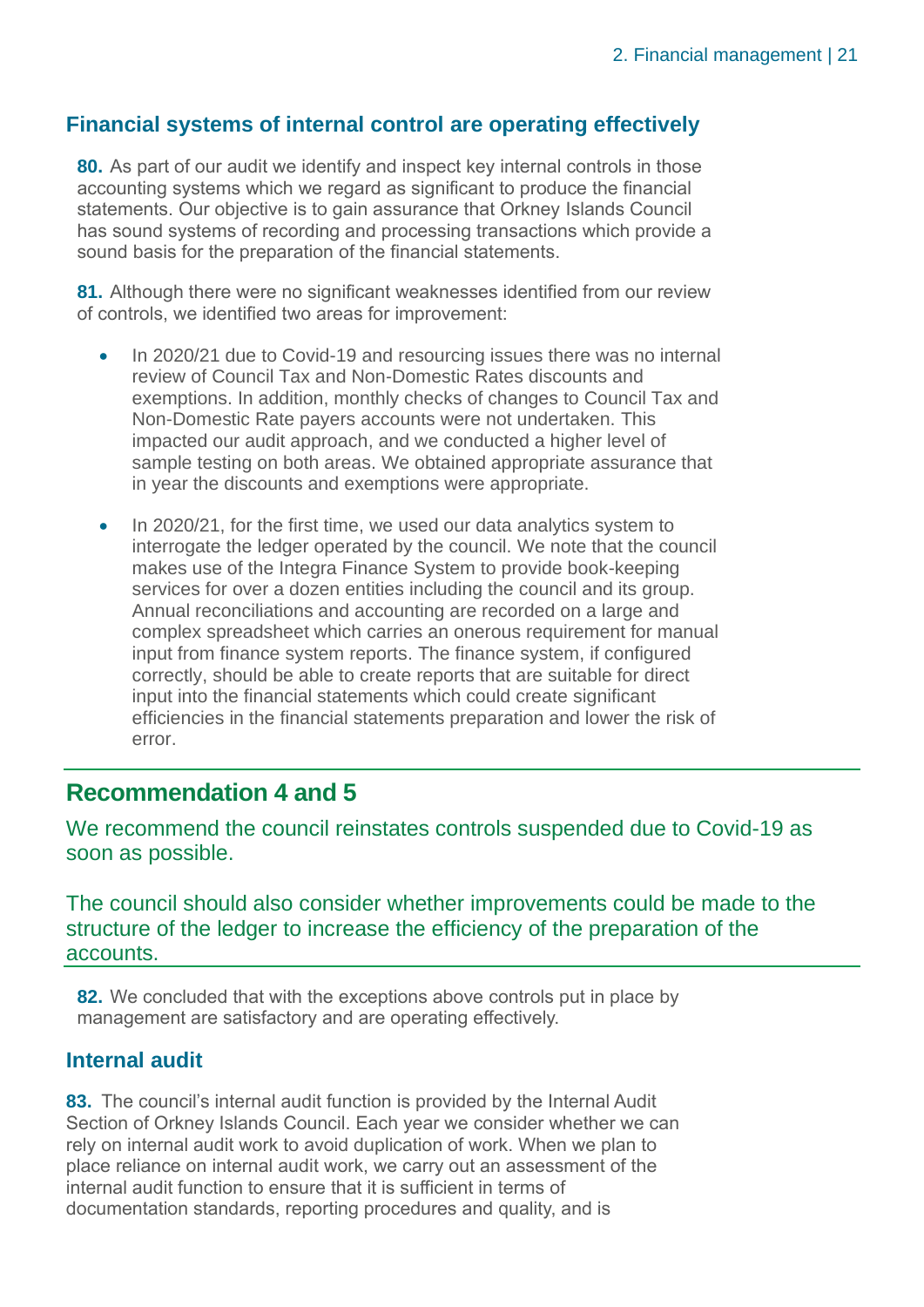performed in accordance with Public Sector Internal Audit Standards (PSIAS).

**84.** We reviewed the council's internal audit arrangements in accordance with International Standard on Auditing (UK) 610 (Using the Work of Internal Auditors) to determine the extent we can rely on the work of internal audit. In 2020/21 we used the work of internal audit to inform our review of stock and statutory performance indicators.

### **Standards of conduct and arrangements for the prevention and detection of fraud and error were appropriate**

**85.** The council is responsible for establishing arrangements for the prevention and detection of fraud, error and irregularities, bribery and corruption. Furthermore, it is responsible for ensuring that its affairs are managed in accordance with proper standards of conduct by putting effective arrangements in place.

**86.** The risk profile of public bodies during 2020/21 has been significantly affected by the Covid-19 pandemic. This is likely to have increased the risk of fraud and error as control environments and internal controls have had to change to allow for services to operate effectively and respond to issues in a timely manner. We have reviewed the arrangements put in place by the council to address any heightened risks and concluded that there are appropriate arrangements for the prevention and detection of fraud, error and irregularities.

**87.** In addition, we have reviewed the arrangements in place to maintain standards of conduct. There are established procedures for preventing and detecting any breaches of these standards including any instances of corruption.

### **Arrangements are in place for investigating and reporting data matches identified by the National Fraud Initiative**

**88.** The National Fraud Initiative (NFI) is a counter-fraud exercise across the UK public sector which aims to prevent and detect fraud. Audit Scotland coordinate NFI in Scotland. Computerised techniques are used to compare information about individuals held by different public bodies, and on different financial systems, to identify 'matches' that might suggest the existence of fraud or irregularity.

**89.** The current NFI exercise runs over 2020/21 and 2021/22 and participating bodies began to receive matches for investigation in January 2021. These matches are categorised by risk and all recommended matches, plus any further matches based on findings, should be investigated.

**90.** The council has processed 225 out of 1,283 matched (18 per cent) and to date 8 errors in relation to duplicate suppliers held on the council system have been identified. No frauds have been identified as a result of the errors.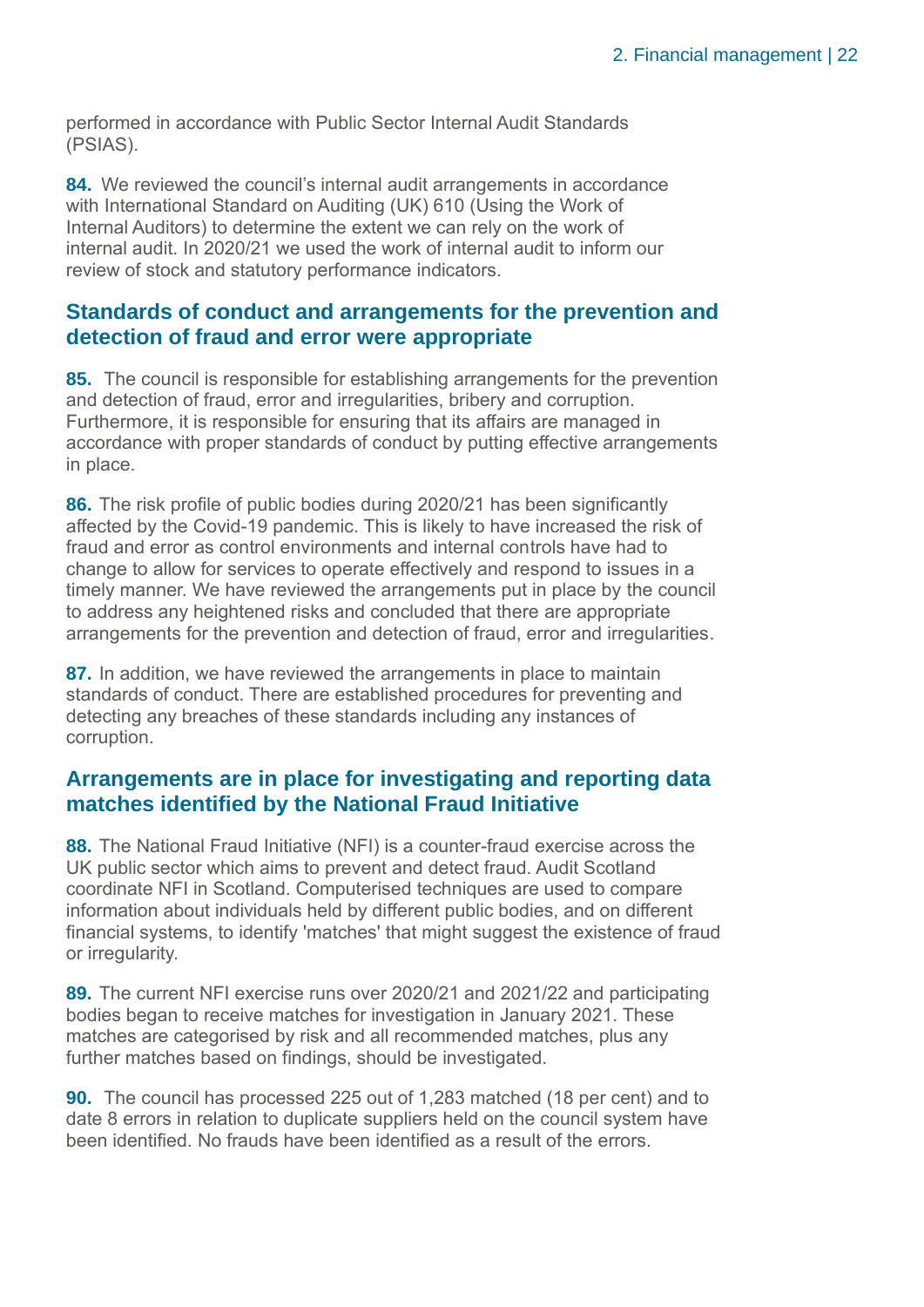**91.** The council recognised that NFI is an important tool in allowing investigative resource to be targeted at high risk areas and historically has prioritised matches which are identified as higher risk.

**92.** We will continue to monitor progress on the NFI exercise in 2021/22. The council expects all high risk matches will be investigated and reported to the Monitoring and Audit Committee in line with required timescales.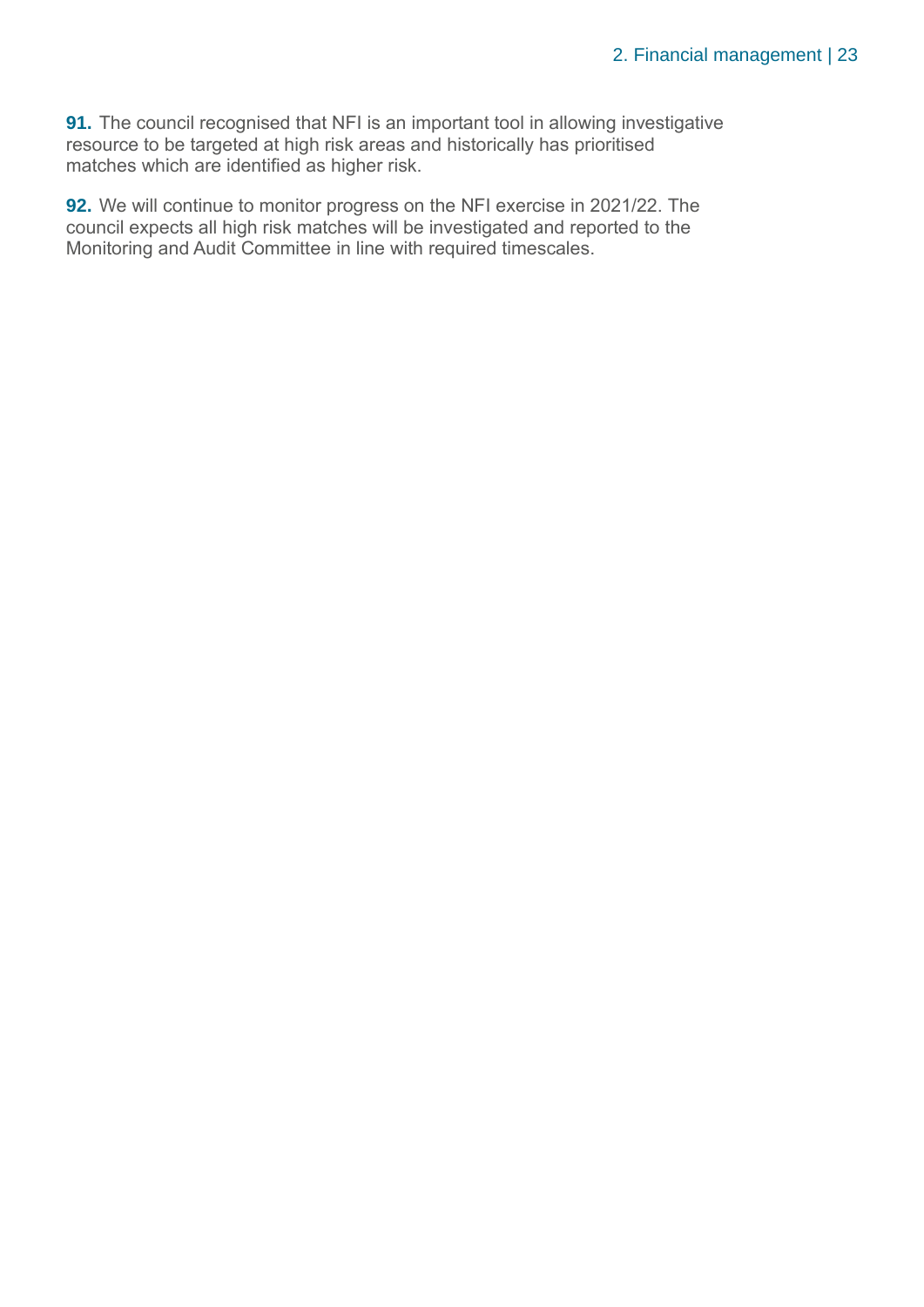## <span id="page-23-0"></span>**3. Financial sustainability**

Financial sustainability looks forward to the medium and long term to consider whether the council is planning effectively to continue to deliver its services or the way in which they should be delivered

### **Main judgements**

The council approved a balanced general fund budget of £91.2 million for 2021/22. This is based on contributions from reserves of £7.5 million and assumes efficiency savings of £0.6 million.

The council plans to use reserves to support services over the medium term to long term in line with its approved strategy.

The council is facing significant workforce issues which increases the risk that service delivery will not be maintained at required levels.

### **The council approved a general fund budget of £91.2 million for 2021/22**

**93.** In April 2021 the council approved an updated budget of £91.2 million for the general fund. A draft budget was approved in February 2021 and the updated budget included additional non-recurring funding for Covid of £1.8 million which has been added to contingency funding to allow flexibility in light of the ongoing pandemic.

**94.** In order to balance the budget in 2021/22 the council have built in £0.6 million of efficiency savings and a transfer of £7.5 million from the Strategic Reserve Fund.

**95.** The financial impact of the pandemic on the council is likely to extend across several years and could include a reduction in income from business rates and council tax non-payments as well as a reduction in fees and charges from, for example, leisure, public transport and parking. Bodies may also face increased costs such as higher staff costs to cover the delivery of services.

**96.** The approved budget did not include the use of the new financial flexibilities available to mitigate, or defer, the financial impact of Covid-19. These flexibilities have been the subject of ongoing discussions between COSLA and the Scottish Government over the last year and permit:

• capital receipts being used to finance Covid-19 revenue expenditure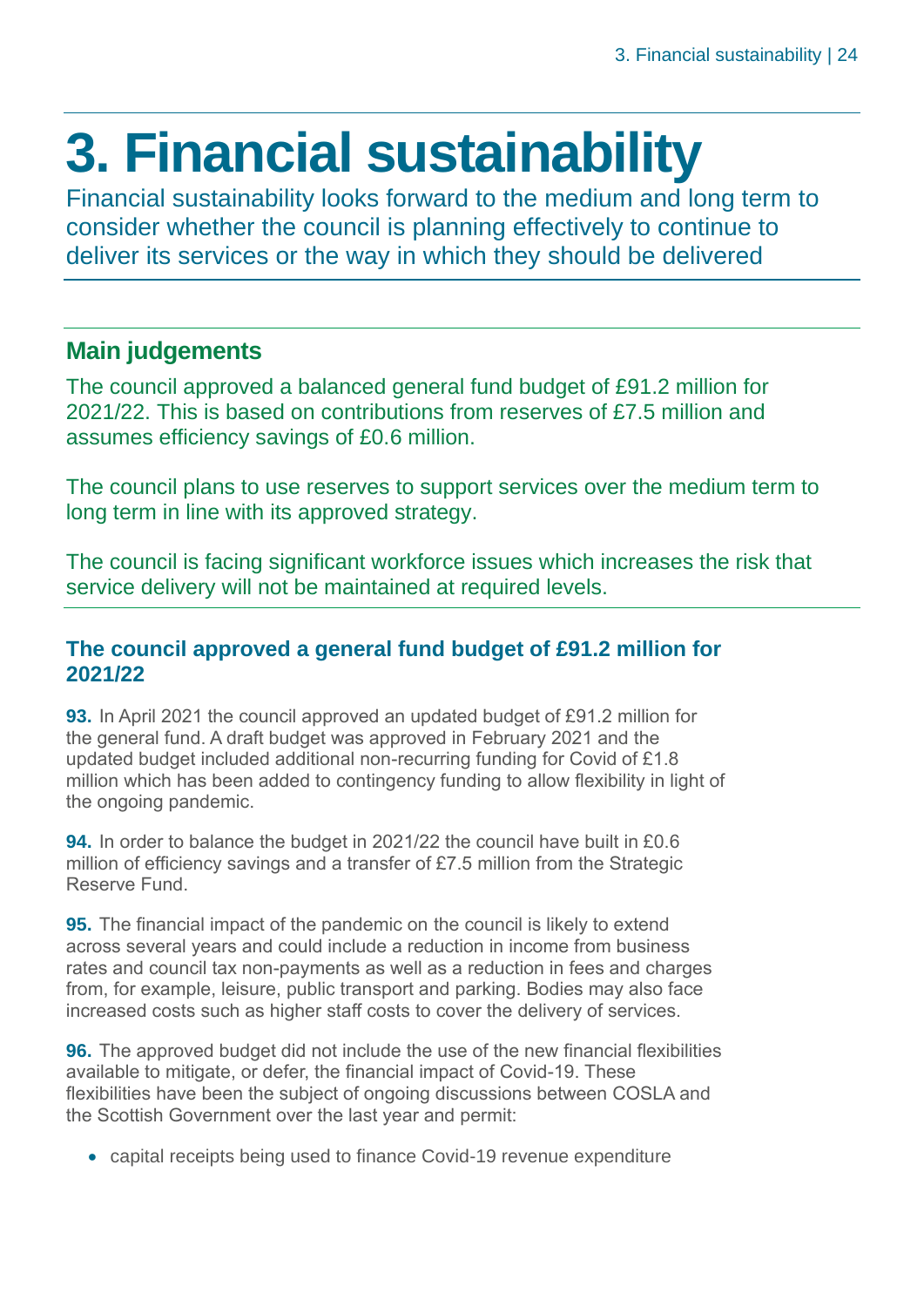- flexibility to amend the accounting treatment of debt included in service concession contracts (for example, public private partnership) contracts, thereby reducing charges to services, and
- a Loans Fund repayment holiday to defer loans fund repayments due to be repaid in 2021/22.

**97.** The Council has been able to rely on a contribution from reserves so has not planned to make use of the new financial flexibilities in the 2021/22 general fund budget.

**98.** In 2019/20 and 2020/21 the council had made the decision to build up the balance of uncommitted balances on the general fund to allow the council to respond quickly to additional demands on services due to Covid-19. The council had earmarked £2.1 million of the General Fund balance at 31 March 2021 for Covid-19 related costs pressures.

### **Use of reserves to support council services is planned over the medium to long term**

**99.** The Strategic Reserve Fund has been applied to supplement General Fund Services as part of the strategy for delivering services within the budget constraints without requiring significant cuts. The Strategic Reserve Fund has also been used to finance capital projects.

**100.** Over the past 10 years, up to and including 2020/21, the Strategic Reserve Fund has been used to fund the provision of council services and contribute to various capital projects and other initiatives to the value of £75.1m.

**101.** The council publishes an annual budget review of the Strategic Reserve Fund which incorporates a long term forecast. [Exhibit 5](#page-25-0) shows that over the 5 year period from 2019/20- 2022/23 the planned disbursements from the Strategic Reserve Fund have increased significantly although they are planned to fall in 2023/24.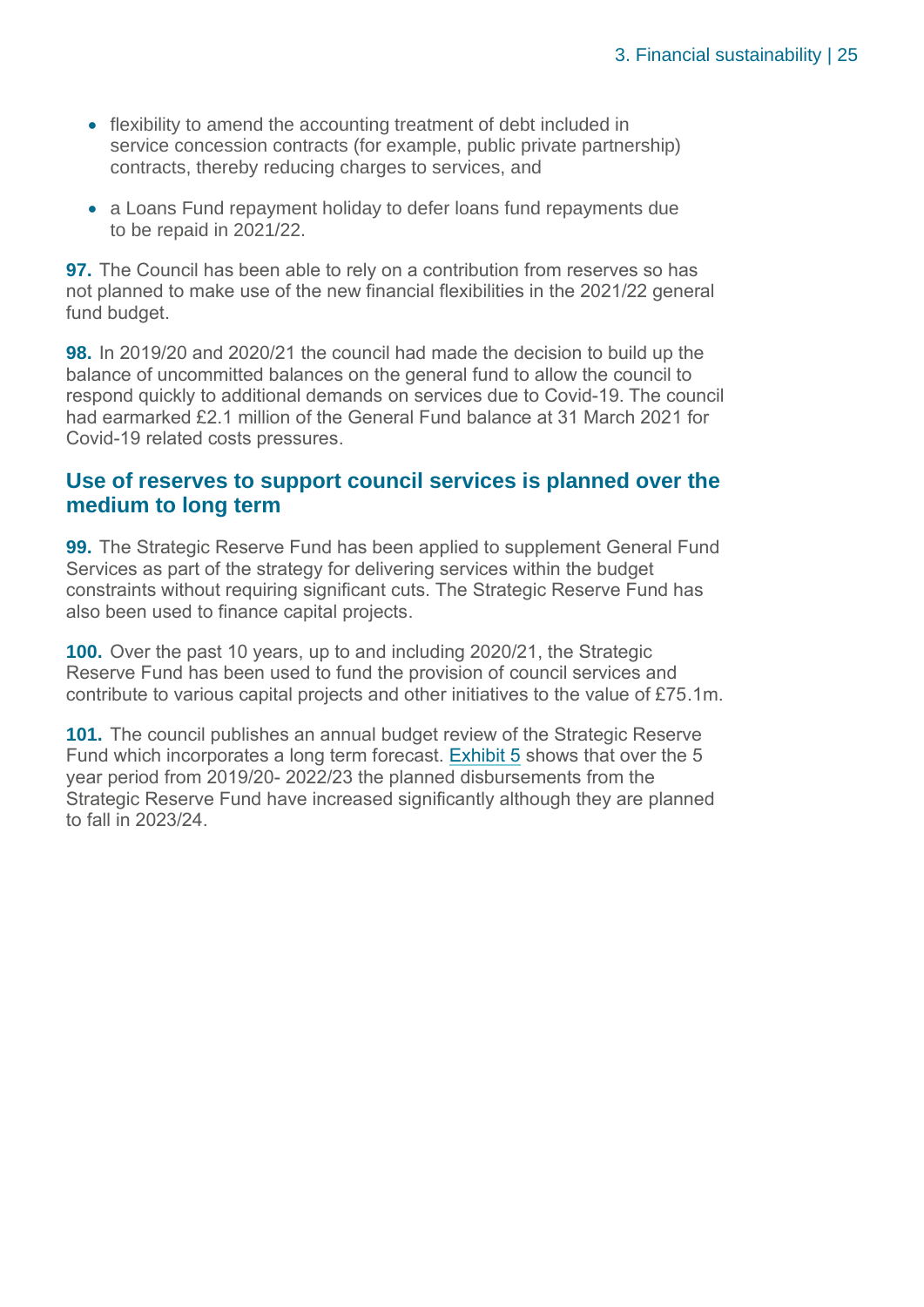

### <span id="page-25-0"></span>**Exhibit 5 Distributions from the Strategic Reserve Fund**

Source: Orkney Islands Council Strategic Reserve Fund Budget Review and Investment **Outturns** 

**102.** The council has planned disbursements with regard to the investment performance to ensure that in each year over the three years to 2023/24 the balance on reserves is above the floor level by at least 2 per cent. Over this three year period the projected balance on reserves is to increase from £228.7 million to £231.7 million.

**103.** In light of the current financial climate the importance of sustaining a sufficient reserve position is pivotal to the financial framework of the council. Over-reliance on the Strategic Reserve Fund as a means of balancing the general fund budget as part of a long-term financial strategy is not best practice, particularly given the levels of volatility that continue to impact on investment returns.

**104.** The council has developed a rolling long term plan for the strategic reserve fund which is linked to the overall council budgets and should be considered when developing long term savings options (see recommendation 11).

### **Medium and longer term financial plans are in place but will have to be updated to reflect the impact of the pandemic**

**105.** In February 2019 the Policy and Resources Committee approved a long term financial plan for the period 2018/19 to 2029/30. The long term financial strategy identified a cumulative funding gap of between £23.6 million and £145.6 million based on a range of optimistic to pessimistic assumptions.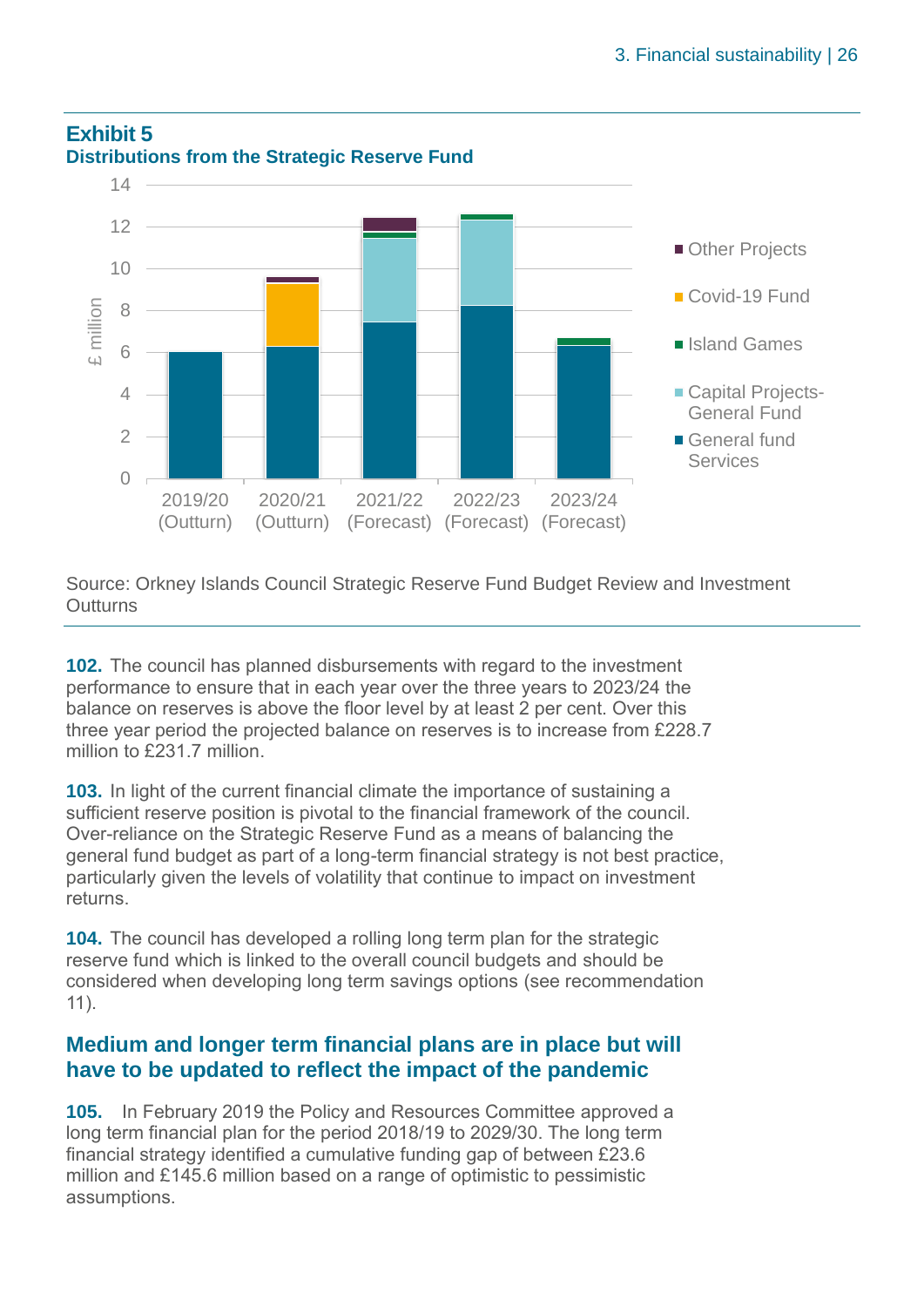**106.** Historically, the council has met the funding gap through a combination of efficiency savings and transfers from the Strategic Reserve Fund. The long term financial plan includes an annual contribution of £4.4 million from the Strategic Reserve Fund to the General Fund to support ongoing service operations. If the council cannot identify savings there will be increasing pressure to draw more on reserves in order to meet the funding gap.

**107.** The long term financial strategy was prepared prior to the Covid-19 pandemic and there is ongoing uncertainty around the longer term financial impact of the Covid-19 pandemic including future funding levels, the impact on income from piers and harbours and the increased costs of delivering services.

**108.** In 2019/ 20 we reported that although the long term financial strategy helps the council identify the funding gaps the strategy does not include detailed savings plans showing how the council will bridge the funding gap. Due to Covid-19 work to identify savings options was delayed and is planned to take place along side the development of the 2022/23 budget.

### **Recommendation 11**

The council should update the long term financial strategy to reflect the impact of Covid-19 on the council finances as part of this exercise detailed savings options should be identified showing how the council can bridge the financial gap without an over reliance on reserves.

### **Transformational plans have been paused**

**109.** In 2014 the council established a small team to deliver its Change Programme as a result of a forecast reduction in funding.

**110.** The Change Programme was intended to drive an evaluation of key business processes and review options for modernising and delivering frontline services more efficiently.

**111.** The Change Programme has proved difficult to manage and there has been a delay in delivering the intended outcomes. The Change Programme focused on generating savings of £3.8 million over 7 key priority areas. The financial position in the 2021/22 budget shows outstanding savings of £2.0 million against the target.

**112.** In February 2020 the council approved the creation of an Improvement Support Team, whose purpose is to support services in the delivery of projects, improvements, and initiatives. The team's activities fall into three areas:

- Project support
- Activities support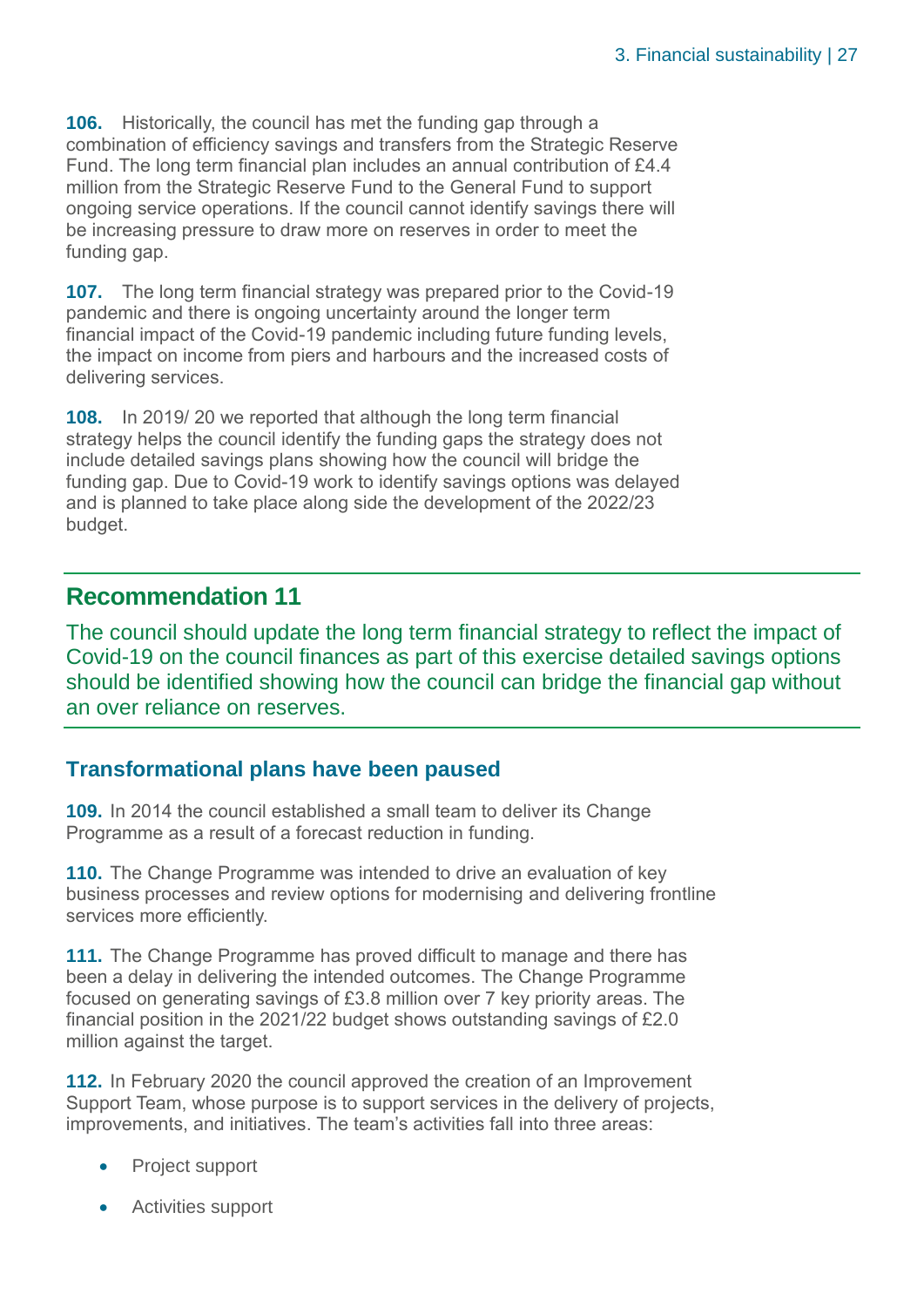• Building capability.

**113.** The Improvement Support Team supports several Change Programme projects, however, it does not have ownership of the projects and simply supports the relevant service in its delivery.

**114.** A number of Change Programme priorities were approved as part of the Improvement Support Team programme of work in February 2020 including purchasing and procurement and IT, however, many were paused to allow the team to support critical improvements required as a result of the Care Inspectorate report on children's services.

**115.** Support from the Improvement Support Team focused on:

- Orkney Partnership Children's Services Improvement Plan
- Electronic Document and Records Management System
- Ground's maintenance
- Customer services platform

**116.** Prior to Covid-19 the Senior Management Team had identified thirteen potential change programme projects which were crucial to the next stage of delivering improved services more efficiently. The council should ensure they review the project initiation documents and reassess priorities given the changes which have taken place due to Covid-19.

### **Recommendation 15**

The council should ensure the change programme sets out realistic plans and savings targets which are aligned to its priorities.

### **Finance staff faced additional pressures over the last 12 months due to the work involved in administering the Covid-19 support schemes and Islands Deal Project activity**

**117.** Additional pressure been placed on finance staff due to the administrative burden presented by the Covid-19 support schemes and the increased planning activity linked to the Islands Deal projects.

**118.** Looking forward to 2021/22 there have been a number of changes in key finance staff at the council due to a combination of promotions and departures. Pressure on the team is likely to continue as Covid-19 grants continue to be administered by the council and the Islands Deal progresses. This is likely to have a greater impact in 2021/22 due to the changes within the finance team.

**119.** The council has also recognised there is a wider issue with the workforce across all services in relation to the recruitment and retention of staff. The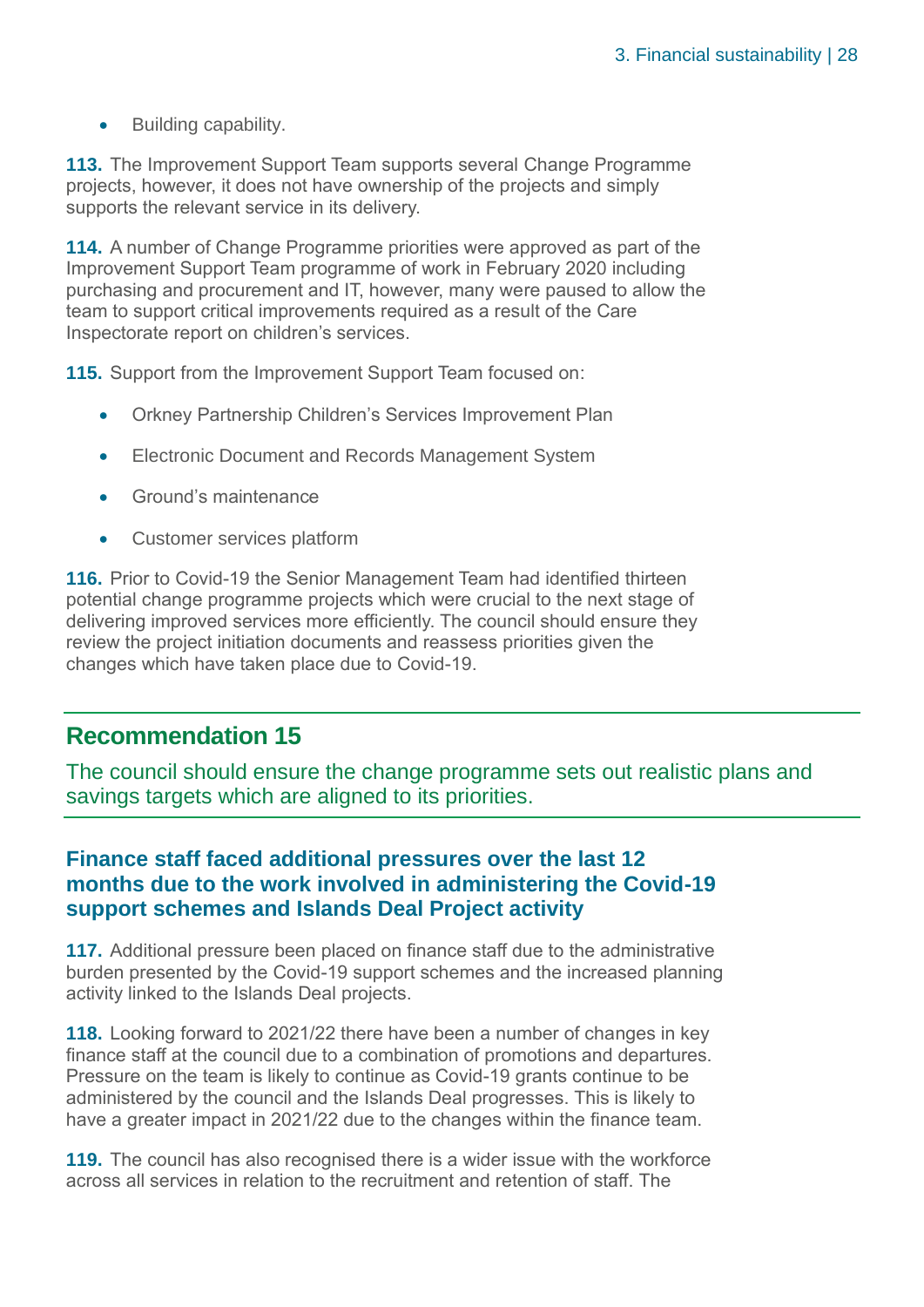council has recognised that there is a significant risk to the delivery of services due to inadequate staffing levels in place.

### **Recommendation 6**

Management should review the current service structure and staffing to ensure that it will continue to provide sufficient capacity to undertake key functions going forward. This should include ensuring that all new staff have adequate support and training to undertake their roles effectively.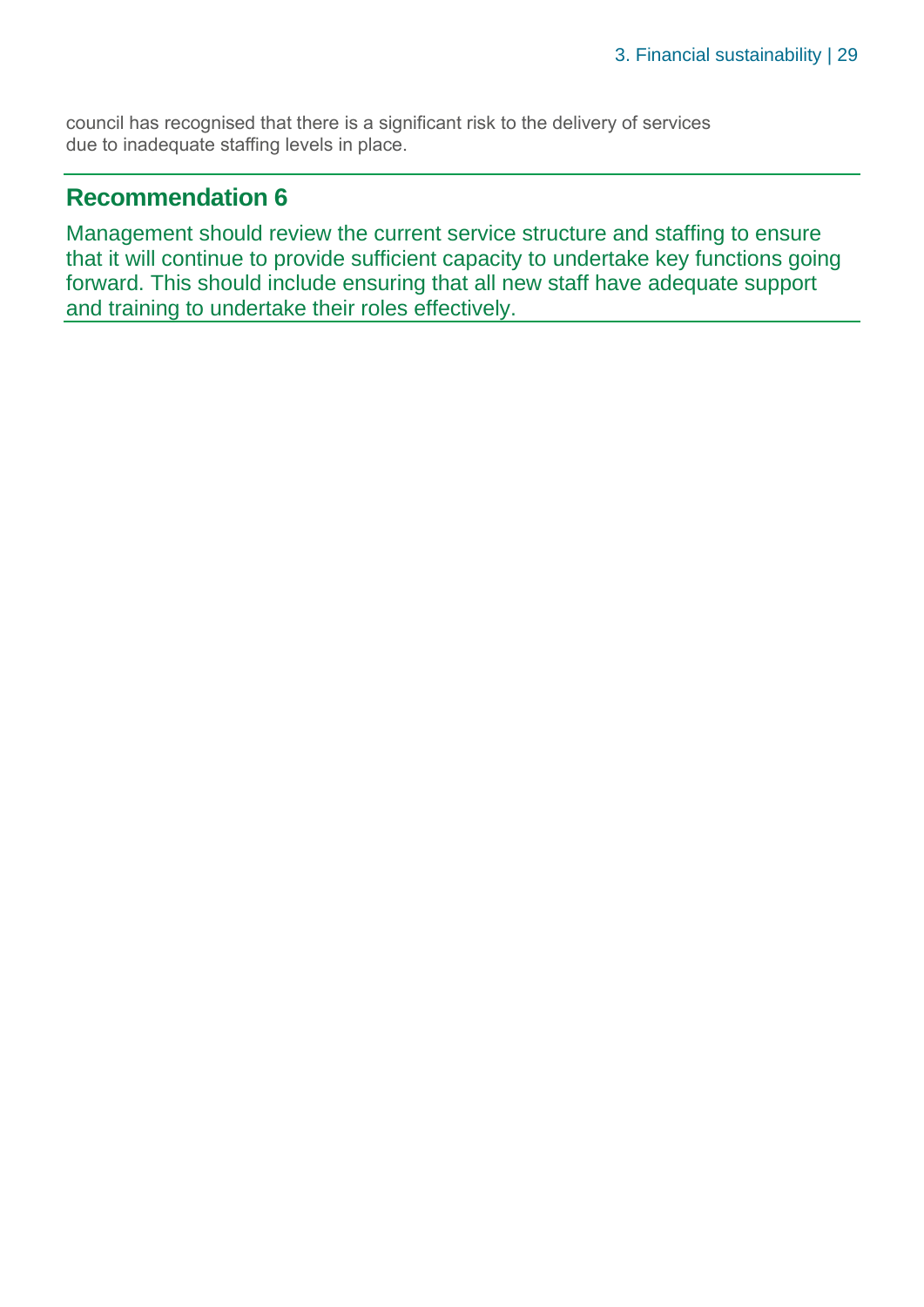## <span id="page-29-0"></span>**4. Governance and**

### **transparency**

The effectiveness of scrutiny and oversight and transparent reporting of information

### **Main Judgements**

The governance arrangements introduced in response to the pandemic are appropriate and operated effectively.

The council is developing a revised structure for the senior management team. This is likely to be fully implemented by 31 March 2022.

### **Governance arrangements operating throughout the Covid-19 pandemic have been appropriate and operated effectively**

**120.** Elected members and management of the council are responsible for establishing arrangements to ensure that its business is conducted in accordance with the law and proper standards, that public money is safeguarded and for monitoring the adequacy and effectiveness of these arrangements. The governance and accountability arrangements we consider include:

- council and committee structure
- overall arrangements and standards of conduct including those for the prevention and detection of fraud, error, bribery and corruption. This includes action in response to the National Fraud Initiative
- openness of council and committees
- reporting of performance and whether this is fair, balanced and understandable.

**121.** The impact of the Covid-19 pandemic from March 2020 impacted on a number of aspects of the governance arrangements during the year. The changes included the alteration of the Standing Orders to allow for remote attendance and speedier decision making and the suspension of all committees other than the general council from March 2020 until the end of the summer recess in August 2020.

**122.** Meetings continue to take place remotely but there is a move for some smaller committees to meet physically within 2021/22.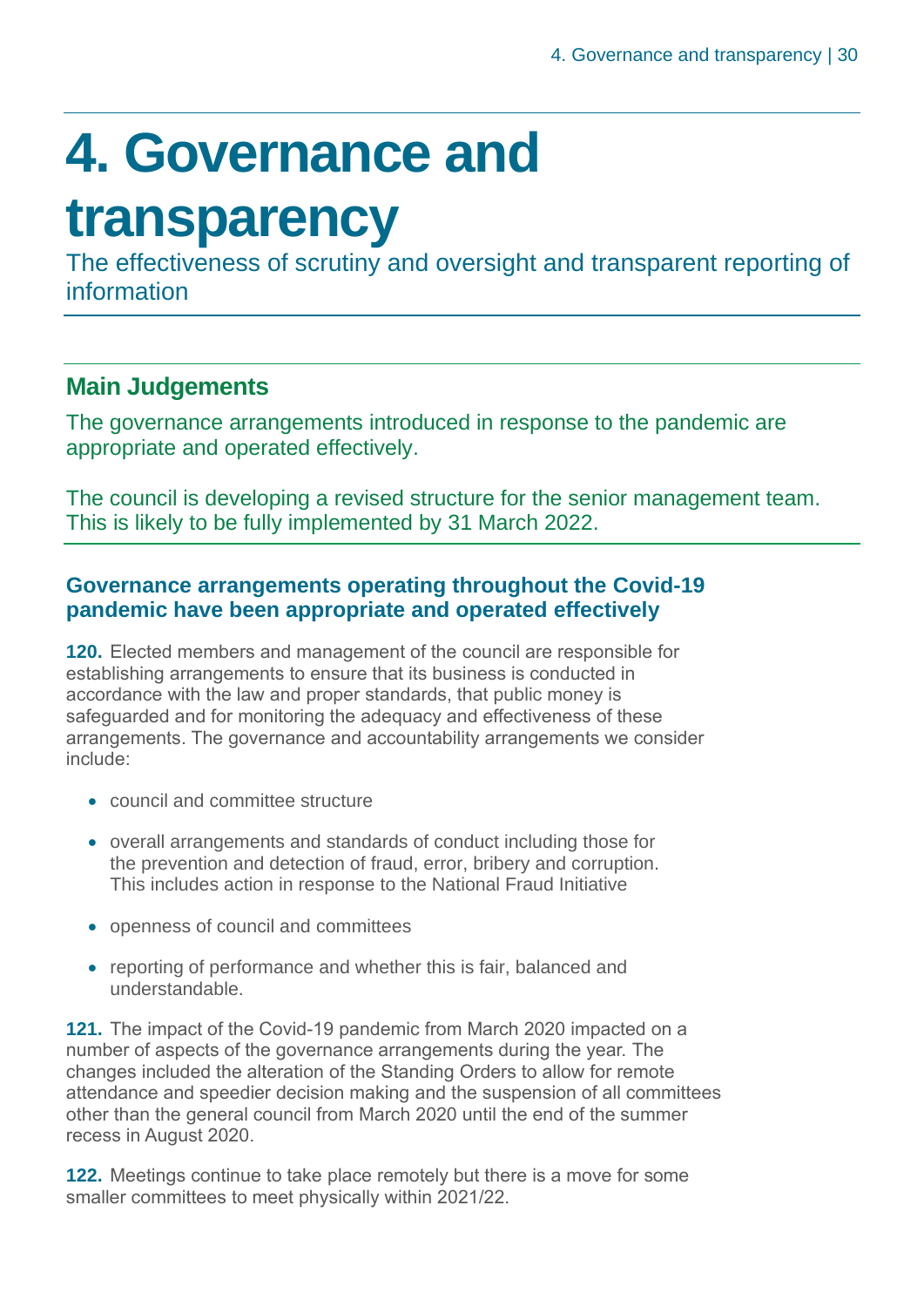**123.** We consider the measures taken by the council to be appropriate. The arrangements allowed for timely decisions to be made and communicated while continuing to support good governance and accountability.

### **The Islands Growth Deal**

**124.** In March 2021, the Heads of Terms for the Islands Growth Deal was signed by Comhairle nan Eilean Siar, Orkney Islands Council and Shetlands Islands Council. The agreement commits both Scottish and UK Governments to working collaboratively with the councils to deliver a number of key projects designed to support growth and support thriving sustainable communities.

**125.** The Islands Growth Deal will receive £50 million of funding from each of the Scottish and UK Governments and an anticipated £235 million from project partners.

**126.** The Growth Deal process requires a three stage approach (Exhibit 6) to developing business cases in line with the requirements of the HM Treasury Green Book Standard.



Source: Orkney Islands Council Islands Growth Deal updates to Policy and Resources **Committee** 

**127.** While the council can play an active role in the development of the projects and support advancement of the business cases it does not have the ability to approve any individual project.

**128.** A requirement of the funding process is that there is an appropriate governance structure which will manage full implementation of the Growth Deal and approve the Outline Business Cases prior to submission to the Government

**129.** In September 2021 the Policy and Resources Committee approved a Joint Committee Governance Arrangement which established a joint committee with Comhairle nan Eilean Siar and Shetlands Islands Council. There will be equal representation from each council and the chair and vice chair will rotate annually between the different authorities.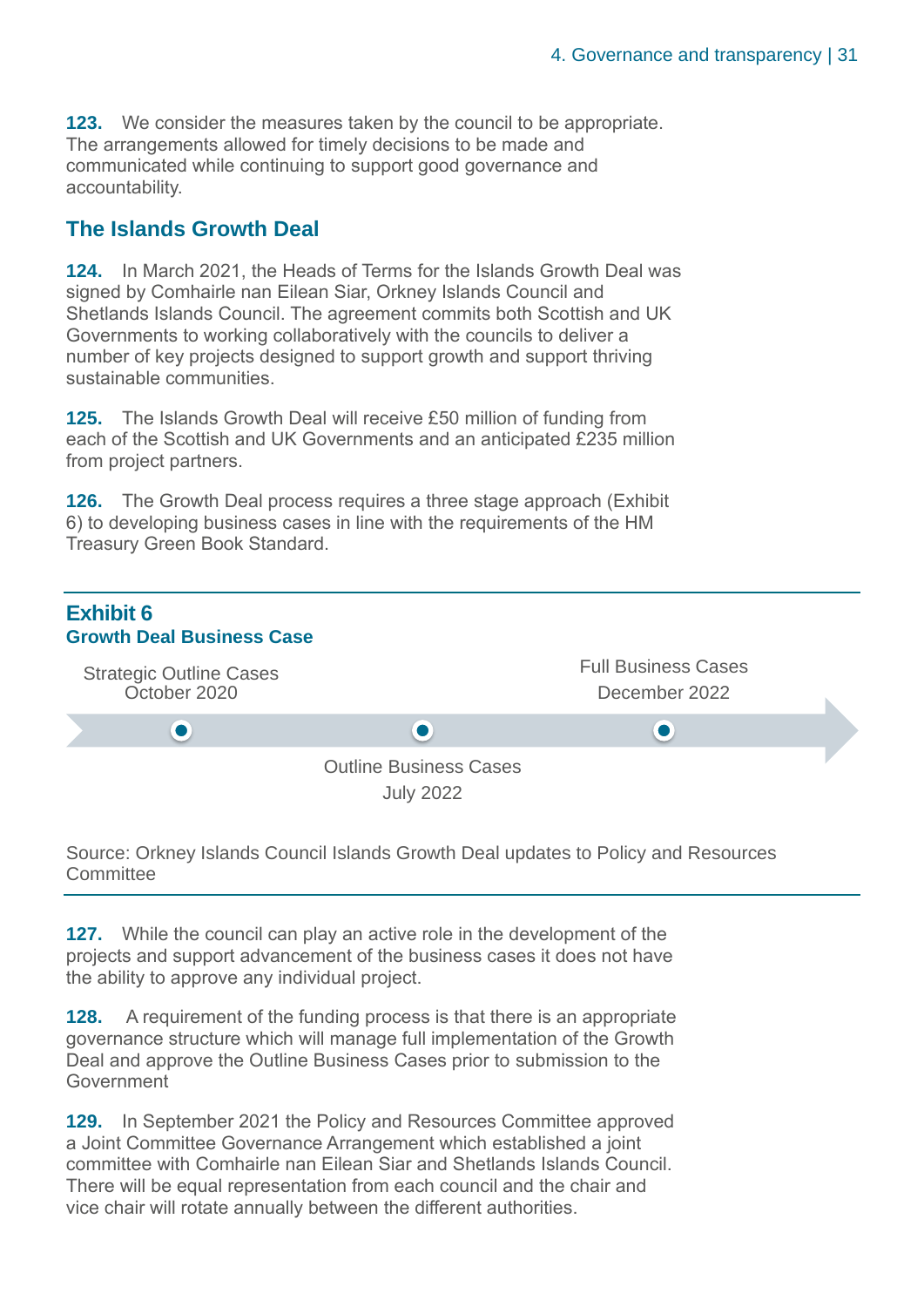### **Changes in senior management**

**130.** Over recent years the council has had significant turnover within the senior management team and in July 2021 a review of the management structure of the council commenced.

**131.** Following recent departures within the senior management team there was a resource gap and therefore along with the overall review interim measures were put in place. From July 2021 the Chief Executive is supported by four executive directors:

- Orkney Health and Care
- Education, Leisure, Housing, Human Resources and Improvement
- Regulatory, Marine Services, Transportation and Finance
- Environment, Property and IT

**132.** Two of the above positions are on an interim basis and employees of the council have been appointed temporarily. The internal promotions to these positions has created resource gaps at lower levels which further compounds the resourcing issues which the council is facing.

**133.** As the positions are on an interim basis it limits the ability for the council to backfill roles at the lower levels and it also limits the ability of the new executive directors to create change and drive improvement. It is therefore crucial that a permanent solution is implemented swiftly. Current plans are in place for the restructuring and appointment of individuals to be complete by March 2022.

**134.** In addition, the Chief Executive is also appointed on an interim basis and in 2020/21 a recruitment campaign failed to identify a suitable candidate for the role. It is anticipated the interim Chief Executive will remain in role until after the local government elections in 2022 to provide stability for the council.

<span id="page-31-0"></span>**135.** The issues are ongoing and will continue to be monitored as part of our audit work in 2021/22.

### **Procurement**

**136.** In 2020/21 the council procured 80,000 tonnes of stone along with haulage and ship discharge. The council's contract standing orders, financial regulations and sustainable procurement guidelines were not followed when making this purchase.

**137.** Internal audit conducted a review of the order of the quarry stone and concluded that there were fundamental weaknesses in the framework of governance, risk management and control such that it is inadequate and ineffective or is likely to fail.

**138.** Key findings included that council policy was not followed and the procurement team had not been consulted appropriately. There were five high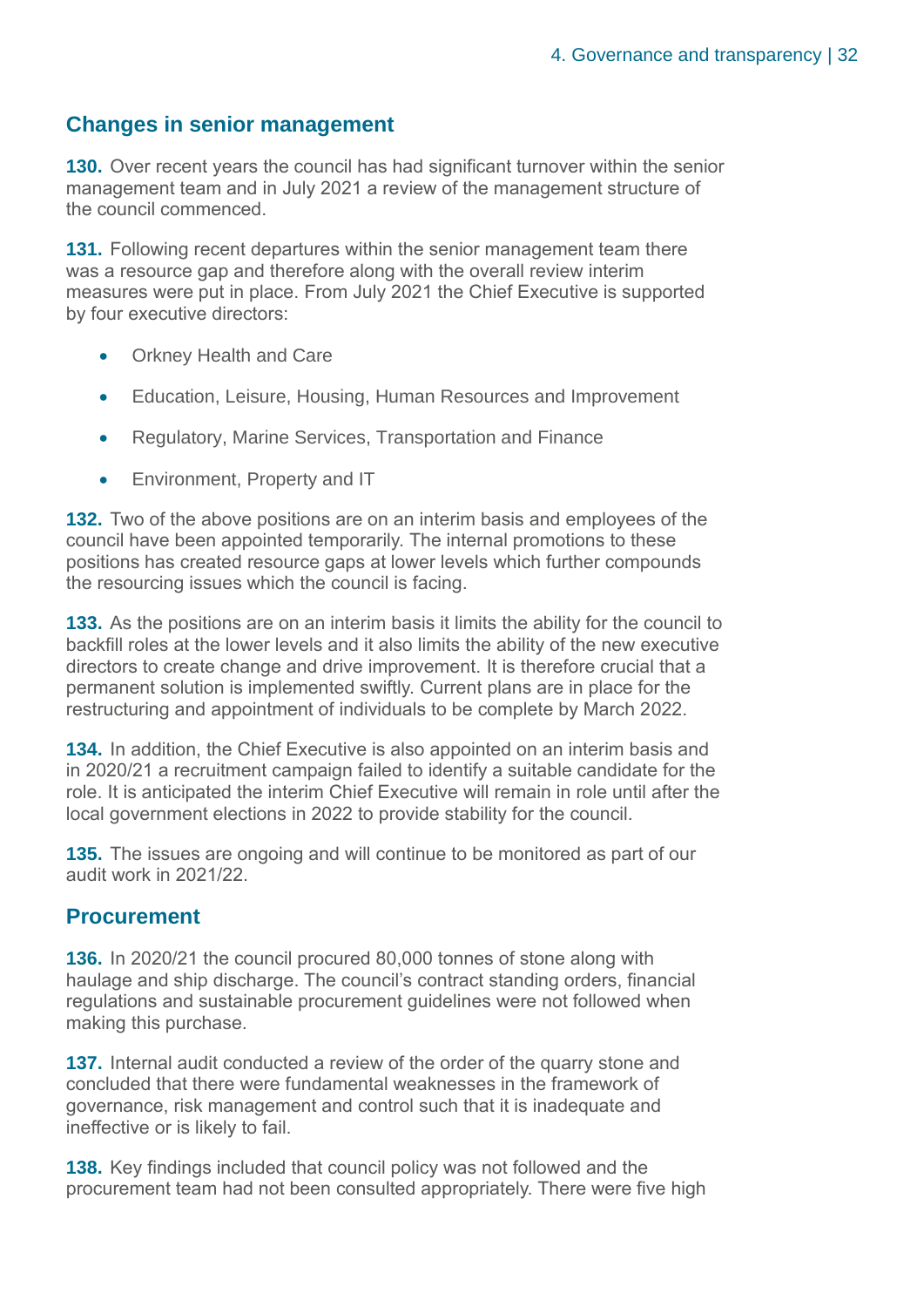priority actions agreed at a special meeting of the Monitoring and Audit Committee in March 2021.

**139.** We considered that there was a risk that other items were not subject to open tendering in line with procurement regulations and we plan to conduct further sample testing in this area. We will bring a separate report to the Monitoring and Audit Committee in 2021/22.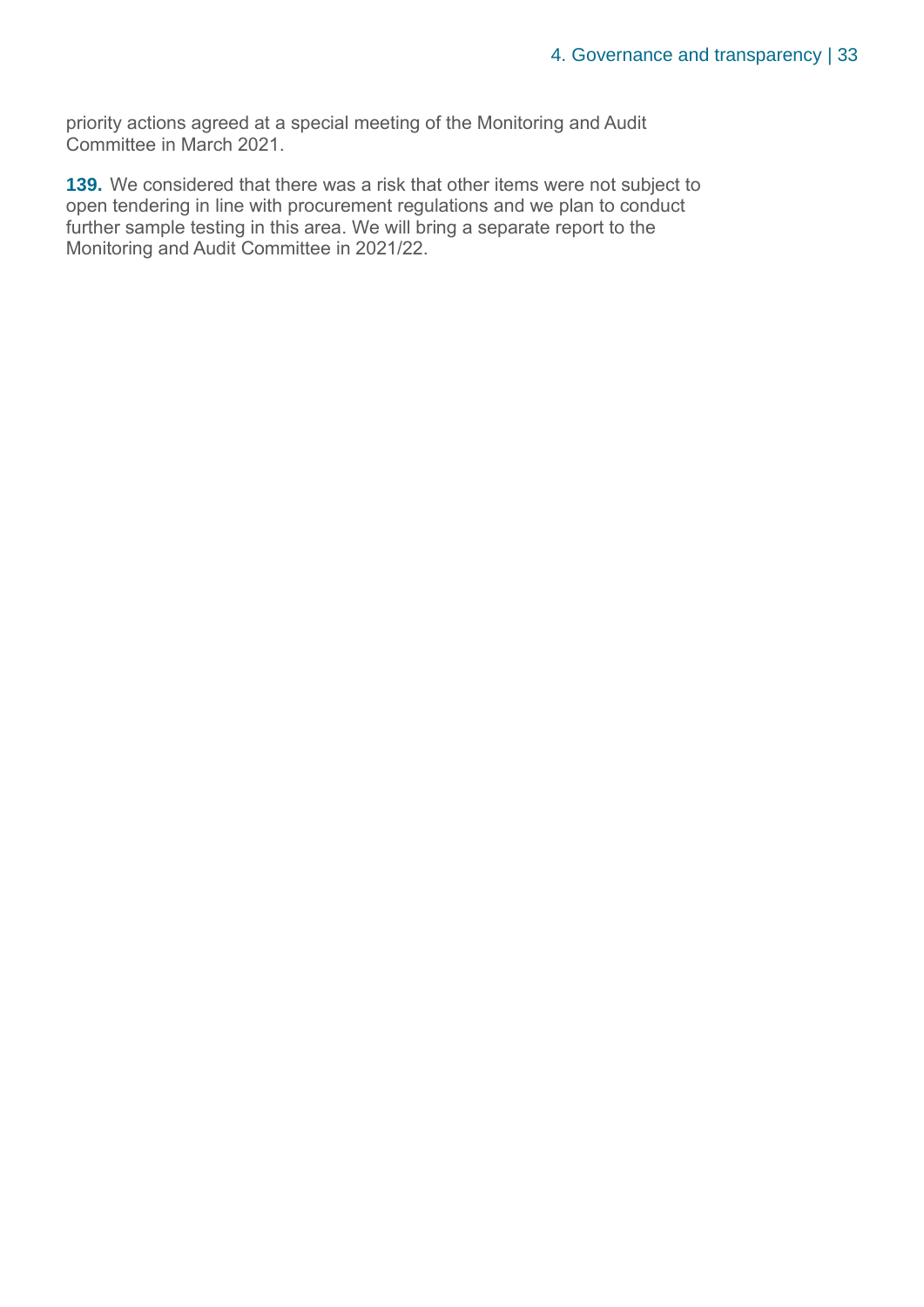## <span id="page-33-0"></span>**5. Best Value**

Using resources effectively and continually improving services.

### **Main judgements**

The council reported in 2020/21 that all actions agreed as part of the Best Value Assurance Report published in 2017 have been completed. There are emerging issues in relation to workforce strategy, management of capital projects and long term financial planning which need to be addressed.

The council reported performance in line with the 2018 SPI Direction. Progress in delivering corporate priorities continues to be monitored and appropriate action taken as necessary.

The council has made progress in addressing the issues highlighted in the Care Inspectorate report on children's services.

### **The council is making good progress in securing Best Value**

**140.** Best value is assessed over the audit appointment, as part of the annual audit work. In addition, a Best Value Assurance Report (BVAR) for each council will be considered by the Accounts Commission at least once in this period. The BVAR report for the council was published in December 2017.

**141.** The recommendations of the BVAR included the development of key strategies, linking outcomes to council plans and improving the approach to community engagement.

**142.** The council reported on progress against the Council Delivery Plan to the Policy and Resources Committee in June 2021 which included the actions taken in response to our BVAR. It was noted at this time that all actions had been completed.

**143.** In 2020/21 we conducted focussed work on the council's arrangements for demonstrating Best Value in Effective Use of Resources. We found that although the council had completed the specific actions from the BVAR in relation to the workforce strategy, management of capital projects and the long term financial strategy, there were emerging issues in these areas which means there is further work required. Our findings are reported in the financial management and financial sustainability sections of the report and appropriate recommendations have been raised i[n Appendix 1.](#page-37-0)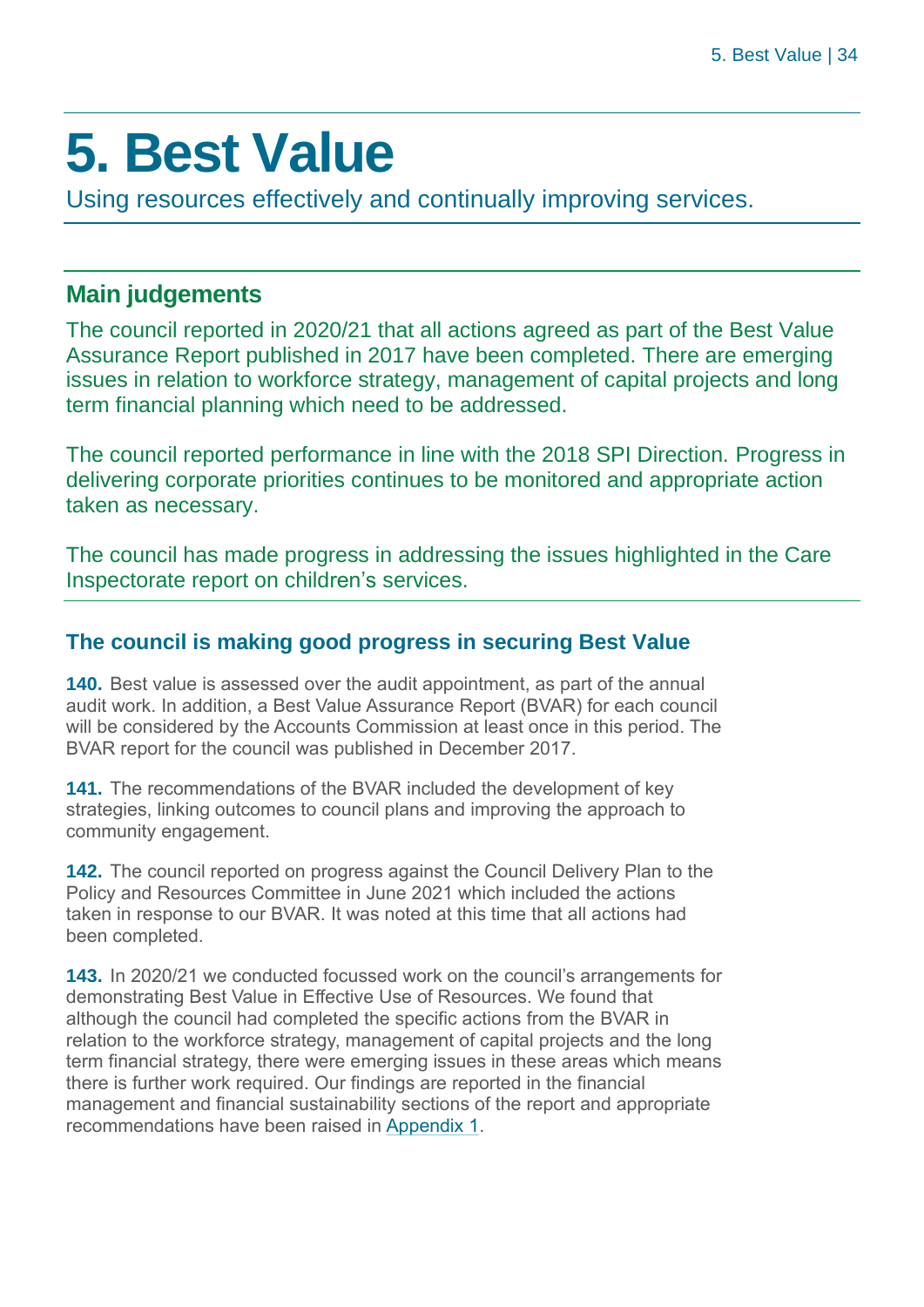### **Arrangements in place for following the public pound should be strengthened**

**144.** Local authorities have a statutory responsibility to comply with the Accounts Commission/ COSLA Code of Guidance on funding external bodies and following the public pound.

**145.** The council's financial regulations contain a specific section on following the public pound. These emphasise that services must adhere to the council's guidance for allocating funds to external organisations. The guidance applies where funding is provided, or transferred, to arm's length bodies such as companies, trusts and voluntary organisations.

**146.** Formal reporting and monitoring arrangements have been put in place for each of the subsidiaries, with Orkney Ferries being monitored through the Development and Infrastructure Committee, and the Pickaquoy Centre Trust being monitored through the Education, Leisure and Housing Committee.

**147.** In 2019/20 we concluded that the council has appropriate arrangements for ensuring compliance with the Code of Guidance on funding external bodies, but we noted that monitoring of Orkney Ferries could be improved by reviewing financial performance on an annual basis.

**148.** In 2020/21 there were no performance reports for either the Pickaquoy Centre Trust or Orkney Ferries. These bodies have been significantly impacted by a loss of income due to Covid-19 and it is critical that the council is aware of the pressures facing the bodies and providing scrutiny over how resources are used in this challenging time.

### **Recommendation 13**

Following the public pound arrangements for bodies within the Orkney group should include an annual review of the financial position and general performance.

### **Statutory performance indicators (SPIs) are being met**

**149.** The Accounts Commission has a statutory responsibility to define the performance information that councils must publish. In turn, councils have their own responsibility, under their Best Value duty, to report performance to the public. The commission does not prescribe how councils should report this information but expects them to provide the public with fair, balanced and engaging performance information.

**150.** The Accounts Commission issued a revised 2018 Statutory Performance Information Direction in December 2018 which requires a council to report:

its performance in improving local public services provided by the council (on its own and with its partners and communities), and progress against agreed desired outcomes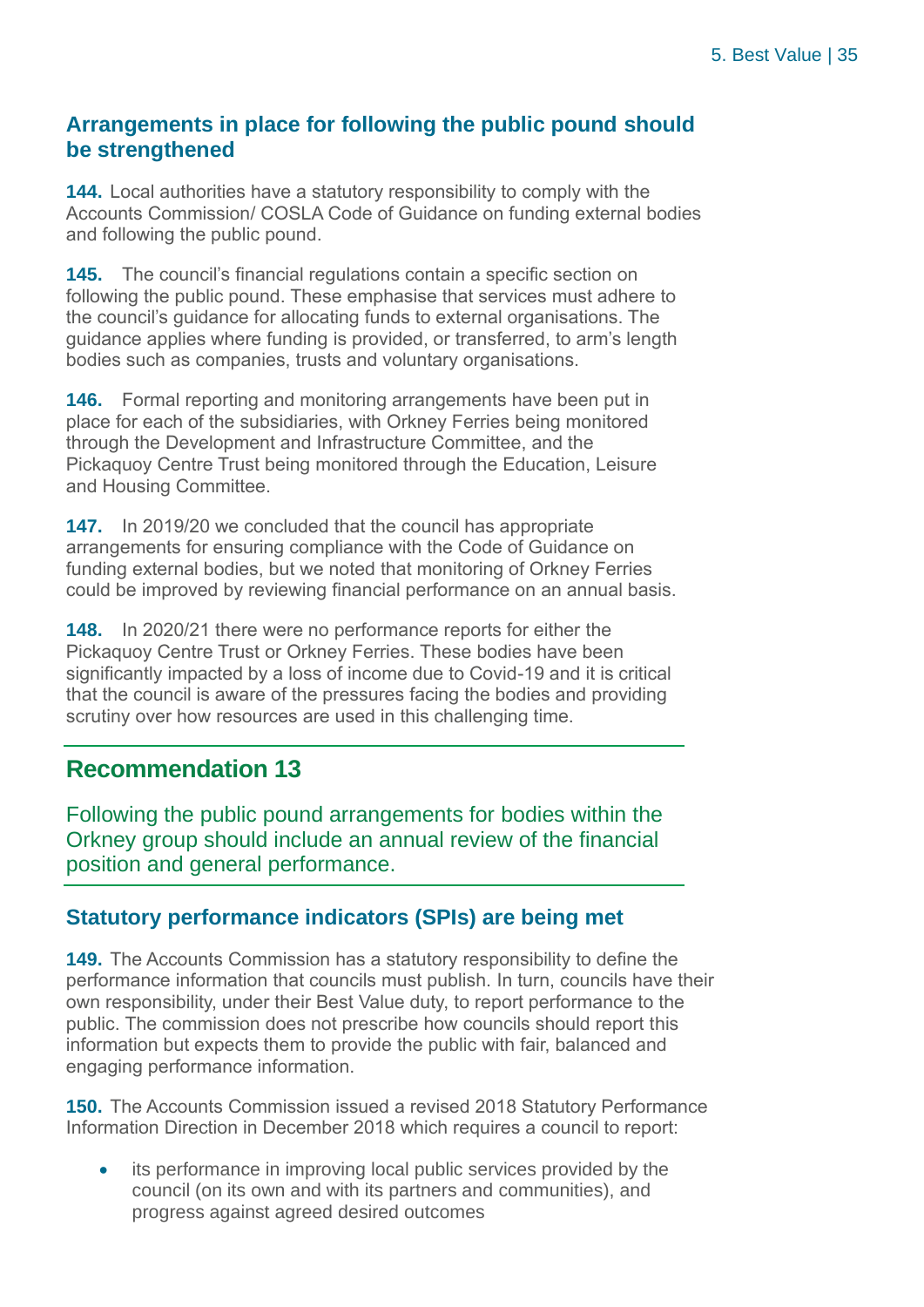• its own assessment and independent audit assessments of how it is performing against its duty of Best Value, and how it plans to improve these assessments and how it (with its partners where appropriate) has engaged with and responded to its diverse communities.

**151.** We have evaluated council's arrangements for fulfilling the above requirements and concluded that the council has appropriate arrangements for meeting these requirements in particular:

- The council has a Strategic Planning and Performance Framework which covers council performance against community plans, service plans and the corporate plan.
- The council published an annual performance report on its website
- The performance section of the council's website provides lots of information which is updated with sufficient regularity.

### **The council continues to progress with corporate priorities but this has slowed due to Covid-19**

**152.** The pandemic is expected to have had a substantial impact on performance measures, particularly for services which have been temporarily suspended, are operating at a reduced level or have had to adapt to new ways of working. The council have continued to monitor key performance targets throughout the year with performance being regularly reported to relevant service committees. These reports monitor progress against the council's key priorities.

**153.** [Exhibit 7](#page-36-0) shows that the council continues to make progress against priorities from the corporate plan but there is a higher level of priorities where there is a risk that target dates will not be met in 2020/21.

**154.** The pandemic and resource challenges being faced by the council has impacted the ability to deliver priorities. Action plans are in place and there is continued monitoring at both a corporate level and through service committees.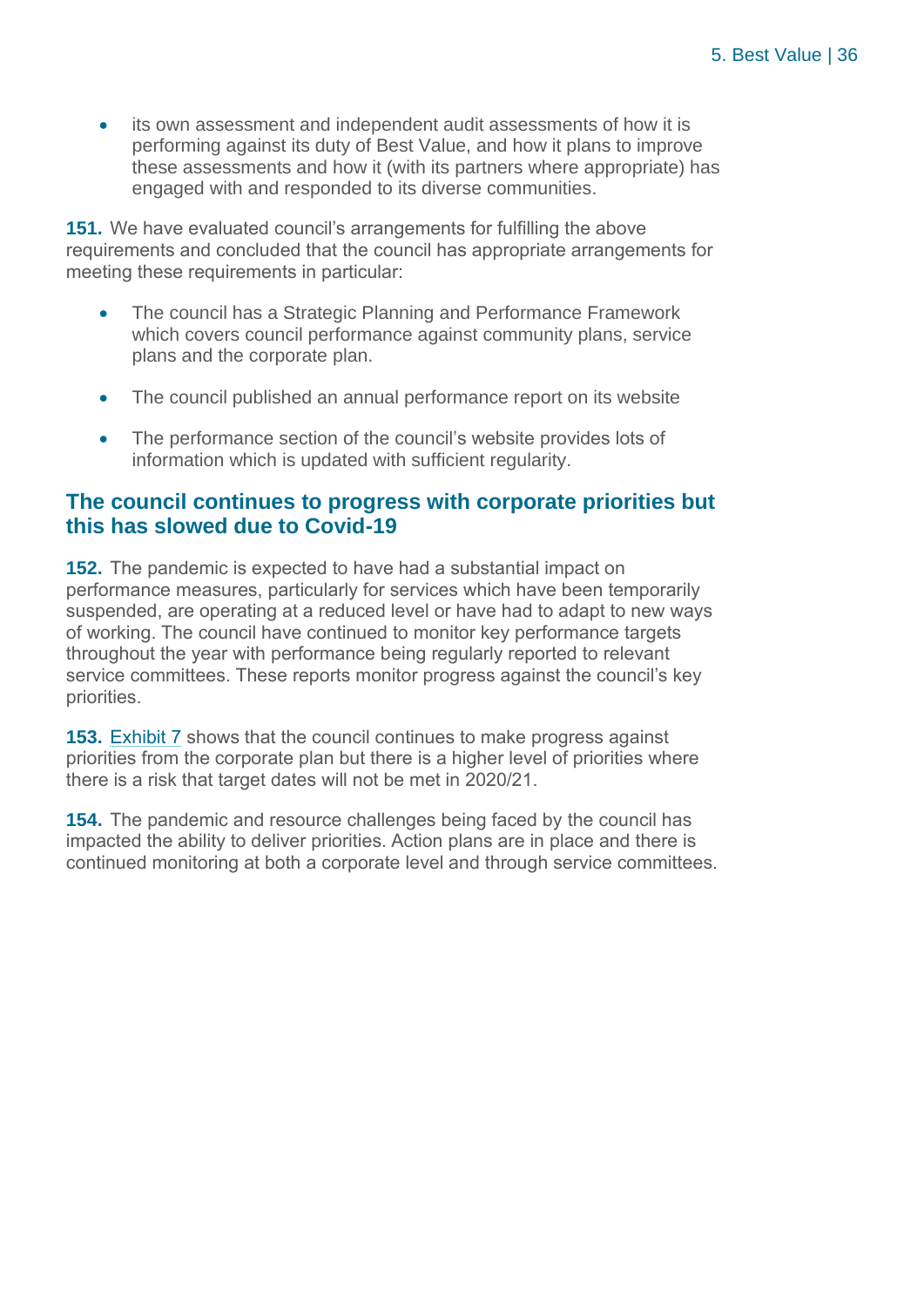

### <span id="page-36-0"></span>**Exhibit 7 Performance trend analysis**

Source: Orkney Islands Council performance reports to Policy and Resources Committee

**155.** The council participates in the [Local Government Benchmarking](http://www.improvementservice.org.uk/local-government-benchmarking-framework.html)  [Framework](http://www.improvementservice.org.uk/local-government-benchmarking-framework.html) (LGBF). The framework aims to bring together a wide range of information about how all Scottish councils perform in delivering better services to local communities, including the cost of services and how satisfied citizens are with them.

**156.** The 2019/20 report on the national benchmarking framework shows that the council are performing above the national average in 57 per cent of the indicators which is in line with the performance reported in 2018/19. Areas where the council has reported low performance compared to the national average is:

- Cost per primary and secondary school pupils
- Rent arrears as a percentage of rent due
- Percentage of the highest 5 per cent paid employees and women and the gender pay gap.

### **Progress is being made in addressing issues in children's services**

**157.** In February 2020 the Care Inspectorate published [Report of a joint](https://www.careinspectorate.com/images/documents/5568/Joint%20inspection%20of%20services%20for%20children%20and%20young%20people%20in%20Orkney%20Feb%202020.pdf)  [inspection of services for children and young people in need of care and](https://www.careinspectorate.com/images/documents/5568/Joint%20inspection%20of%20services%20for%20children%20and%20young%20people%20in%20Orkney%20Feb%202020.pdf)  [protection in Orkney.](https://www.careinspectorate.com/images/documents/5568/Joint%20inspection%20of%20services%20for%20children%20and%20young%20people%20in%20Orkney%20Feb%202020.pdf) The report highlighted a number of areas requiring improvement with regards to child protection.

**158.** An action plan was developed to address the improvement areas outlined in the Care Inspectorate report. There were 27 actions covering four themes: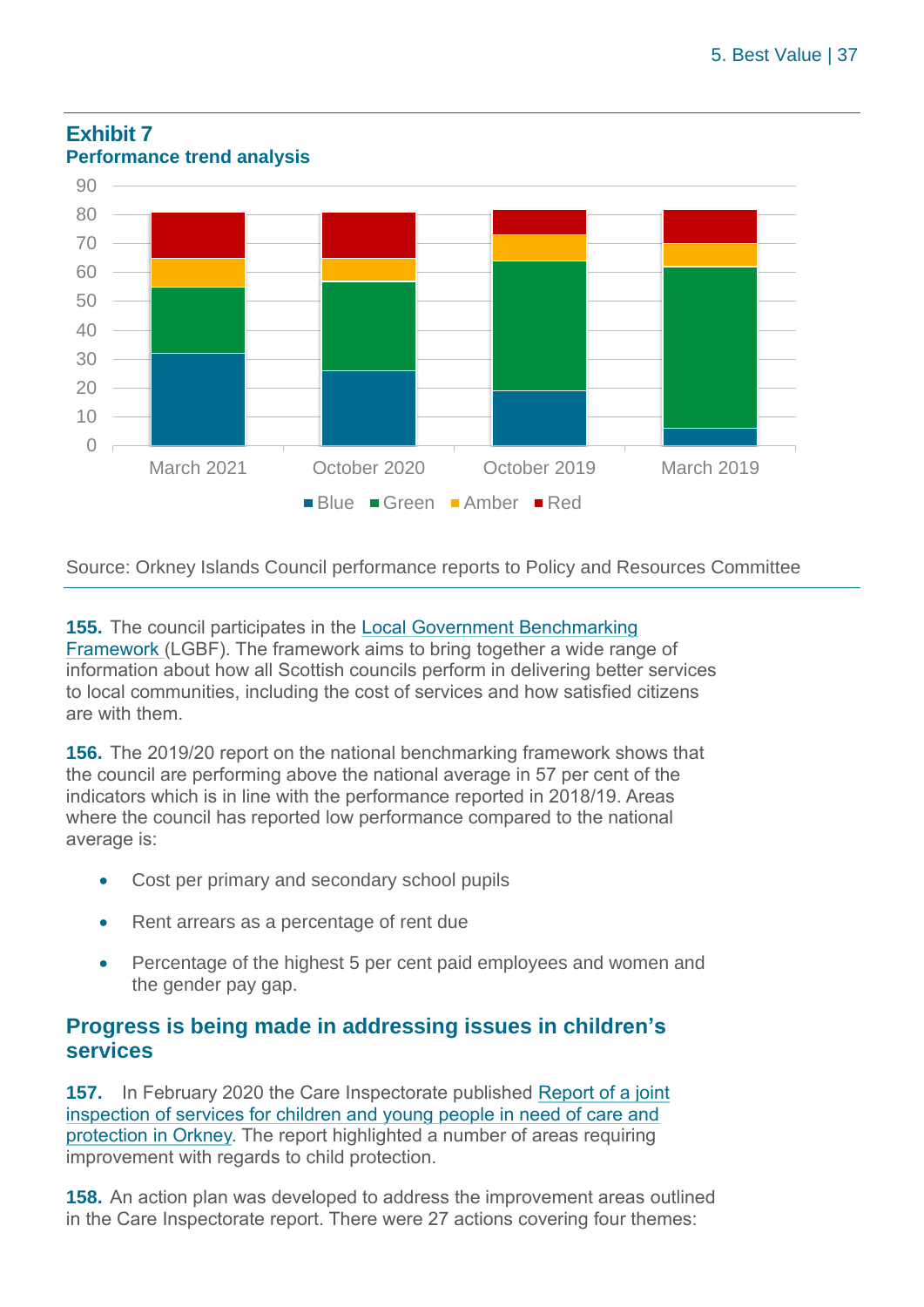- Governance, assurance and data
- Policy, systems, process and procedure
- Getting it right for every child
- Corporate parenting.

**159.** Between April and June 2021, a team of inspectors from the Care Inspectorate, Healthcare Improvement Scotland, Her Majesty's Inspectorate of Constabulary for Scotland and Education Scotland carried out a review of the progress made in addressing the findings.

**160.** The review focused on the response to the initial concerns in relation to the children in need of protection and the way leaders were overseeing arrangements to protect children and young people.

**161.** The review found that there was encouraging progress in responding to areas of improvement and key processes in responding to children in need of protection had been improved. The report also highlighted that all partners need to maintain momentum to sustain the improvements and they should be able to evidence that recent changes are improving outcomes for children and families.

### <span id="page-37-0"></span>**National performance audit reports**

**162.** Audit Scotland carries out a national performance audit programme on behalf of the Accounts Commission and the Auditor General for Scotland. During 2020/21, Audit Scotland published a number of reports were issued which may be of interest to the body. These are outlined in [Appendix 3.](#page-52-0) National reports are reviewed by officers and taken for elected members' consideration where appropriate.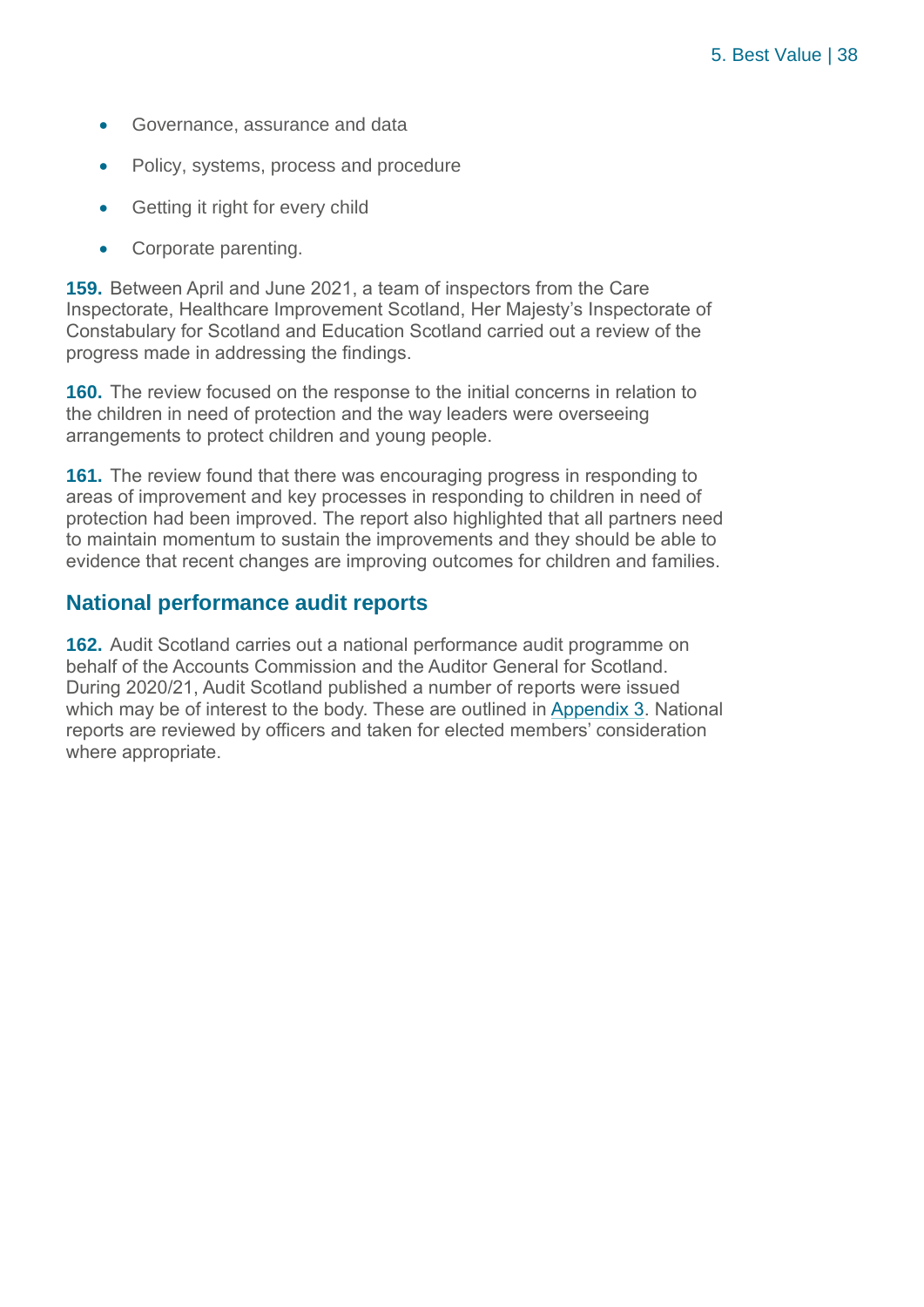### <span id="page-38-0"></span>**Appendix 1** Action plan 2020/21

### **2020/21 recommendations**

| <b>Issue/risk</b>                                                                                                                                                                                                                                                                                                                                                                                   | <b>Recommendation</b>                                                                                                                                                                                         | <b>Agreed management</b><br>action/timing                                                                                                                                                                                                                        |
|-----------------------------------------------------------------------------------------------------------------------------------------------------------------------------------------------------------------------------------------------------------------------------------------------------------------------------------------------------------------------------------------------------|---------------------------------------------------------------------------------------------------------------------------------------------------------------------------------------------------------------|------------------------------------------------------------------------------------------------------------------------------------------------------------------------------------------------------------------------------------------------------------------|
| 1. Payroll reconciliations<br>Payroll costs are input into<br>the general ledger by way of<br>an automated monthly<br>journal. The council does not<br>carry out reconciliations<br>between the systems.<br>Risk – there is a risk that the<br>general ledger does not<br>accurately reflect the<br>transactions in the payroll<br>system                                                           | The council should conduct a<br>reconciliation between the<br>payroll system and the ledger<br>on a regular basis.<br>Paragraph 30.                                                                           | A monthly reconciliation<br>between the Payroll System<br>and General Ledger is part of<br>existing Payroll procedures.<br>Completion of the<br>reconciliations had slipped<br>but has now been brought up<br>to date.<br><b>Payroll and Pensions</b><br>Manager |
| 2. Stock valuations<br>Stock counts are undertaken<br>at various sites and are<br>attended by internal audit<br>who reperform the counts on<br>a sample basis. The testing<br>does not include any<br>consideration of movements<br>or validation of pricing<br>information.<br>$Risk$ – there is a risk that the<br>stock valuation reported in<br>the financial statements is not<br>appropriate. | The council should ensure<br>there are appropriate<br>procedures in place to<br>validate the value of stock<br>held at the year end<br>Paragraph 30.                                                          | A valuation exercise on a<br>sample basis will be included<br>in stock checking procedures<br>for the 2021/22 year end.<br><b>Chief Internal Auditor</b><br>March 2022                                                                                           |
| 3. Registers of interest<br>The council conduct an<br>annual refresh of the<br>registers of interests in<br>September. This never took<br>place in September 2020 and<br>in some cases the registers                                                                                                                                                                                                | The council should align<br>register of interests requests<br>with the year end and they<br>ensure up to date information<br>is passed to the finance team<br>as part of the accounts<br>preparation process. | <b>Annual Declarations of</b><br>Interest will be sought as at<br>31 March 2022 for the<br>2021/22 year end.<br>Declarations have now been<br>brought up to date.<br>Head of HR and Performance                                                                  |

Head of HR and Performance

March 2022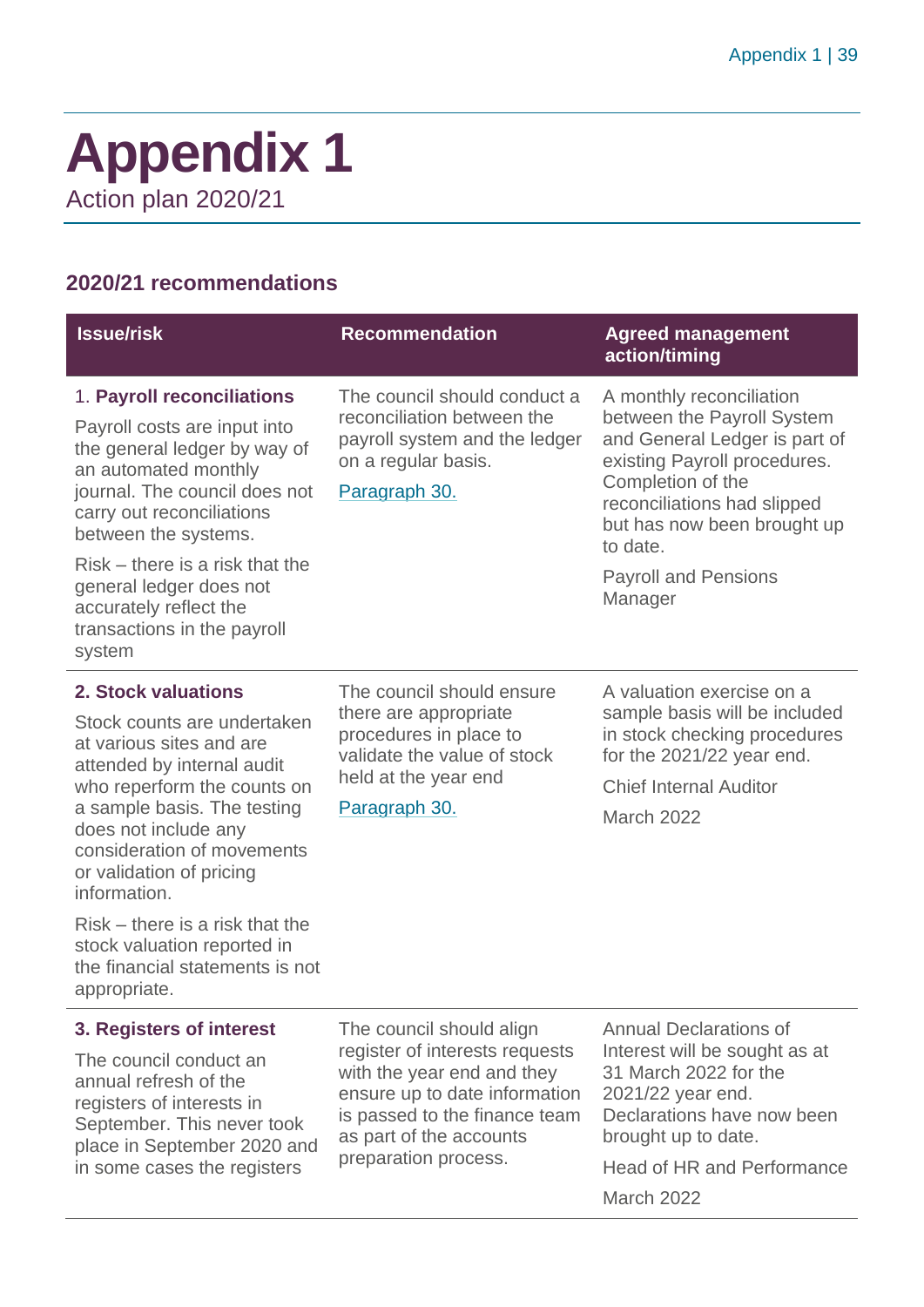| <b>Issue/risk</b>                                                                                                                                                             | <b>Recommendation</b>                                                                                                                | <b>Agreed management</b><br>action/timing                                                                                                                                                                                        |
|-------------------------------------------------------------------------------------------------------------------------------------------------------------------------------|--------------------------------------------------------------------------------------------------------------------------------------|----------------------------------------------------------------------------------------------------------------------------------------------------------------------------------------------------------------------------------|
| of interest held date back to<br>September 2019.                                                                                                                              | Paragraph 30.                                                                                                                        |                                                                                                                                                                                                                                  |
| $Risk$ – there is a risk that the<br>information used to identify<br>related parties for the<br>accounts is out of date and<br>disclosures in the accounts<br>are incomplete. |                                                                                                                                      |                                                                                                                                                                                                                                  |
| 4. Controls over NDR and<br><b>Council Tax</b>                                                                                                                                | The council should reinstate<br>controls suspended due to                                                                            | The recommendation relates<br>largely to work that was not                                                                                                                                                                       |
| In 2020/21 due to Covid-19<br>and resourcing issues there<br>was no internal review of<br><b>Council Tax and Non-</b><br><b>Domestic Rates discounts</b><br>and exemptions.   | Covid-19 as soon as<br>possible.<br>Paragraph 81.                                                                                    | carried out due to staffing<br>constraints arising from long<br>term sickness and difficulty<br>with recruitment to vacancies.<br>Efforts are being made to fill<br>vacancies which will enable<br>internal review procedures to |
| $Risk$ – there is a risk that<br>inappropriate reliefs and                                                                                                                    |                                                                                                                                      | be undertaken.<br><b>Revenues and Benefits</b>                                                                                                                                                                                   |
| discounts are awarded.                                                                                                                                                        |                                                                                                                                      | Manager<br>April 2022                                                                                                                                                                                                            |
| 5. Accounts are supported<br>by complex schedules                                                                                                                             | The council should also<br>consider whether                                                                                          | A review of the ledger<br>structure to explore whether                                                                                                                                                                           |
| Annual reconciliations and<br>accounting are recorded on a<br>large and complex<br>spreadsheet which carries an<br>onerous requirement for                                    | improvements could be made<br>to the structure of the ledger<br>to increase the efficiency of<br>the preparation of the<br>accounts. | there are opportunities to<br>increase the efficiency of the<br>preparation of the accounts<br>will be considered when the<br>detailed Audit findings have                                                                       |
| manual input from finance<br>system reports. The finance<br>system if configured correctly,<br>should be able to create<br>reports that are suitable for                      | Paragraph 81.                                                                                                                        | been considered. Due to the<br>current pressures on staffing<br>this is likely to be a piece of<br>work with an extended<br>timescale.                                                                                           |
| direct input into the financial<br>statements.                                                                                                                                |                                                                                                                                      | <b>Head of Finance</b>                                                                                                                                                                                                           |
| Risk – there is a risk that the<br>current process is inefficient<br>and could result in manual<br>error.                                                                     |                                                                                                                                      | December 2023                                                                                                                                                                                                                    |
| <b>6. Workforce capacity</b><br>The council has recognised                                                                                                                    | The council should review the<br>current service structure and<br>staffing to ensure that it will                                    | A review of the current<br>service structure and staffing<br>has been commenced by the                                                                                                                                           |

there is an issue with the workforce across all services

staffing to ensure that it will continue to provide sufficient capacity to undertake key

has been commenced by the Interim Chief Executive. This review will reflect input from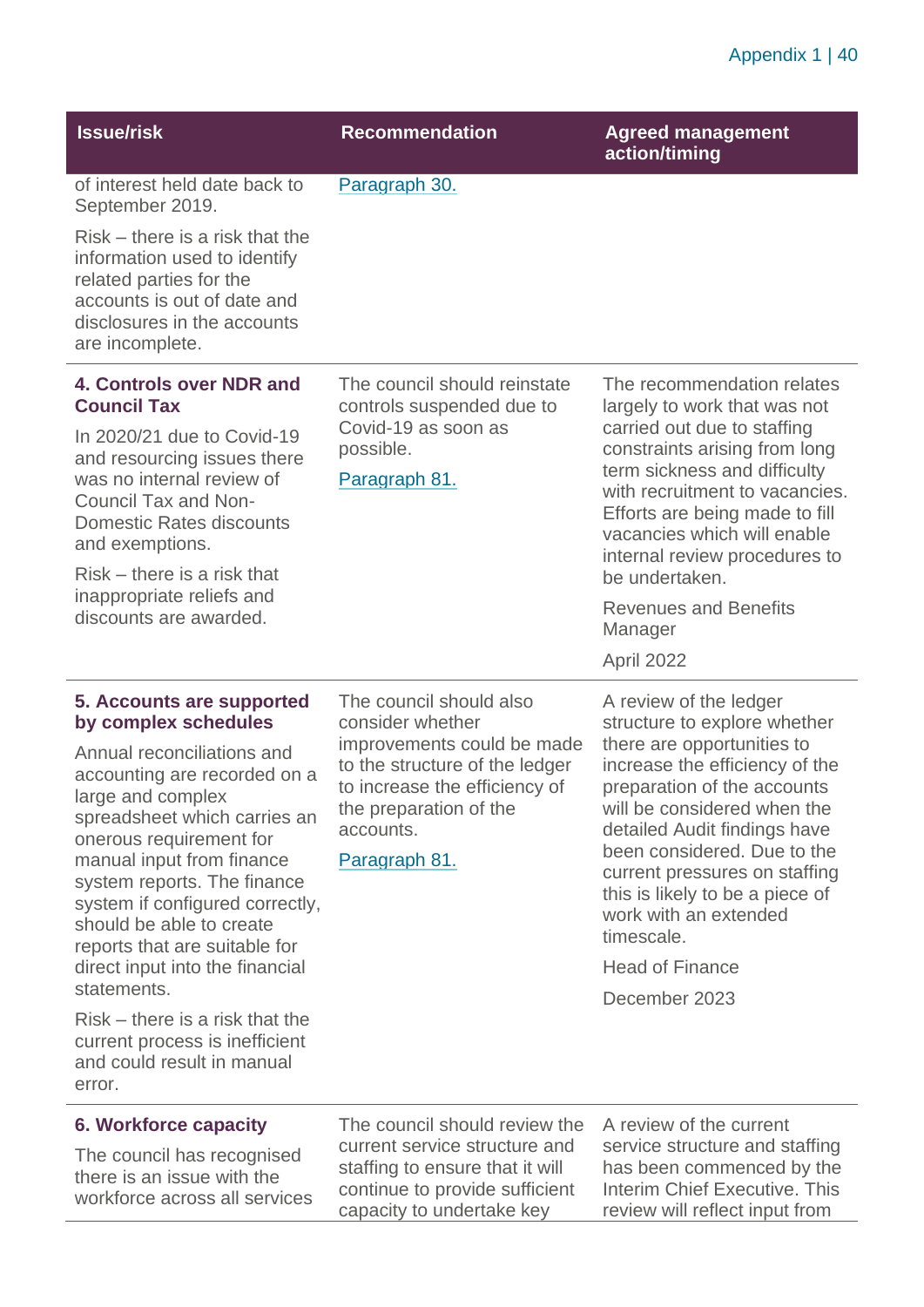### Appendix 1 | 41

| <b>Issue/risk</b>                                                                                                                                                     | <b>Recommendation</b>                                                                                                                                            | <b>Agreed management</b><br>action/timing                                                                                     |
|-----------------------------------------------------------------------------------------------------------------------------------------------------------------------|------------------------------------------------------------------------------------------------------------------------------------------------------------------|-------------------------------------------------------------------------------------------------------------------------------|
| in relation to the recruitment<br>and retention of staff. There<br>are particular issues within<br>the finance team following<br>recent departures and<br>promotions. | functions going forward. This<br>should include ensuring that<br>all new staff have adequate<br>support and training to<br>undertake their roles<br>effectively. | all service areas including<br>Finance as there are<br>pressure points in many<br>services.<br><b>Interim Chief Executive</b> |
| $Risk$ – there is a risk that the<br>council will be unable to<br>deliver required services with                                                                      | Paragraph 135.                                                                                                                                                   | <b>June 2022</b>                                                                                                              |

### **Follow-up of prior year recommendations**

the current level of resource.

| <b>Issue/risk</b>                                                                                                                                                                                                                                                                                                                                               | <b>Recommendation</b>                                                                                                                                                     | <b>Agreed management</b><br>action/timing                                                                                            |
|-----------------------------------------------------------------------------------------------------------------------------------------------------------------------------------------------------------------------------------------------------------------------------------------------------------------------------------------------------------------|---------------------------------------------------------------------------------------------------------------------------------------------------------------------------|--------------------------------------------------------------------------------------------------------------------------------------|
| 7. Harbour Authority<br>earmarked balance<br>The council previously<br>reported that responsibility for<br>decommissioning costs of the<br><b>Flotta Oil Terminal rested</b><br>with the operator, however a<br>review of legal documents<br>highlighted that the council<br>has a contractual obligation<br>to contribute a set amount<br>towards these costs. | The council should consider<br>the lessons learned from the<br>identification of Flotta Oil<br>Terminal provision and<br>implement controls<br>procedures as appropriate. | Complete<br>We are satisfied there is<br>appropriate communication<br>between the finance<br>department and the legal<br>department. |
| Risk-there is a risk that<br>miscommunication between<br>the legal department and the<br>financial department could<br>result in further provisions<br>being missed.                                                                                                                                                                                            |                                                                                                                                                                           |                                                                                                                                      |
| 8. Ongoing risks<br>associated with the Flotta<br><b>Oil Terminal provision</b><br>The council have included a<br>provision for the contribution<br>towards the decommissioning<br>costs of the Flotta Oil<br>Terminal in line with the<br>decommissioning agreement.<br>The decommissioning                                                                    | The council should implement<br>annual procedures to<br>evaluate the level of provision<br>required including a review of<br>the ongoing viability of the<br>operator.    | Complete<br>We are satisfied that the<br>provision is reviewed on an<br>annual basis to ensure the<br>level is appropriate.          |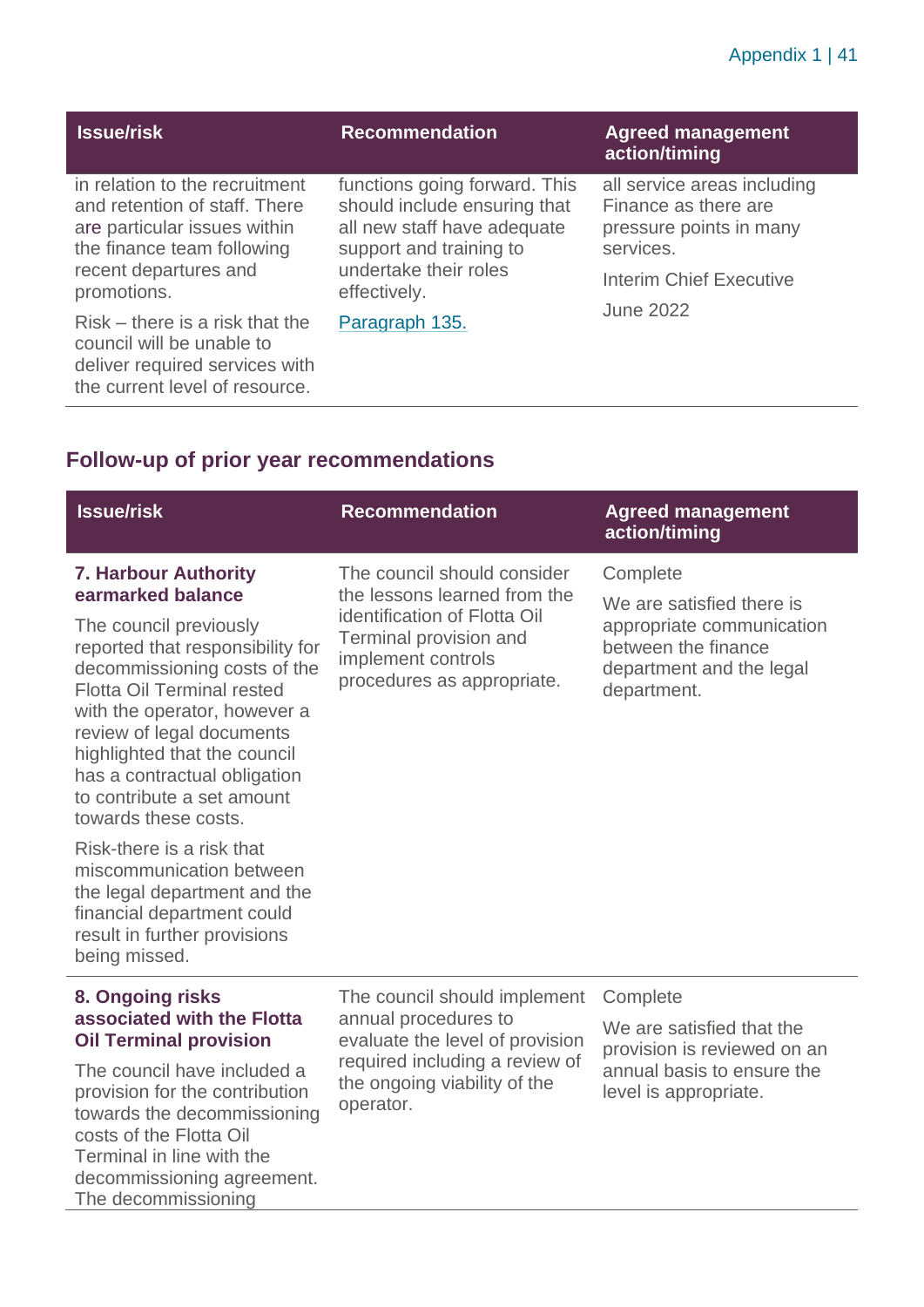| <b>Issue/risk</b>                                                                                                                                                                                                                                     | <b>Recommendation</b>                      | <b>Agreed management</b><br>action/timing |
|-------------------------------------------------------------------------------------------------------------------------------------------------------------------------------------------------------------------------------------------------------|--------------------------------------------|-------------------------------------------|
| agreement outlines an index-<br>linked, capped amount which<br>the council will contribute,<br>with the balance being the<br>responsibility of the operator.                                                                                          |                                            |                                           |
| <b>Risk-Economic conditions</b><br>and oil terminal operations<br>can change significantly in a<br>short period of time and there<br>is a risk that the operators<br>experience financial difficulty<br>and not meet their share of<br>the liability. |                                            |                                           |
| 9. Management<br>commentary                                                                                                                                                                                                                           | Management should review<br>the management | Complete<br>Ma ara eatiefiad that tha     |

The management commentary that accompanies the financial statements should explain the results in simple terms and provide clarity to readers in order to help them understand how the council and its group has performed against budget. The council revised the management commentary in 2019/20 and made improvements but there is scope for further refinement.

Risk -the performance of the council and its group may not be transparent, and the reader may not fully understand key messages.

### **10. Capital slippage**

The original approved limit for capital expenditure during 2019/20 was £33 million. Capital slippage in 2019/20 amounted to £18 million due to weaknesses in forward planning arrangements.

Risk –capital slippage might impact on strategic priorities

the management commentary for the 2020/21 accounts to identify areas which could be improved further.

We are satisfied that the action taken by the council has enhanced the quality of its management commentary and that the council meets the reporting requirements of Local Government Finance Circular 10/2020.

The council should minimise slippage and re-profiling of capital projects through the use of historic experience to inform capital programmes and create realistic timelines for incurring capital spend.

### **Outstanding**

The council should ensure appropriate action is taken to minimise capital slippage in line with internal audit recommendations.

### **Updated action**

Action continues on this recommendation and it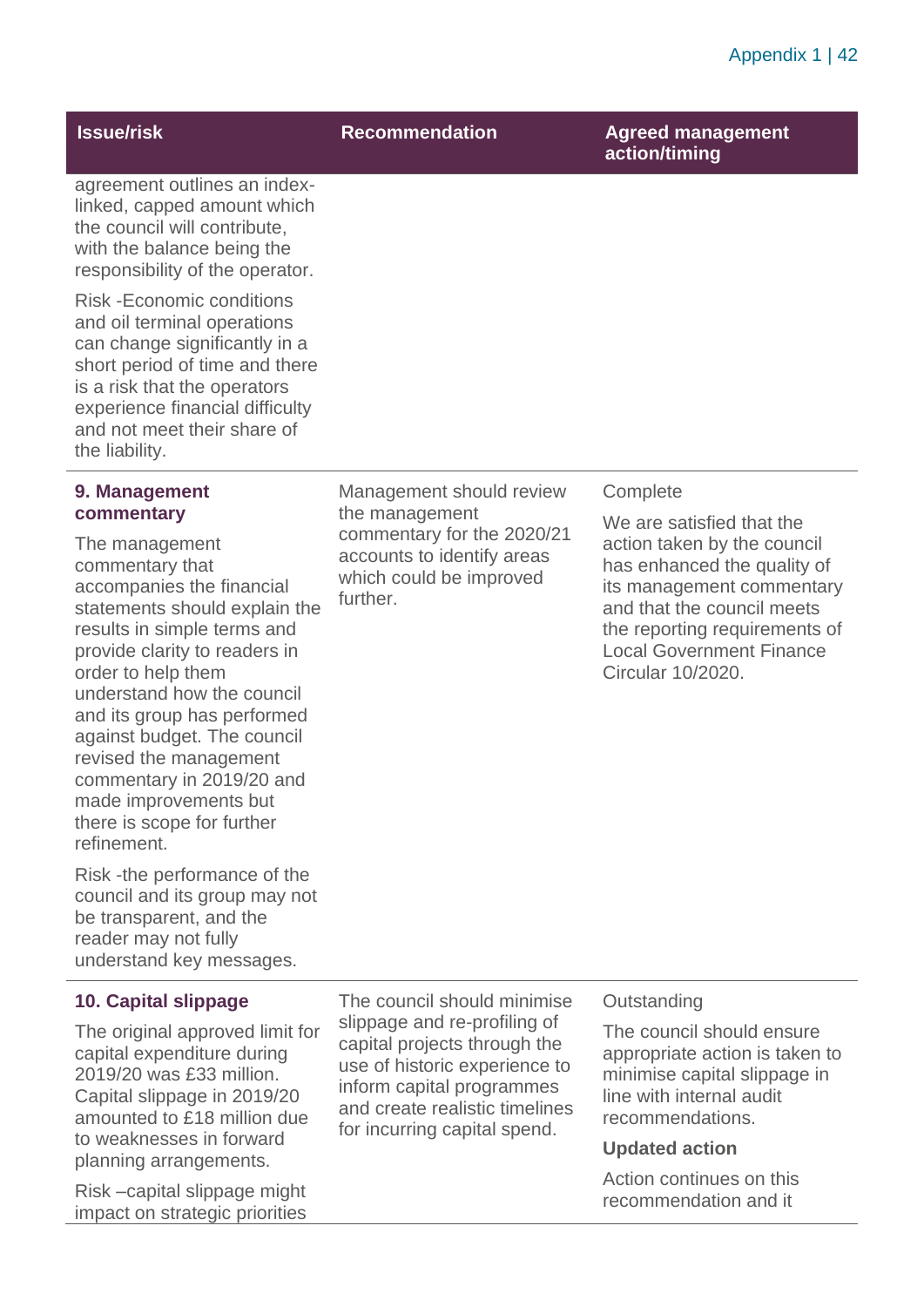### Appendix 1 | 43

| <b>Issue/risk</b>                                                                                                                                                                                                                                                                                  | <b>Recommendation</b>                                                                                                                                                                              | <b>Agreed management</b><br>action/timing                                                                                                                                                                                                                                                                            |
|----------------------------------------------------------------------------------------------------------------------------------------------------------------------------------------------------------------------------------------------------------------------------------------------------|----------------------------------------------------------------------------------------------------------------------------------------------------------------------------------------------------|----------------------------------------------------------------------------------------------------------------------------------------------------------------------------------------------------------------------------------------------------------------------------------------------------------------------|
| that are dependent on capital<br>projects being completed on<br>time.                                                                                                                                                                                                                              |                                                                                                                                                                                                    | remains a priority of the<br>Capital Programme team.<br>Workforce capacity remains a<br>very high risk, as does<br>recovery from the impact of<br>the Covid19 Pandemic, and<br>current issue around cost and<br>availability of materials.<br>Interim Executive Director,                                            |
|                                                                                                                                                                                                                                                                                                    |                                                                                                                                                                                                    | Environment, Property and IT<br><b>June 2022</b>                                                                                                                                                                                                                                                                     |
| 11. Longer term savings                                                                                                                                                                                                                                                                            | The council should consider                                                                                                                                                                        | Outstanding                                                                                                                                                                                                                                                                                                          |
| options<br>The council improved its<br>approach to financial<br>sustainability through the<br>development of a long term<br>financial strategy. The<br>strategy identified a<br>cumulative funding gap of<br>£65.7 million based on<br>realistic assumptions but<br>there are currently no options | creating a medium to long<br>term approach for developing<br>savings options, building<br>upon the original intention of<br>the Change Programme.                                                  | The council should update<br>the long term financial<br>strategy to reflect the impact<br>of Covid-19 on the council<br>finances as part of this<br>exercise detailed savings<br>options should be identified<br>showing how the council can<br>bridge the financial gap<br>without an over reliance on<br>reserves. |
| developed to allow the<br>council to timing close the                                                                                                                                                                                                                                              |                                                                                                                                                                                                    | <b>Updated action</b>                                                                                                                                                                                                                                                                                                |
| gap, and there has been a<br>lapse in monitoring the<br>Change Programme.<br>Risk-there is a risk that the                                                                                                                                                                                         |                                                                                                                                                                                                    | The medium- and long-term<br>financial strategy documents<br>will be updated as part of the<br>budget setting process for<br>2022/23.                                                                                                                                                                                |
| council does not take a long<br>term view when creating                                                                                                                                                                                                                                            |                                                                                                                                                                                                    | Senior Management Team                                                                                                                                                                                                                                                                                               |
|                                                                                                                                                                                                                                                                                                    |                                                                                                                                                                                                    | February 2022                                                                                                                                                                                                                                                                                                        |
| 12. Longer term financial<br>planning -Strategic Reserve<br><b>Fund</b><br>The high level of reserves<br>supports the need for long<br>term financial planning to<br>ensure the funds will be used<br>to achieve strategic aims and                                                                | A longer-term financial plan<br>for the Strategic Reserve<br>Fund should now be<br>developed to ensure the<br>funds will be used to achieve<br>strategic aims and benefit the<br>people of Orkney. | Outstanding<br>We have merged this<br>recommendation with<br>recommendation 11 as the<br>use of reserves should be<br>considered as part of the<br>savings options development.                                                                                                                                      |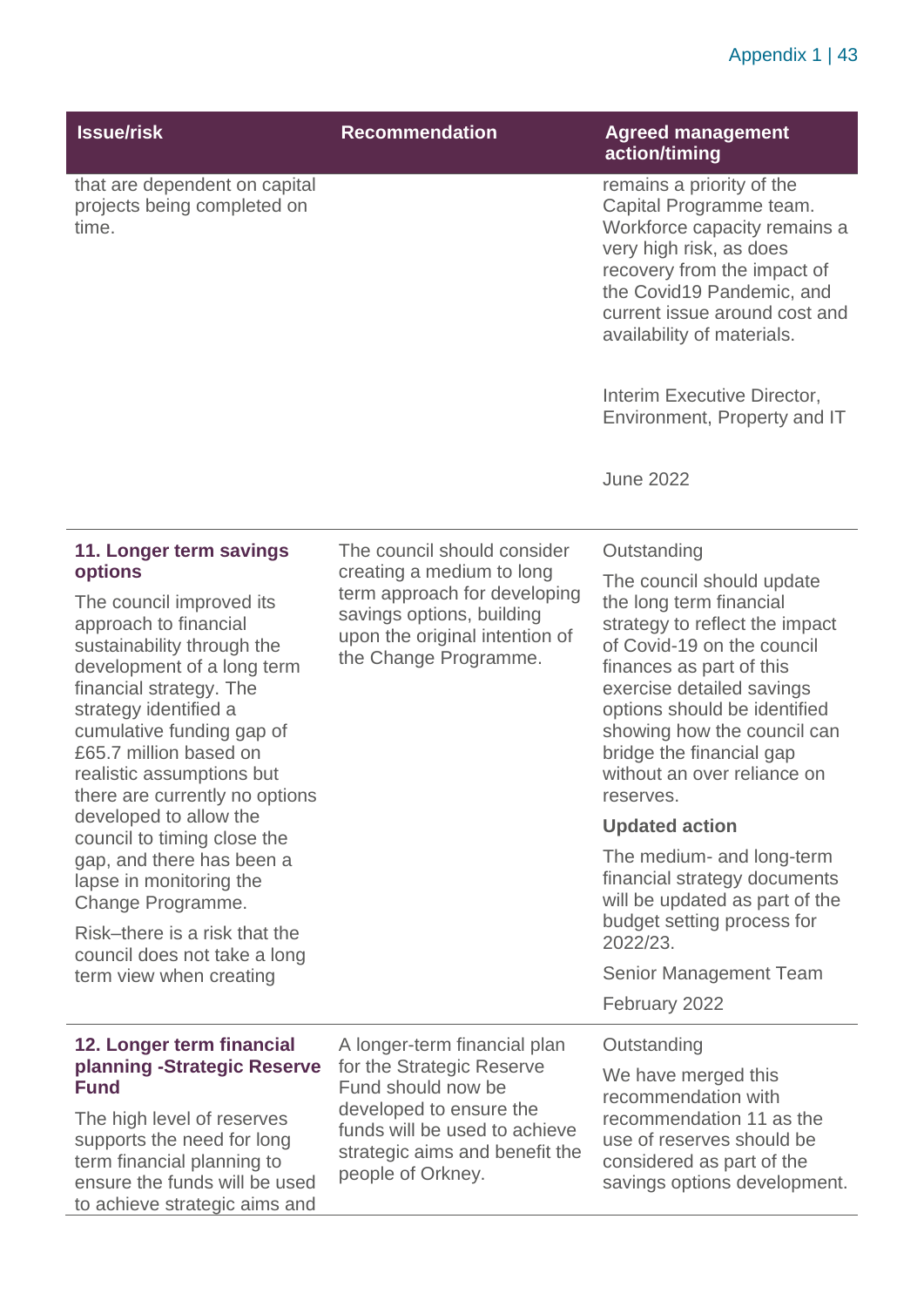| <b>Issue/risk</b>                                                                                                                                                                                                                                                                                                                                                                                                                                                                                                                    | <b>Recommendation</b>                                                                                                                  | <b>Agreed management</b><br>action/timing                                                                                                                            |
|--------------------------------------------------------------------------------------------------------------------------------------------------------------------------------------------------------------------------------------------------------------------------------------------------------------------------------------------------------------------------------------------------------------------------------------------------------------------------------------------------------------------------------------|----------------------------------------------------------------------------------------------------------------------------------------|----------------------------------------------------------------------------------------------------------------------------------------------------------------------|
| benefit the people of Orkney.<br>Risk-the reserve balances<br>may not support strategic<br>aims.                                                                                                                                                                                                                                                                                                                                                                                                                                     |                                                                                                                                        |                                                                                                                                                                      |
| 13. Review of the financial                                                                                                                                                                                                                                                                                                                                                                                                                                                                                                          | Following the public pound                                                                                                             | Outstanding                                                                                                                                                          |
| performance of all<br><b>subsidiaries</b>                                                                                                                                                                                                                                                                                                                                                                                                                                                                                            | arrangements for Orkney<br>Ferries should include an                                                                                   | Following the public pound<br>arrangements for bodies                                                                                                                |
| The council has subsidiaries<br>including Orkney Ferries. The<br>financial performance of<br>these subsidiaries is not<br>monitored by the council's                                                                                                                                                                                                                                                                                                                                                                                 | annual review of the financial<br>position.                                                                                            | within the Orkney group<br>should include an annual<br>review of the financial<br>position and general<br>performance.                                               |
| committees.                                                                                                                                                                                                                                                                                                                                                                                                                                                                                                                          |                                                                                                                                        | <b>Updated action</b>                                                                                                                                                |
| Risk-there is a risk the<br>council is not aware of any<br>significant financial issues at<br>its subsidiary bodies.                                                                                                                                                                                                                                                                                                                                                                                                                 |                                                                                                                                        | The Financial performance of<br>Orkney Ferries in 2020/21 will<br>be considered by the<br>Development and<br>Infrastructure Committee on 9<br>November 2021.         |
| <b>14. Expenses</b>                                                                                                                                                                                                                                                                                                                                                                                                                                                                                                                  | All claims should include                                                                                                              | Outstanding                                                                                                                                                          |
| Our financial statements audit<br>work included testing of 30<br>officers' expense claims. We<br>found a number of instances<br>where insufficient checks had<br>been carried out prior to<br>approving claims. Some<br>claim forms did not have<br>receipts attached, four claims<br>had credit card receipts<br>attached instead of detailed<br>receipts, and there were<br>instances where it was<br>unclear if expenditure<br>represented value for money.<br>Risk-Expenses claimed may<br>not comply with agreed<br>procedures. | detailed receipts to support<br>items of expenditure                                                                                   | Due to the impact of Covid<br>the level of officers' expense<br>claims has fallen drastically<br>and therefore we have not<br>conducted detailed testing in<br>year. |
| 15. Change programme                                                                                                                                                                                                                                                                                                                                                                                                                                                                                                                 | The council should ensure                                                                                                              | Outstanding                                                                                                                                                          |
| The Change Programme is<br>intended to drive an<br>evaluation of key business<br>processes, including a review                                                                                                                                                                                                                                                                                                                                                                                                                       | the change programme sets<br>out realistic plans and<br>savings targets and that<br>appropriate management<br>arrangements in place to | The council should ensure<br>the change programme sets<br>out realistic plans and                                                                                    |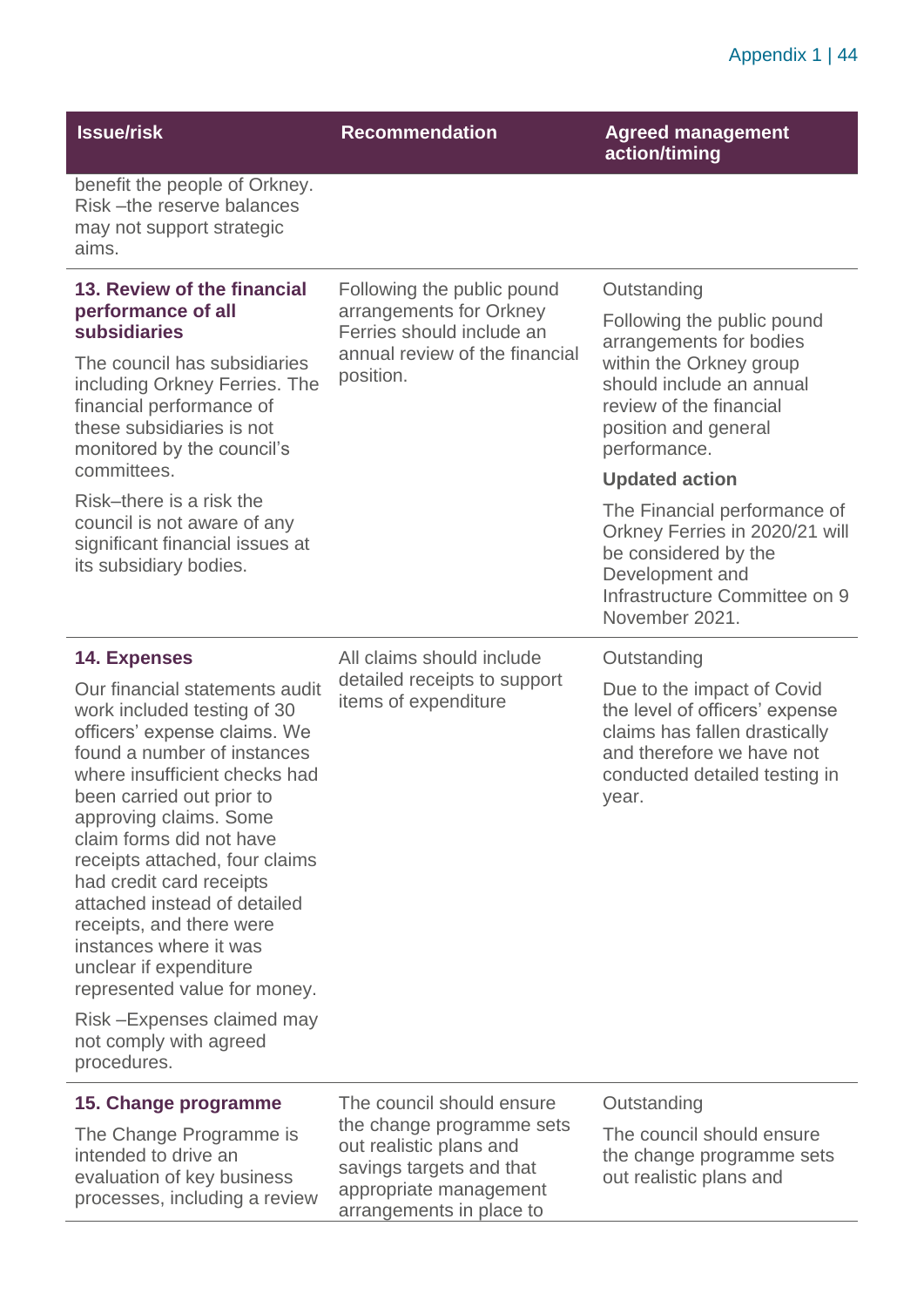### Appendix 1 | 45

| <b>Issue/risk</b>                                                                                                                                                                                                                                                                    | <b>Recommendation</b>                | <b>Agreed management</b><br>action/timing                                                                                                                                                                                                                                                                                                                                                                                                                                                                                                                                                                                                                                                                                                                                                                                                                                      |
|--------------------------------------------------------------------------------------------------------------------------------------------------------------------------------------------------------------------------------------------------------------------------------------|--------------------------------------|--------------------------------------------------------------------------------------------------------------------------------------------------------------------------------------------------------------------------------------------------------------------------------------------------------------------------------------------------------------------------------------------------------------------------------------------------------------------------------------------------------------------------------------------------------------------------------------------------------------------------------------------------------------------------------------------------------------------------------------------------------------------------------------------------------------------------------------------------------------------------------|
| of options for modernising<br>and delivering frontline                                                                                                                                                                                                                               | ensure delivery of the<br>programme. | savings targets which are<br>aligned to its priorities.                                                                                                                                                                                                                                                                                                                                                                                                                                                                                                                                                                                                                                                                                                                                                                                                                        |
|                                                                                                                                                                                                                                                                                      |                                      | <b>Updated action:</b>                                                                                                                                                                                                                                                                                                                                                                                                                                                                                                                                                                                                                                                                                                                                                                                                                                                         |
| services more efficiently. The<br>Change Programme, which<br>has been in place since 2011,<br>has proved difficult to<br>manage and there has been<br>a delay in delivering the<br>intended outcomes.<br>Risk -the programme may not<br>deliver planned changes and<br>efficiencies. |                                      | A report to the Policy and<br><b>Resources Committee of 18</b><br>February 2020 included a<br>recommendation that the<br>Change Team be renamed<br>the Improvement Support<br>Team, with the purpose to<br>support services in the<br>delivery of projects,<br>improvements, and initiatives;<br>be they incremental or<br>transformational in nature.<br>The report also<br>recommended that the<br><b>Change Team priorities</b><br>should include: -<br>• Purchasing and<br>Procurement<br>Modernising IT<br>$\bullet$<br><b>Customer Service</b><br>Platform.<br><b>HR System</b><br>$\overline{\phantom{0}}$<br>Development.<br>Integra System<br>Development.<br>Ground Maintenance.<br>$\bullet$<br><b>Electronic Document and</b><br>Records Management<br>System.<br>Strategic Data Warehouse.<br>Internal communications<br>review.<br><b>Controls for Household</b> |
|                                                                                                                                                                                                                                                                                      |                                      | <b>Waste Recycling Centres.</b>                                                                                                                                                                                                                                                                                                                                                                                                                                                                                                                                                                                                                                                                                                                                                                                                                                                |
|                                                                                                                                                                                                                                                                                      |                                      | Roads, Waste and<br>$\bullet$<br><b>Environmental Services</b><br>efficiencies.                                                                                                                                                                                                                                                                                                                                                                                                                                                                                                                                                                                                                                                                                                                                                                                                |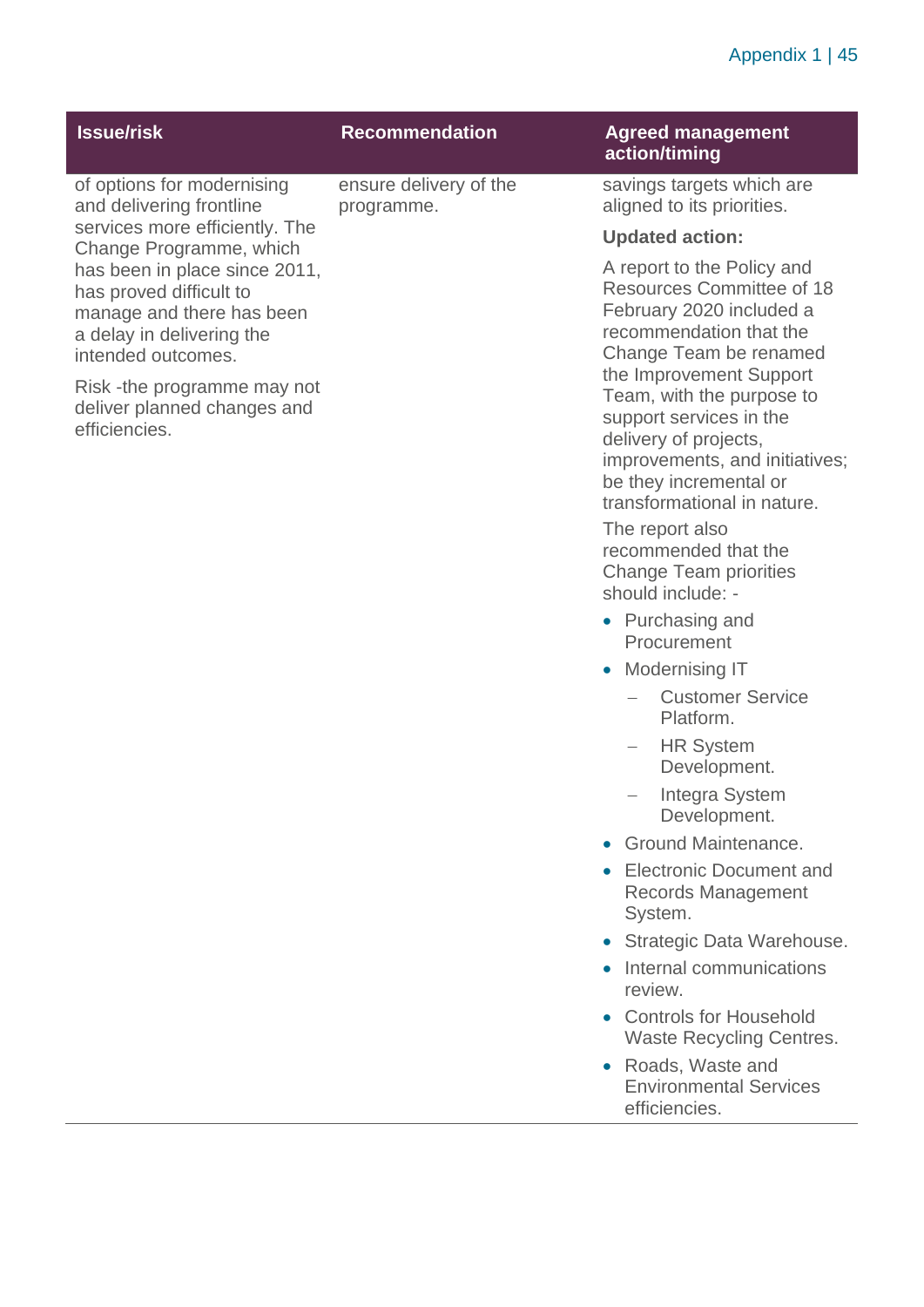## <span id="page-45-0"></span>**Appendix 2**

Significant audit risks identified during planning

The table below sets out the audit risks we identified during our planning of the audit and how we addressed each risk in arriving at our conclusion. The risks are categorised between those where there is a risk of material misstatement in the annual accounts and those relating our wider responsibility under the [Code](http://www.audit-scotland.gov.uk/report/code-of-audit-practice-2016)  [of Audit Practice 2016.](http://www.audit-scotland.gov.uk/report/code-of-audit-practice-2016)

### **1. Risk of management override of controls**

International Auditing Standards require that audits are planned to consider the risk of material misstatement in the financial statements caused by fraud, which is presumed to be a significant risk in any audit. This includes the risk of fraud due to the management override of controls.

Detailed testing of journal entries.

Review of accounting estimates and judgements.

Focused testing of accruals and prepayments.

Evaluation of significant transactions that are outside the normal course of business

Evaluate systems for timely notification of significant transactions from all functions to Finance.

### **Audit risk Assurance procedure Results and conclusions**

**Results:** Audit testing of journal entries, accruals and prepayments was completed. We also reviewed accounting estimates and transactions for appropriateness. We did not identify any incidents of management override of controls.

**Conclusion:** Satisfactory.

### **2. Risk of fraud in the recognition of income**

As set out in ISA (UK)240, there is a presumed risk of fraud in the recognition of income. There is a risk that income may be misstated resulting in a material misstatement in the financial statements.

The council receives a significant amount of income from a variety of sources including grants, council tax, housing rents and fees(including harbour dues and college fees)and charges.

Consider the design of the system of control and conclude on whether key controls are operating effectively.

Analytical procedures on income streams.

Detailed testing of revenue transactions focusing on the areas of greatest risk.

**Results:** We gained appropriate assurance over the completeness and occurrence of income and we are satisfied that the likelihood of material misstatement through fraud in the annual accounts is low.

**Conclusion:** Satisfactory.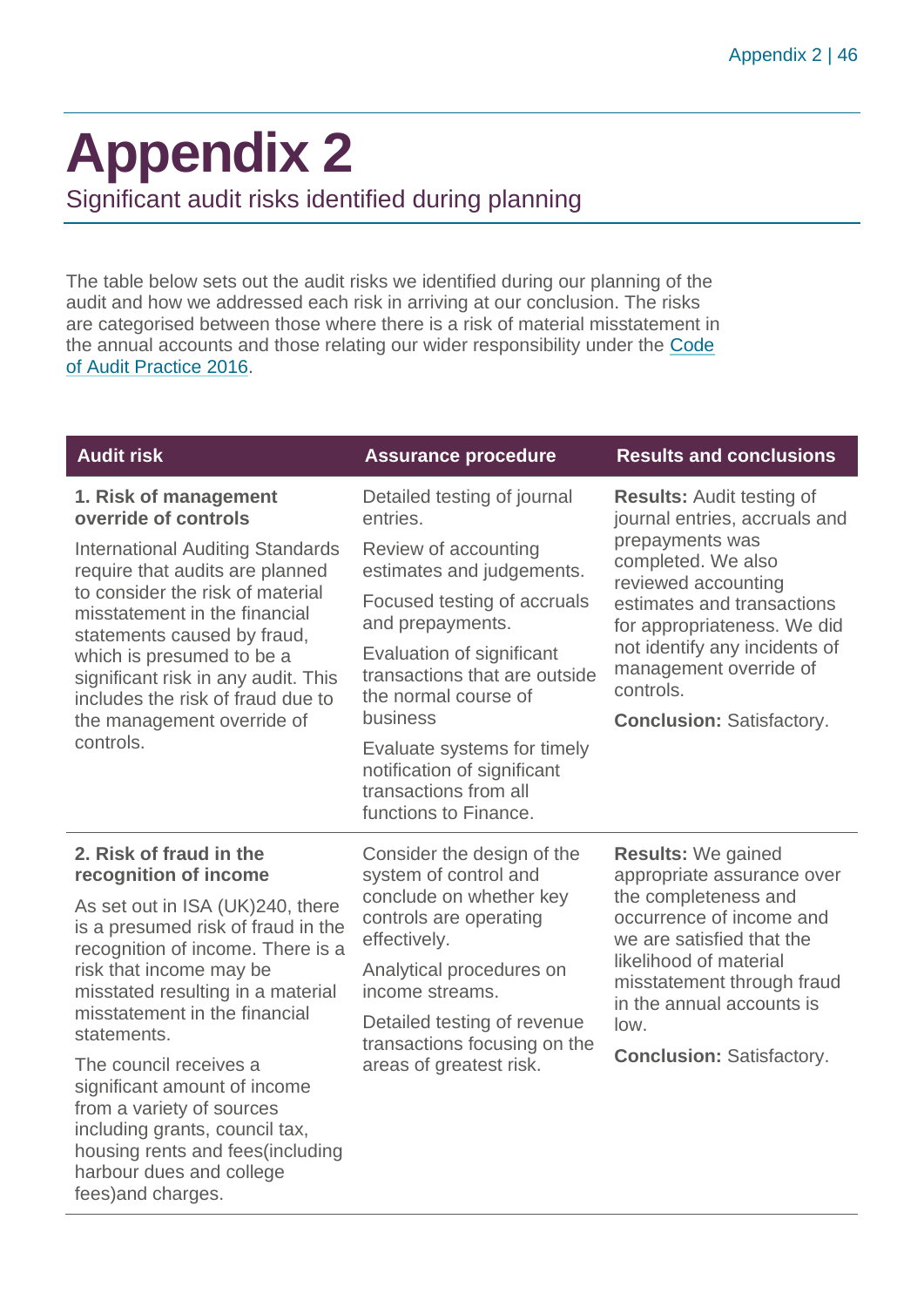**Audit risk Assurance procedure Results and conclusions**

Our work will focus on the completeness and occurrence of fees and charges and service specific grant income. We consider the risk to be most prevalent in these areas due to increased incentive and opportunity for fraudulent recognition.

### **3. Risk of fraud over expenditure**

As most public-sector bodies are net expenditure bodies, the risk of fraud is more likely to occur in expenditure. During the year significant additional grants, relating to Covid-19 support, have been disbursed by the council. There is a risk that expenditure may be misstated resulting in a material misstatement in the financial statements.

We consider this risk to be the most prevalent where there is incentive and opportunity for fraudulent manipulation. We therefore focus on the completeness of non-pay expenditure.

Consider the design of the system of control and conclude on whether key controls are operating effectively.

Review of work performed on the National Fraud Initiative matches.

Focused substantive testing of non-pay expenditure and housing benefit transactions.

**Results:** We gained appropriate assurance over the completeness and occurrence of expenditure and we are satisfied that the likelihood of material misstatement through fraud in the annual accounts is low.

Our specific testing of Covid-19 grants resulted in a material adjustment to the accounts. We are satisfied that the matter has been resolved appropriately.

**Conclusion:** Satisfactory.

### **4. Estimation and judgements**

There is a significant degree of subjectivity in the measurement and valuation of the material account areas of non-current assets(including vessels), provisions and pension liabilities. This subjectivity represents an increased risk of misstatement in the financial statements.

Ensuring a good understanding of the business through review of board and committee minutes

Review the appropriateness of the council's accounting policies in these areas.

Completion of 'review of the work of an expert' in accordance with ISA500 for the professional valuer and the actuary.

**Results**: We gained appropriate assurance over the competence, capability and objectivity of the valuer and the actuary.

The assumptions used by the actuary were compared to benchmark information and we concluded that these were reasonable.

We considered the work of the valuer in applying the beacon principal approach to valuing council houses and concluded the assumptions were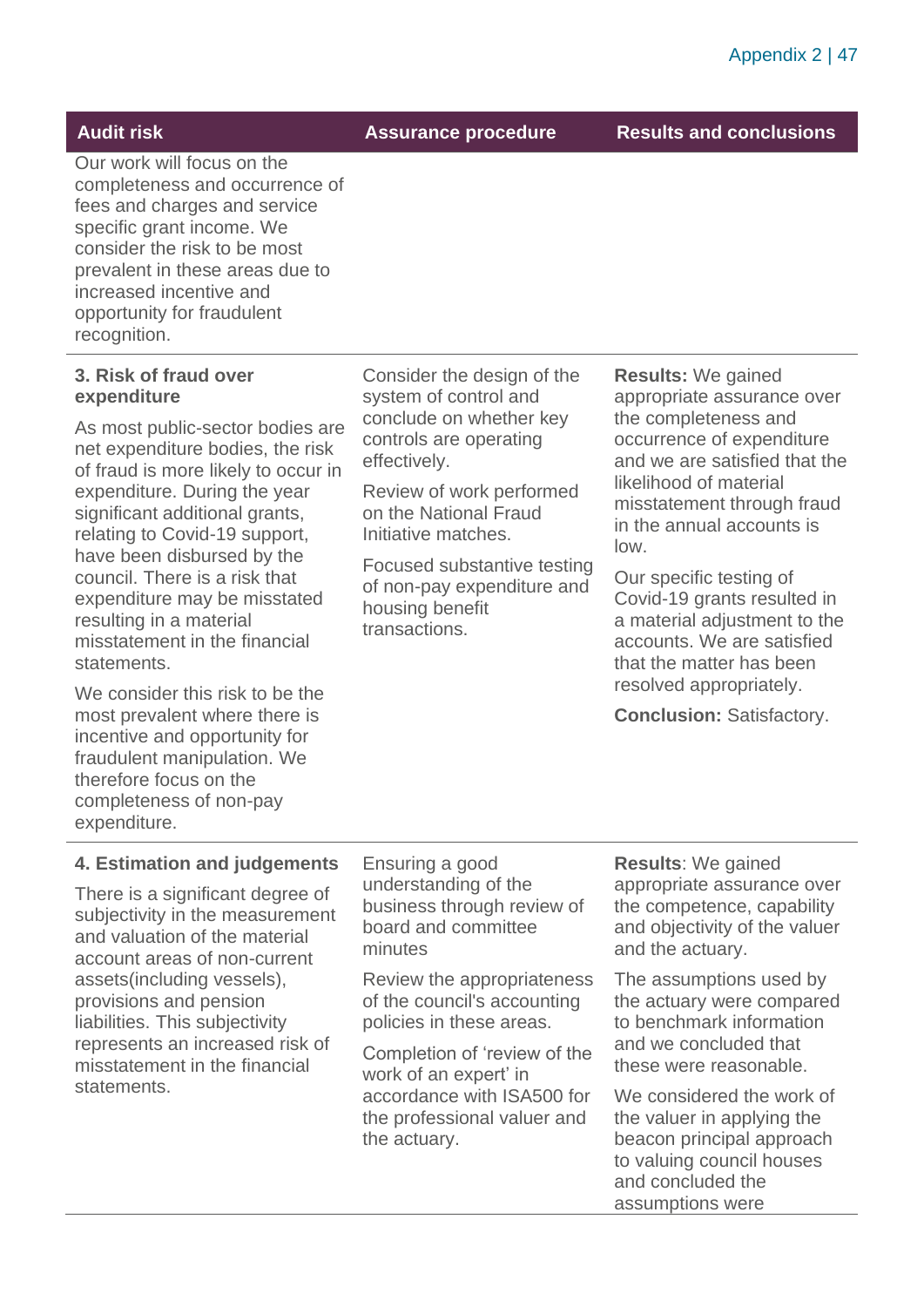| <b>Audit risk</b>                                                                                                                                                                                            | <b>Assurance procedure</b>                                                                                          | <b>Results and conclusions</b>                                                                                                                                                       |
|--------------------------------------------------------------------------------------------------------------------------------------------------------------------------------------------------------------|---------------------------------------------------------------------------------------------------------------------|--------------------------------------------------------------------------------------------------------------------------------------------------------------------------------------|
|                                                                                                                                                                                                              | Focused substantive testing<br>of asset valuations and<br>asset useful lives.                                       | reasonable and the<br>approach was in line with<br>guidance.                                                                                                                         |
|                                                                                                                                                                                                              | Use of an auditor's expert to<br>assess the competence of<br>the actuary and evaluate<br>the results of their work. | We reviewed estimates and<br>judgments in other areas<br>including impairments and<br>asset life assumptions and<br>did not identify any issues.<br><b>Conclusion: Satisfactory.</b> |
|                                                                                                                                                                                                              | Liaison with Monitoring<br>Officer to determine<br>completeness of contingent<br>liabilities and provisions.        |                                                                                                                                                                                      |
| 5. Provision for<br>decommissioning costs                                                                                                                                                                    | Review on the                                                                                                       | <b>Results: We gained</b><br>appropriate assurance that<br>the estimated provision is<br>reasonable and accounted<br>for in line with accounting<br>standards and the CIPFA<br>Code. |
| The council have a significant<br>provision for recognising its legal<br>obligation to contribute a set                                                                                                      | appropriateness of the<br>annual assessment<br>undertaken and accounting<br>treatment.                              |                                                                                                                                                                                      |
| amount to the decommissioning<br>costs of the Flotta Oil Terminal.                                                                                                                                           | Focused substantive testing<br>of provisions.                                                                       |                                                                                                                                                                                      |
| The decommissioning<br>agreement outlines an index<br>linked capped amount which the<br>council will contribute, with the<br>balance being the responsibility<br>of the operator.                            | Evaluate systems for timely<br>notification of potential<br>liabilities from all functions<br>to Finance            | <b>Conclusion: Satisfactory.</b>                                                                                                                                                     |
| Economic conditions and oil<br>terminal operations can<br>change significantly, and<br>management must remain alert<br>to any changes in the risk profile<br>associated with<br>decommissioning obligations. |                                                                                                                     |                                                                                                                                                                                      |

### **6. Management commentary**

The management commentary that accompanies the financial statements should explain the results in simple terms and provide clarity to readers in order to help them understand how the council and its group has performed against budget.  

We identified the need for improvements to be made to the management commentary in the 2019/20 accounts. There is

Review and comment on the appropriateness of the council's updated management commentary.

**Results:** We reviewed the management commentary, and we are satisfied that the action taken by the council has enhanced the quality of its management commentary and that the council meets the reporting requirements of Local Government Finance Circular 10/2020.

**Conclusion:** Satisfactory.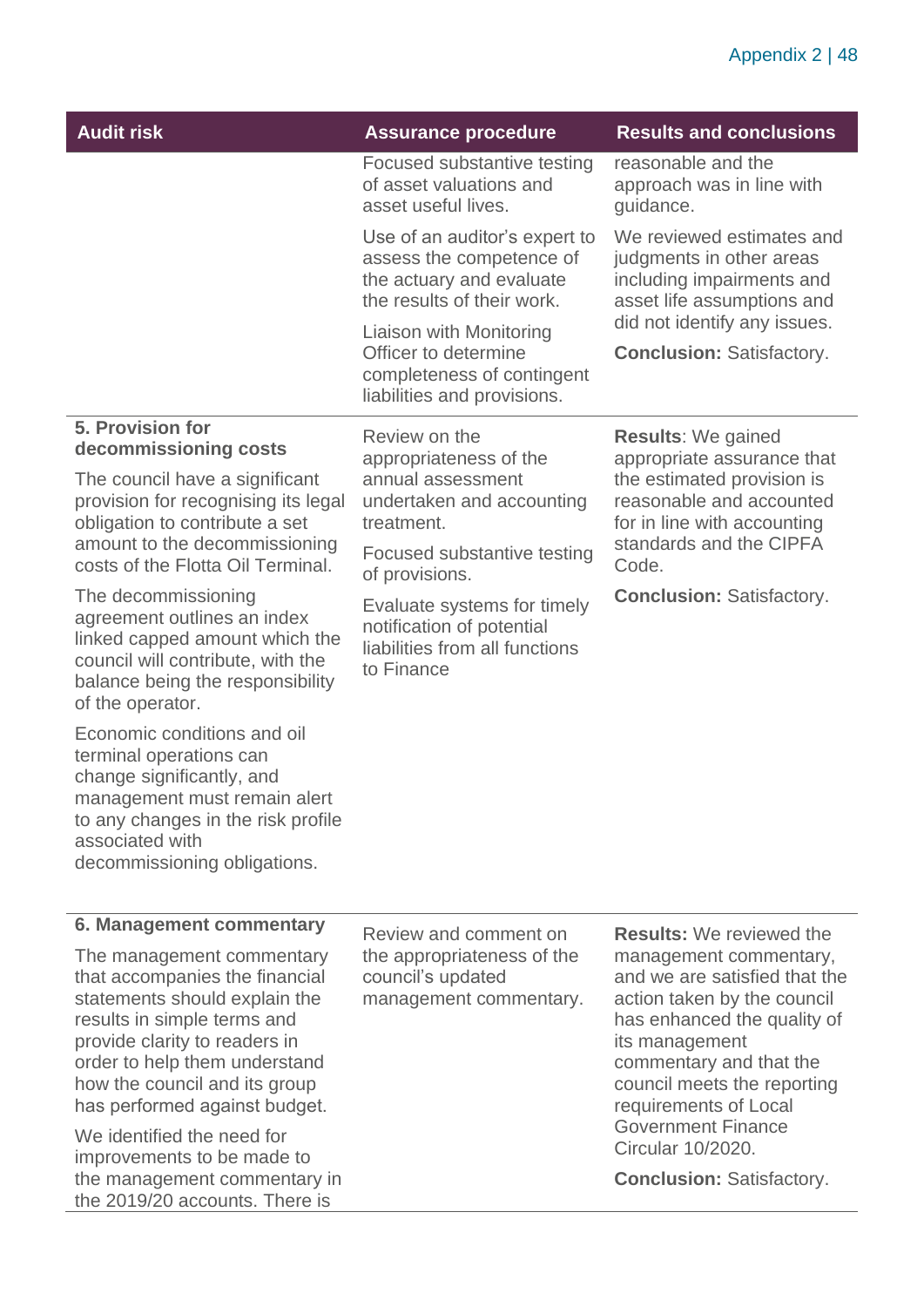**Audit risk Assurance procedure Results and conclusions**

an ongoing risk that the performance of the council and its group is not transparent in the 2020/21 annual accounts.

### **7. Valuation of investments**

The council held investments of £217.86 million as part of its Strategic Reserve Fund at 31 March 2020. There is a significant degree of subjectivity in the classification of investments, particularly those which are defined as level 3 by IFRS 13 and are based on significant unobservable inputs. At 31 March 2020 the council investment portfolio included £28.98 million of financial assets which were defined as level 3. Investments of this nature are complex, difficult to value and include a significant degree of judgement from the investment manager.

Completion of 'review of the work of an expert' in accordance with ISA 500, for significant unquoted investments.

Confirmation of valuations to valuation reports and/ or other supporting documentation.

**Results:** The valuations were agreed to valuation reports provided by the fund managers.

We gained appropriate assurance over the competence, capability and objectivity of the fund managers.

We have confirmed that the disclosures in the accounts were in line with the requirements of IFRS 9.

**Conclusion:** Satisfactory.

### **8. Orkney College account**

The council provides further and higher education provision through the Orkney College. The trading activities from these activities is reflected within the council's Comprehensive Income and Expenditure Statement.

The council rely on the University of Highlands and Islands (UHI) to provide supporting documentation for the annual accounts in respect of the college. In March 2021 there was a cyber-attack on UHI which may impact its ability to produce the back-up required for the council annual accounts.

We will continue to liaise with the council regarding implications for the year end timetable.

We will monitor the situation and establish whether there is an impact on our assessed risks and audit approach.

**Results:** The college accounts were prepared in line with original timescales. We tested college transactions as part of our work on the council and did not have any issues accessing information.

**Conclusion:** Satisfactory.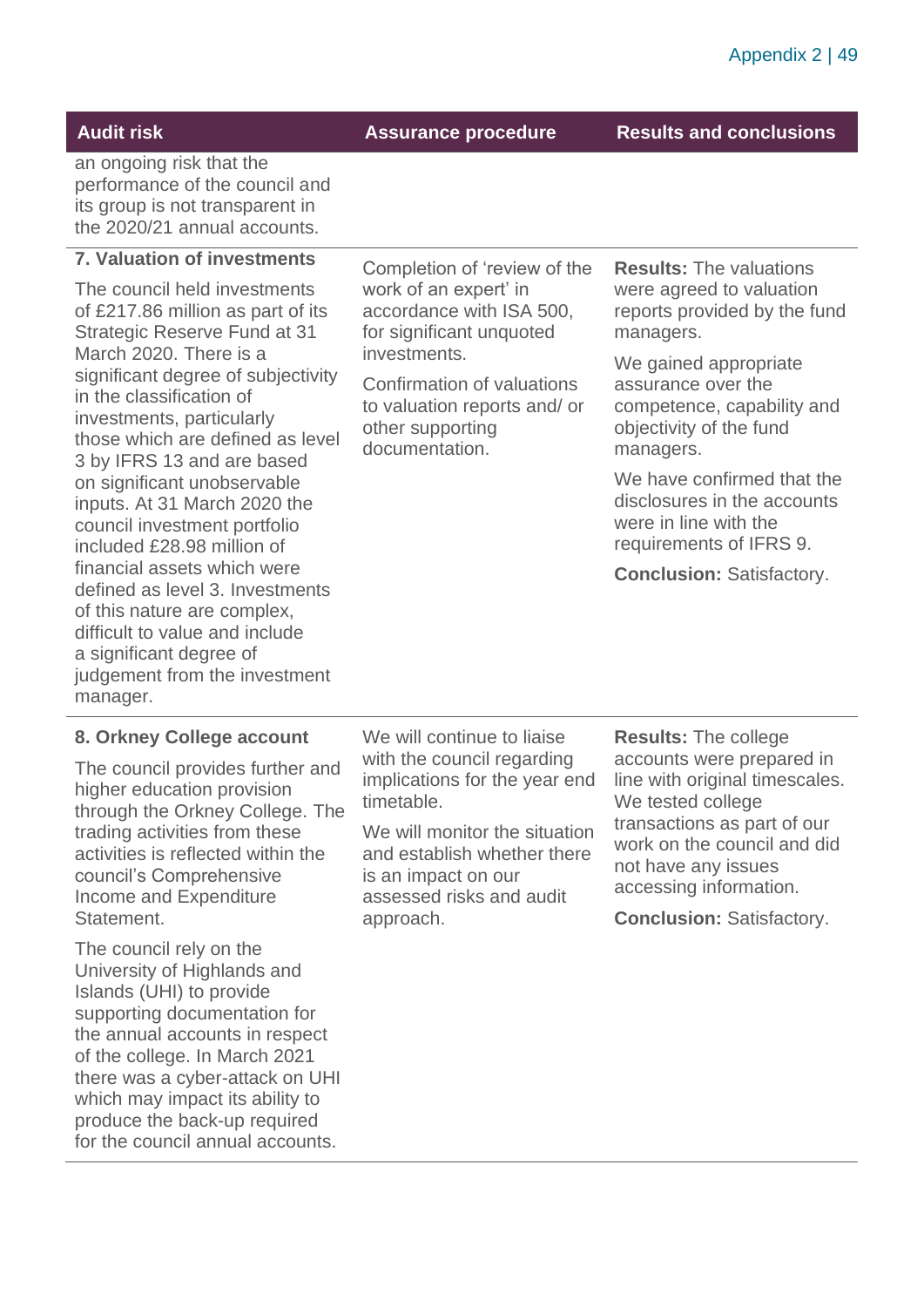### **Risks identified from the auditor's wider responsibility under the Code of Audit Practice**

### **9. Longer term savings options**

For a number of years the council has identified a funding gap, the most recent long term financial strategy showing a cumulative funding gap of £65.7 million, based on realistic assumptions. However, there are currently no options developed to allow the council to close the gap.

In April 2016 the council approved a change programme which would generate £3.8 million in efficiency savings between 2017/18 and 2020/21 following an evaluation of business processes. The Improvement Support Team was refreshed in February 2020 but with new challenges in 2020, there has been no update on progress in meeting the savings targets. It is not clear how the change programme will lead to the generation of the savings required over the long term.

There is a risk that the council does not take a long term view when creating savings plans.

### **10. Changes in senior management**

The council has an interim Chief Executive in place and has implemented interim arrangements to cover a vacancy within the senior management team. The council are taking steps to

We will monitor progress with the recruitment process and consider the governance processes around the appointment.

We will consider whether the induction and handover processes are appropriate.

**Results:** The council failed to appoint a permanent Chief Executive in 2020/21. There are ongoing issues in developing the right structure for the senior management team but action is being taken to build capacity.

Review and comment on the appropriateness of process implemented to generate the council's option appraisals.

We will review the operation and scrutiny of the revised change programme.

We will review emerging long term financial strategies to see how a balanced budget is to be achieved.

### **Audit risk Assurance procedure Results and conclusions**

**Results:** Due to the impact of Covid-19 and competing priorities the council has not completed its review of savings options and the change programme remained paused at the year end.

**Conclusion:** The council should consider the long term savings options and the future of the change programme in 2021/22.

[Appendix 1](#page-37-0) recommendations 11 and 15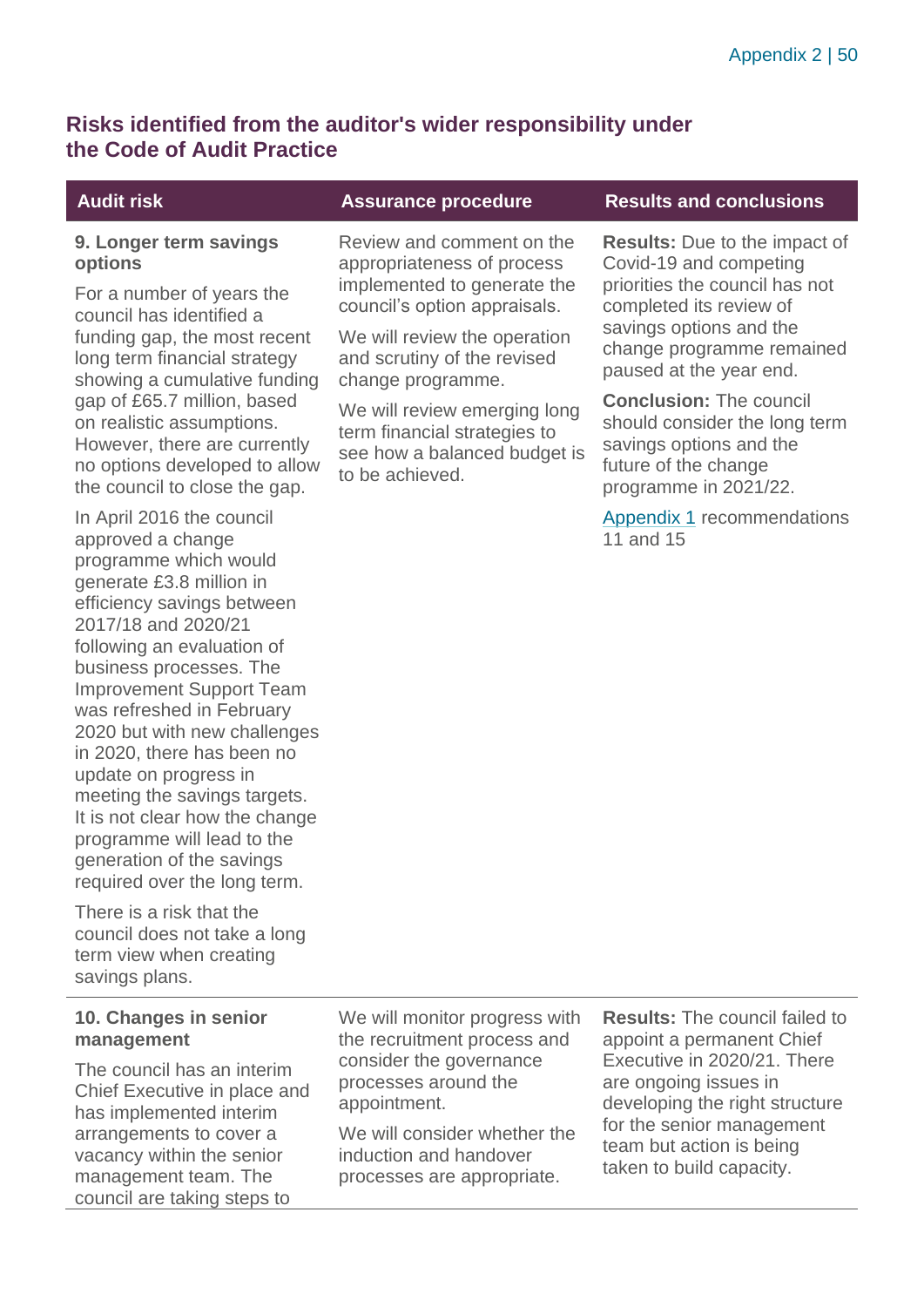| <b>Audit risk</b>                                                                                                                                                                                                                                                                                                                                                                                                                                                | <b>Assurance procedure</b>                                                                                                                                                                                                                                                                                                                                              | <b>Results and conclusions</b>                                                                                                                                                                                                                                                                                                                                                      |
|------------------------------------------------------------------------------------------------------------------------------------------------------------------------------------------------------------------------------------------------------------------------------------------------------------------------------------------------------------------------------------------------------------------------------------------------------------------|-------------------------------------------------------------------------------------------------------------------------------------------------------------------------------------------------------------------------------------------------------------------------------------------------------------------------------------------------------------------------|-------------------------------------------------------------------------------------------------------------------------------------------------------------------------------------------------------------------------------------------------------------------------------------------------------------------------------------------------------------------------------------|
| recruit key members of staff,<br>however, there is a risk that<br>the council is unable to attract<br>candidates of the right<br>calibre.                                                                                                                                                                                                                                                                                                                        | We will consider the impact of<br>interim arrangements on<br>governance processes.                                                                                                                                                                                                                                                                                      | <b>Conclusion: We will</b><br>continue to monitor progress<br>in developing the senior<br>management team in<br>2021/22.                                                                                                                                                                                                                                                            |
| 11. Financial management<br>The council has a history of<br>slippage in its capital<br>programme due to unrealistic<br>timescales and budgets. The<br>original approved limit for<br>capital expenditure during<br>2020/21 was £26.4 million,<br>however, capital expenditure<br>to date is £8.3 million. The<br>projected underspend for the<br>year is £4.6 million, however,<br>this may increase due to                                                      | Monitor and comment on<br>capital slippage and assess<br>any actions taken to reduce<br>slippage.                                                                                                                                                                                                                                                                       | <b>Results: The council</b><br>approved a capital<br>programme of £27.1 million<br>for 2020/21 and total capital<br>expenditure in 2020/21 was<br>£16.5 million. There is still<br>significant slippage against<br>capital budgets.<br><b>Conclusion: The council</b><br>should ensure appropriate<br>action is taken to minimise<br>capital slippage.<br>Appendix 1 recommendation |
| Covid-19 restrictions.<br>There is a risk that ineffective<br>direction and control of the<br>capital investment<br>programme may lead to<br>rescheduling of projects<br>which impact of service<br>delivery intentions.                                                                                                                                                                                                                                         |                                                                                                                                                                                                                                                                                                                                                                         | 10                                                                                                                                                                                                                                                                                                                                                                                  |
| 12. Financial sustainability<br>of group bodies<br>The council group has a<br>number of subsidiaries,<br>associates and joint ventures<br>including the Pickaquoy<br><b>Centre Trust and Orkney</b><br><b>Ferries Limited. These bodies</b><br>have been significantly<br>impacted by a loss of income<br>due to Covid-19.<br>There is a risk that the bodies<br>become increasingly reliant<br>on funding from the council to<br>support its ongoing operation. | We will consider the financial<br>statements of all group<br>bodies as part of our work on<br>the group financial<br>statements.<br>We will seek assurances over<br>the going concern of group<br>bodies from component<br>auditors.<br>We will consider any<br>accounting implications of<br>any additional support<br>provided by the council to its<br>group bodies. | <b>Results: In 2020/21 there</b><br>were no performance reports<br>for either the Pickaquoy<br><b>Centre Trust or Orkney</b><br>Ferries.<br><b>Conclusion: Following the</b><br>public pound arrangements<br>for bodies within the Orkney<br>group should include an<br>annual review of the financial<br>position and general<br>performance.<br>Appendix 1 recommendation<br>13   |
| 13. Compliance with<br>regulations                                                                                                                                                                                                                                                                                                                                                                                                                               | We will consider the outcome<br>of the internal audit findings                                                                                                                                                                                                                                                                                                          | <b>Results:</b> We are satisfied the<br>council are taking action in<br>line with the internal audit<br>recommendations and that                                                                                                                                                                                                                                                    |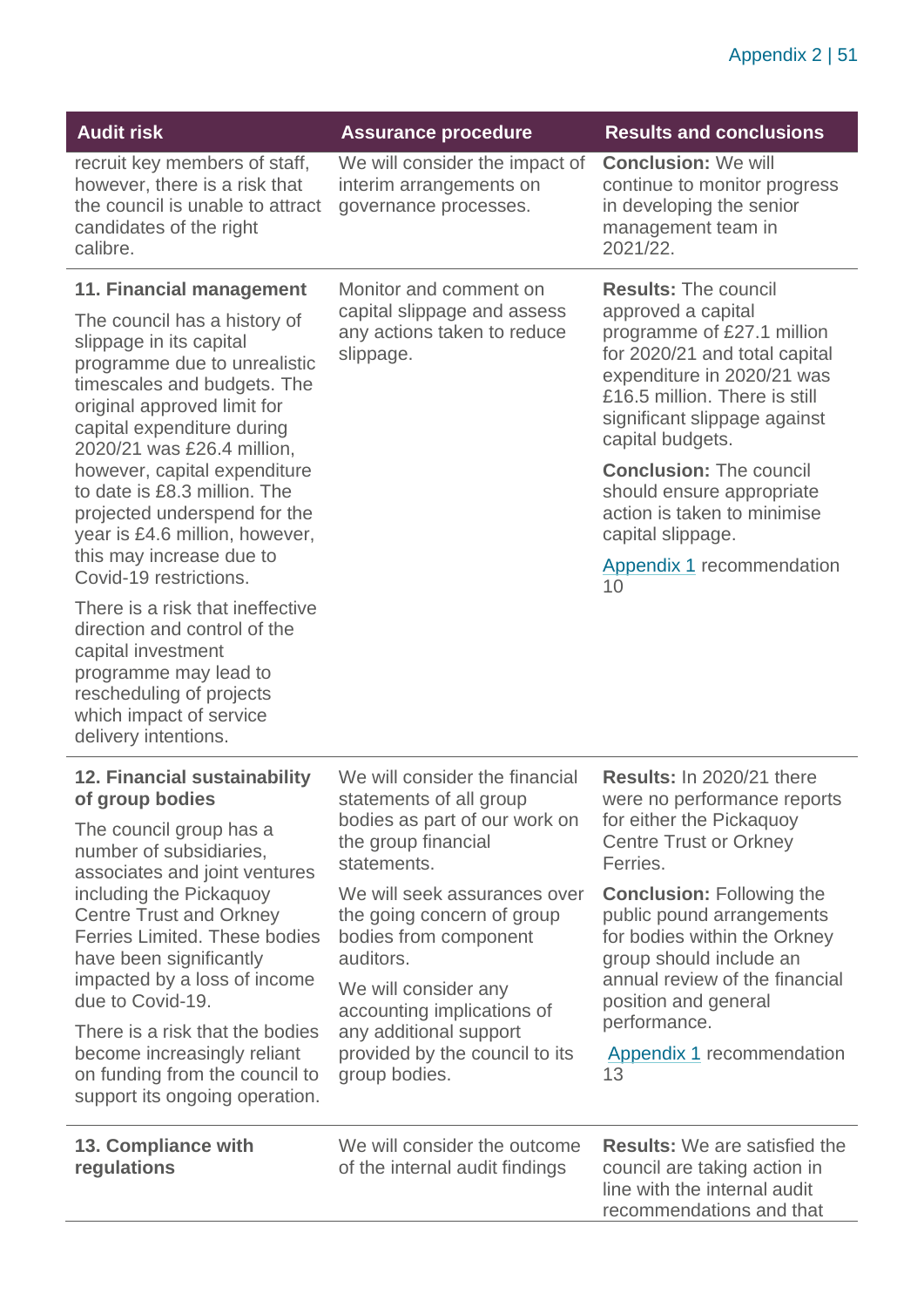The council recently procured 80,000 tonnes of stone along with haulage and ship discharge. The council's contract standing orders, financial regulations and sustainable procurement guidelines were not followed when making this purchase. In addition the council is in breach of EU public procurement regulations.

The purchasing activity was not carried out via open tendering and therefore is not in line with the principals of openness and transparency. The use of open tendering, as outlined in the council's contract standing orders and EU regulations, is designed to ensure the council obtains value for money. There is a risk that the council cannot demonstrate that this contract delivers the best value in relation to overall cost combined with quality.

and monitor management actions.

We will consider the content of the governance statement and ensure disclosures appropriately reflect the internal audit findings.

We will consider contract award processes at the council to ensure this was an isolated incident.

### **Audit risk Assurance procedure Results and conclusions**

appropriate disclosures were made within the governance statement.

We plan to conduct further sample testing in this area. We will bring a separate report to the Monitoring and Audit Committee in 2021/22.

**Conclusion:** outstanding.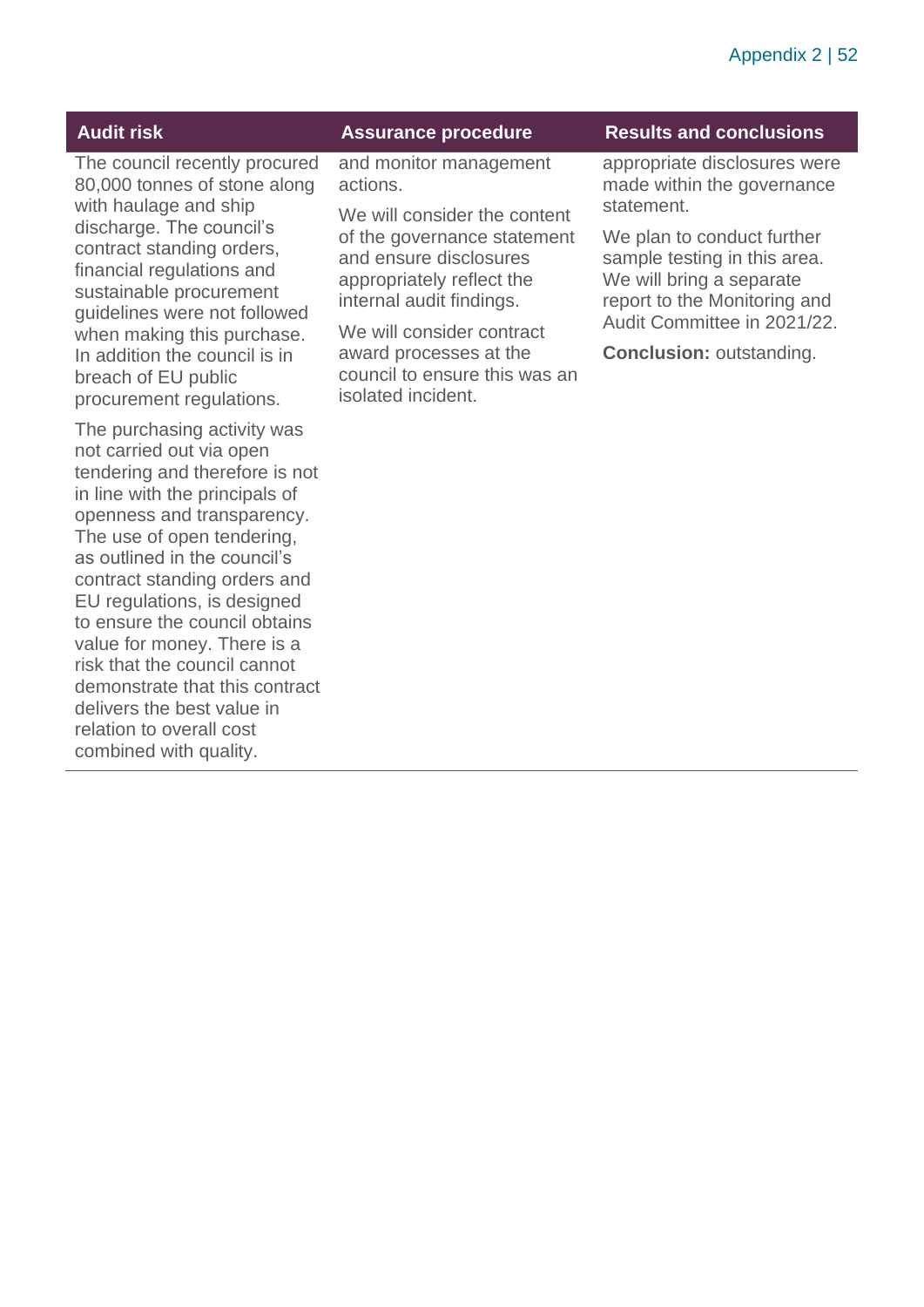## <span id="page-52-0"></span>**Appendix 3**

Summary of national performance reports 2020/21

April [Affordable housing](https://www.audit-scotland.gov.uk/report/affordable-housing)

**June** [Highlands and Islands Enterprise: Management of Cairngorm mountain and](https://www.audit-scotland.gov.uk/report/highlands-and-islands-enterprise-management-of-cairngorm-mountain-and-funicular-railway)  [funicular railway](https://www.audit-scotland.gov.uk/report/highlands-and-islands-enterprise-management-of-cairngorm-mountain-and-funicular-railway)

[Local government in Scotland Overview 2020](https://www.audit-scotland.gov.uk/report/local-government-in-scotland-overview-2020)

July [The National Fraud Initiative in Scotland 2018/19](https://www.audit-scotland.gov.uk/report/the-national-fraud-initiative-in-scotland-201819)

**January** [Digital progress in local government](https://www.audit-scotland.gov.uk/report/digital-progress-in-local-government) [Local government in Scotland: Financial overview 2019/20](https://www.audit-scotland.gov.uk/report/local-government-in-scotland-financial-overview-201920)

February [NHS in Scotland 2020](https://www.audit-scotland.gov.uk/report/nhs-in-scotland-2020)

March [Improving outcomes for young people through school education](https://www.audit-scotland.gov.uk/report/improving-outcomes-for-young-people-through-school-education)